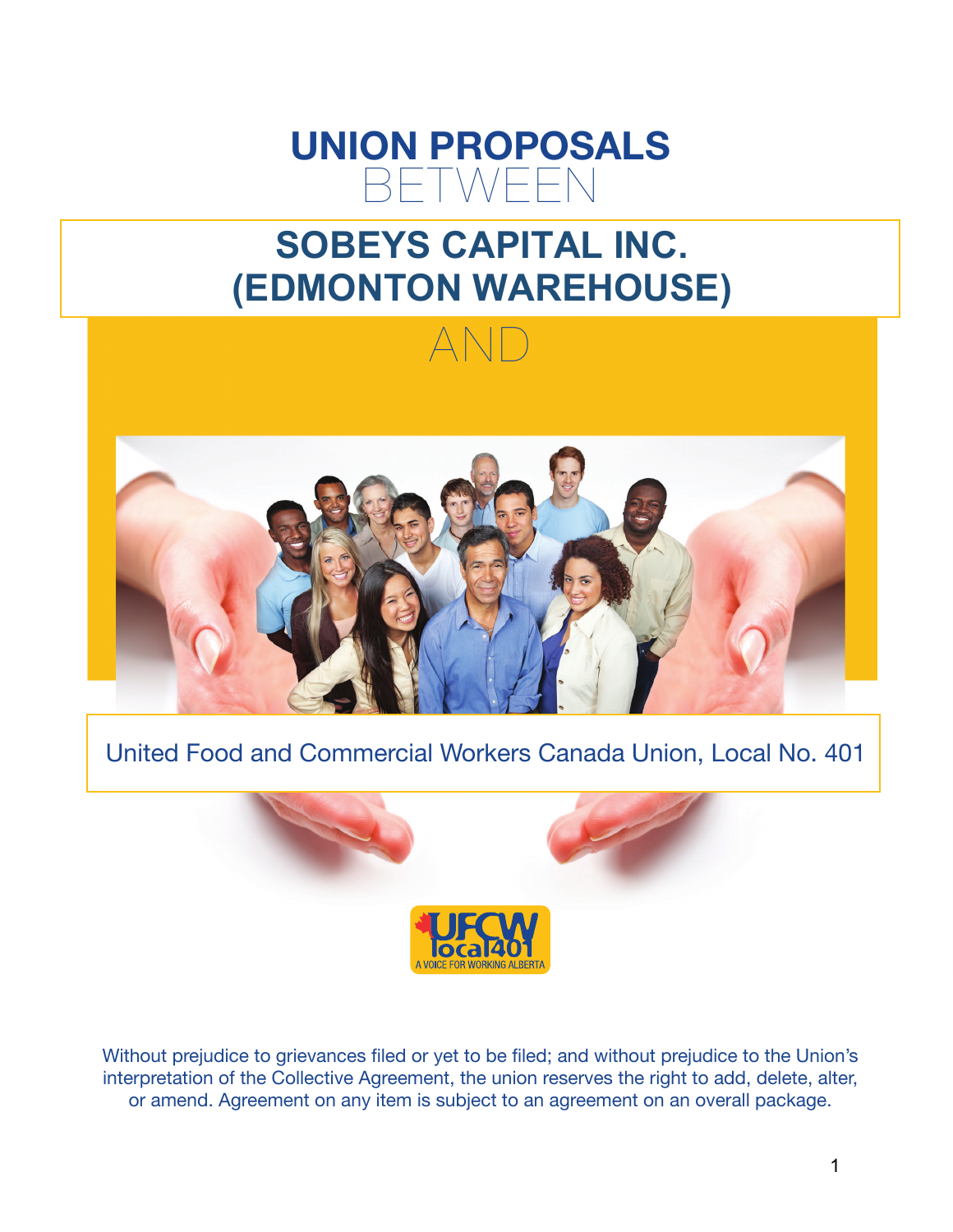# **Table of Contents**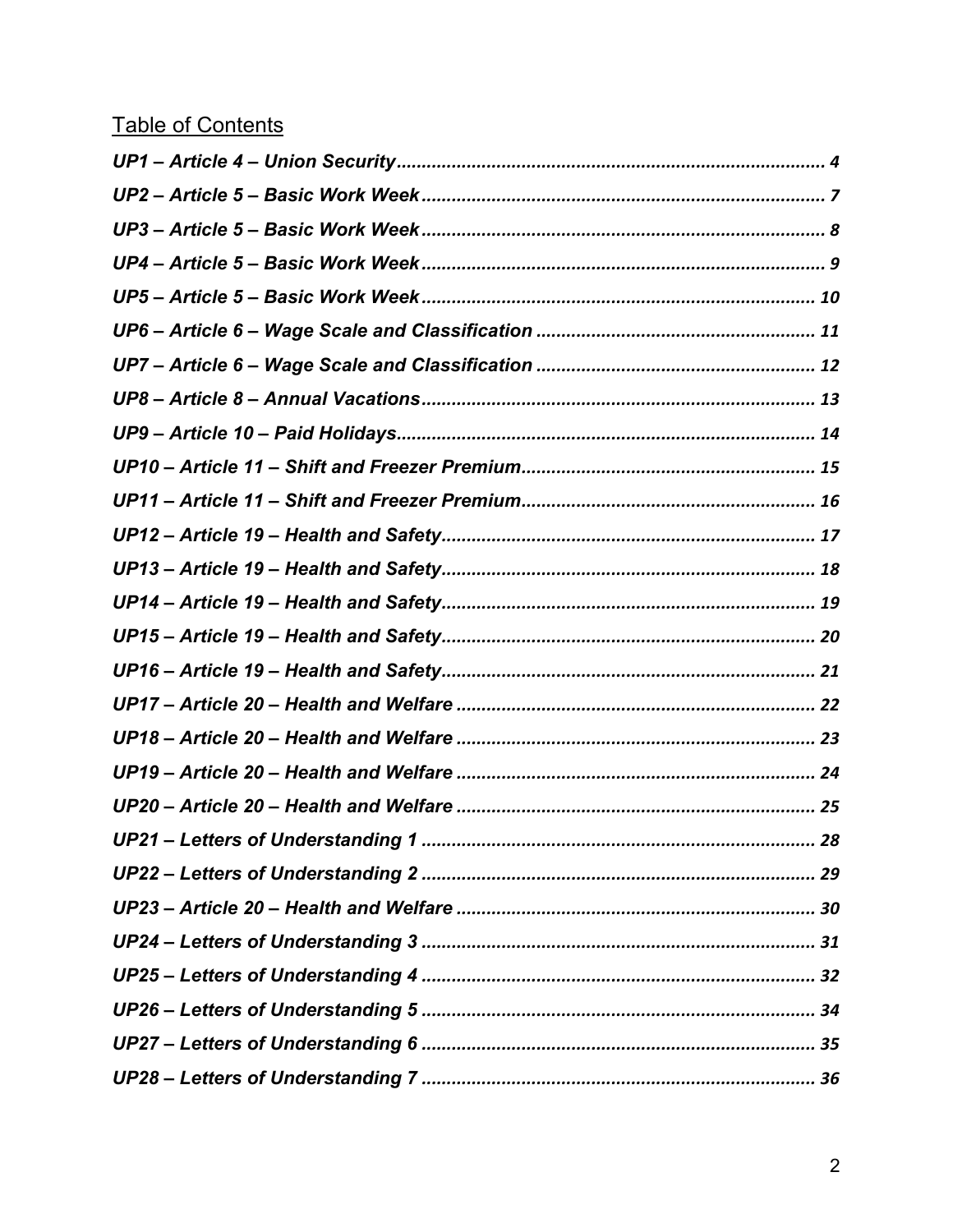| UP35 - Article 22 - Duration, Termination, and Amendments 43 |
|--------------------------------------------------------------|
|                                                              |
|                                                              |
|                                                              |
|                                                              |
|                                                              |
|                                                              |
|                                                              |
|                                                              |
|                                                              |
|                                                              |
|                                                              |
|                                                              |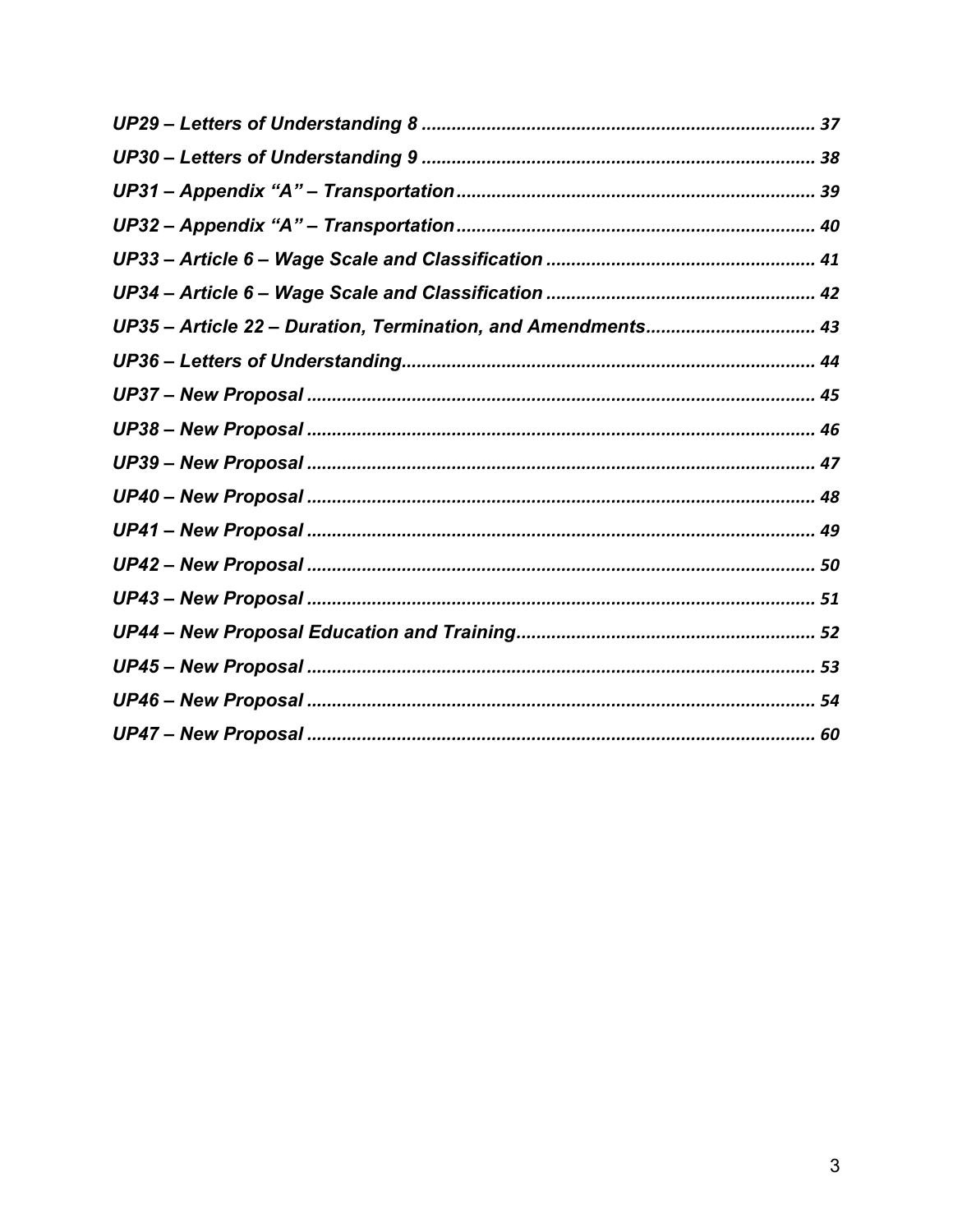### **UP1 – Article 4 – Union Security**

Amend the current language in Article 4.1, 4.2, 4.3, 4.4, 4.5, 4.6 and 4.7 to read as follows:

- 4.1 The Company agrees to retain in its employ within the bargaining unit as outlined in Articles 2 and 3 of this Agreement, only members of the Union in good standing. The Company shall be free to hire new employees who are not members of the Union, provided said non-members shall be eligible for membership in the Union and shall make application within **seven (7)** ten (10) days after employment**.** and become members within thirty (30) days. Employees shall pay Union dues as set forth from time to time by the Union upon written authorization by the Union.
- 4.2 The Company agrees to provide each new employee at the time of employment with a form letter outlining to the employee his/her responsibility in regard to Union membership and outlining the provisions of Article 4.1 of this Agreement and to provide the Union, in writing, with the name and address of each employee to whom the form letter has been presented, along with the employee's date of hire. The form letter shall be forwarded to the Union not later than ten (10) working days after the employee's date of hire. The Union shall bear the expense of printing the letter, the contents of the letter to be such that it is acceptable to the Company.

The Company will continue to provide the Union with a monthly report of new hires and terminations.

4.3 The Company agrees to deduct from the regular pay cheque of each employee, upon proper authorization from the employees affected, initiation fees, Union dues, and assessment as authorized by the Union. Moneys deducted during any month shall be forwarded by the Company to the President of the Union not later than the fifteenth  $(15<sup>th</sup>)$  day of the following month, and accompanied by written statement of the names of the employees for whom the deductions were made and the amount of each deduction.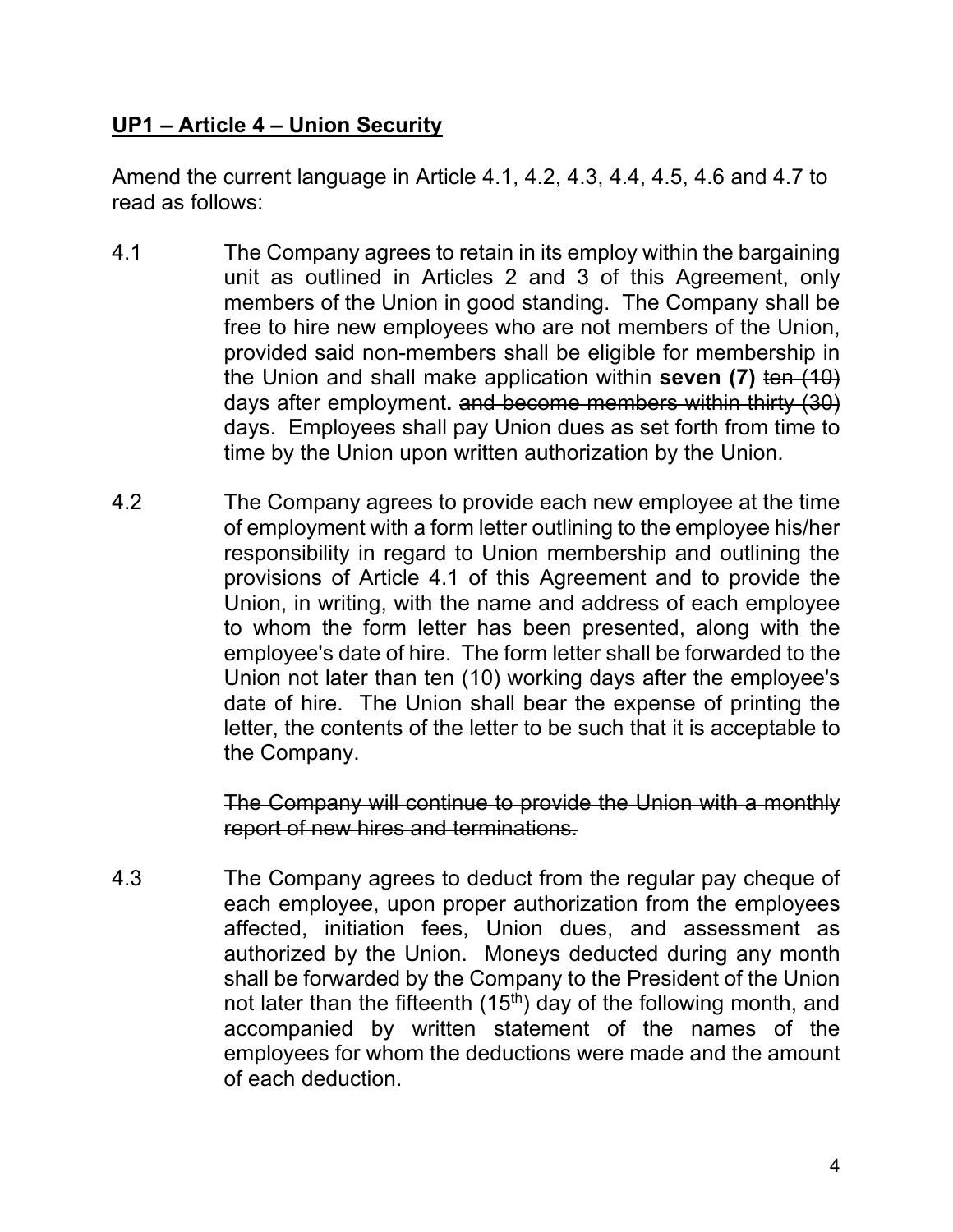The Company further agrees, automatically, to deduct Union dues from the wages of all new employees. The employee shall, within **seven** (7) thirty (30) days after commencement of employment, provide the Company with a signed authorization for such deductions. The Company agrees to have the membership application forms, dues, and initiation fee deduction forms signed by the employee at the time of hiring.

**Every three (3) months, the Employer shall meet with the Union to ensure that the Union dues, initiation fees and any other assessments are being deducted and remitted properly and correctly.** 

**The Union will provide the required changes and the Company will apply them. If the Company has made errors or omissions, they shall correct the situation and fully compensate the Union as necessary.** 

- 4.4 In the event the Company engages the services of a temporary employment agency to perform bargaining unit work, the Company will pay the Union an amount equivalent to the weekly Union dues that would have been paid by bargaining unit members.
- 4.5 Upon mutual agreement, the Company may submit the dues electronically in a manner acceptable to both parties.
- 4.6 **The Employer agrees to list Union dues deductions of the employees on the T-4 Income Tax form for all employees in the Bargaining Unit.**
- **4.7 The Employer will supply a report to the Union containing the following information on a mutually agreed data processing medium following the close of the Employer's four (4) or five (5) week accounting period:**

**i. Full Name;** 

**ii. Employee number;** 

**iii. Status (Full-Time, Part-Time, Active, Inactive);**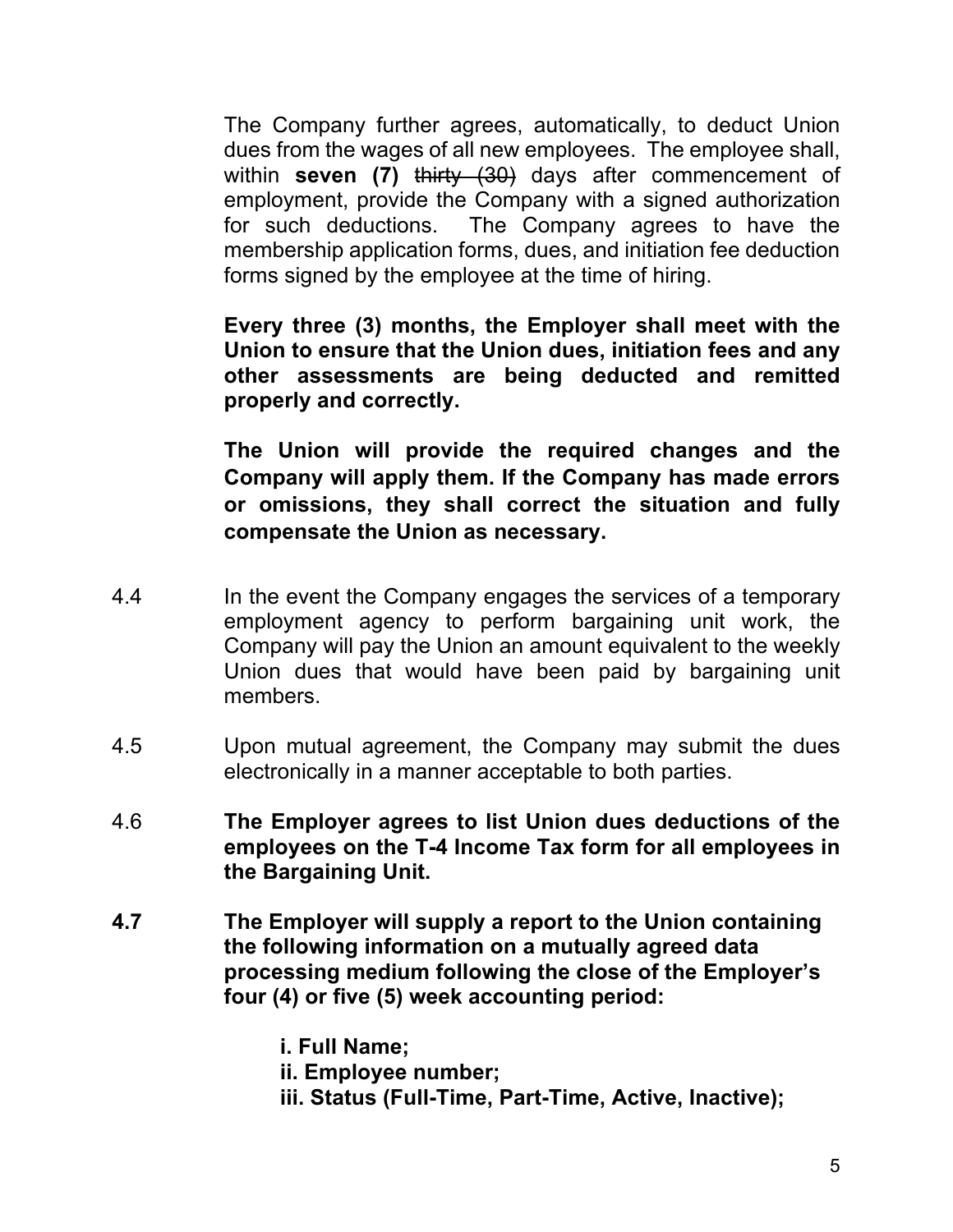**iv. Classification; v. Store Number; vi. Social Insurance Number; vii. Date of Birth; viii. Date of Hire; ix. Union Seniority Date; x. Vacation Date; xi. Termination Date and reason for termination; xii. Home Address; xiii. Phone Number(s); xiv. Gender; xv. Current Rate of Pay; xvi. Hours worked in the period; xvii. Career hours in current classification; xviii. Balance of Accumulated Sick Leave Credits; xix. Union Dues Deducted for the Period; xx. Initiation Fees Deducted for the Period; and xxi. Education and Training Fund Hours.**

**Memorandum Note: the membership will vote to Join the NDF as part of the ratification process.**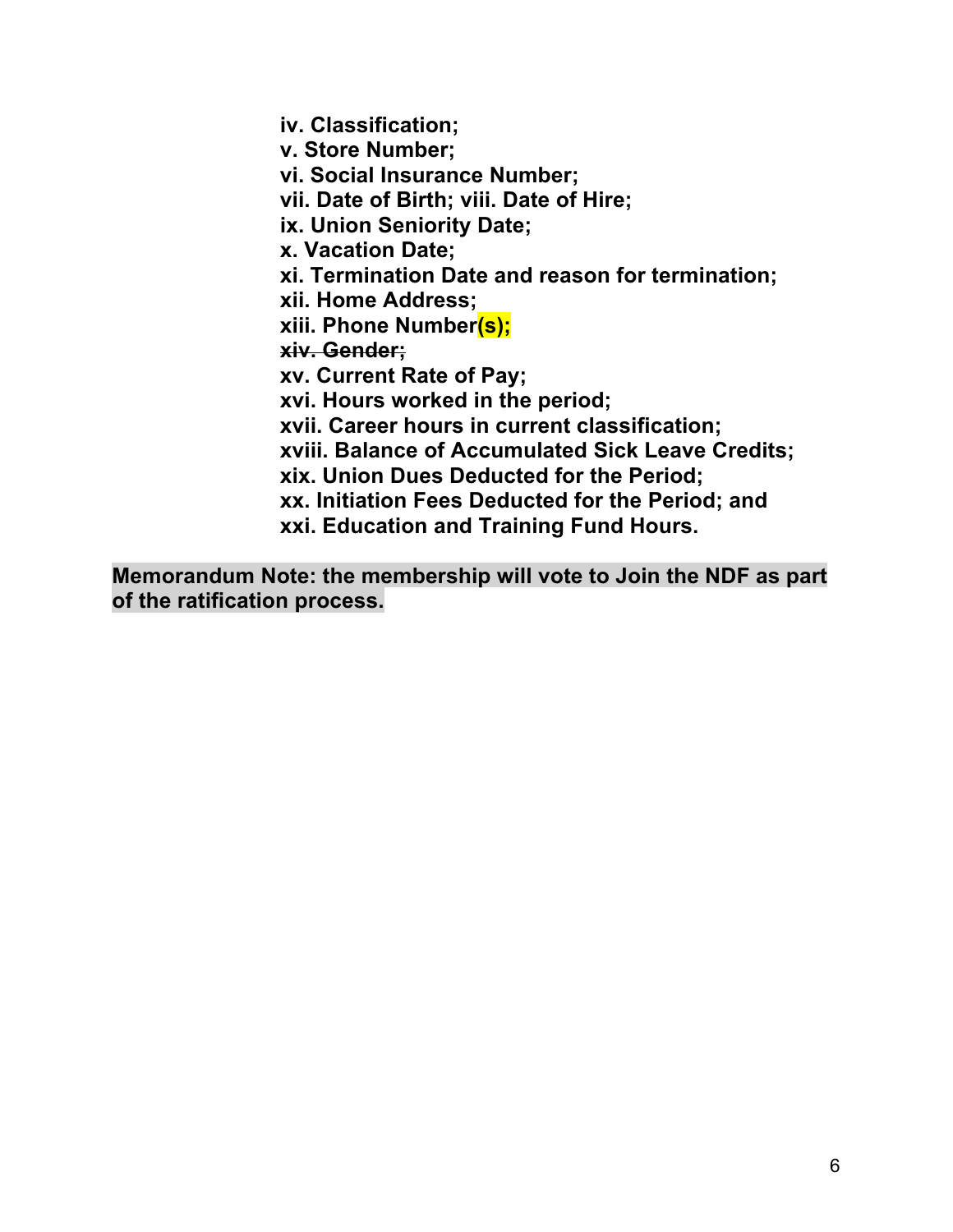# **UP2 – Article 5 – Basic Work Week**

The union wishes to discuss the distribution of overtime.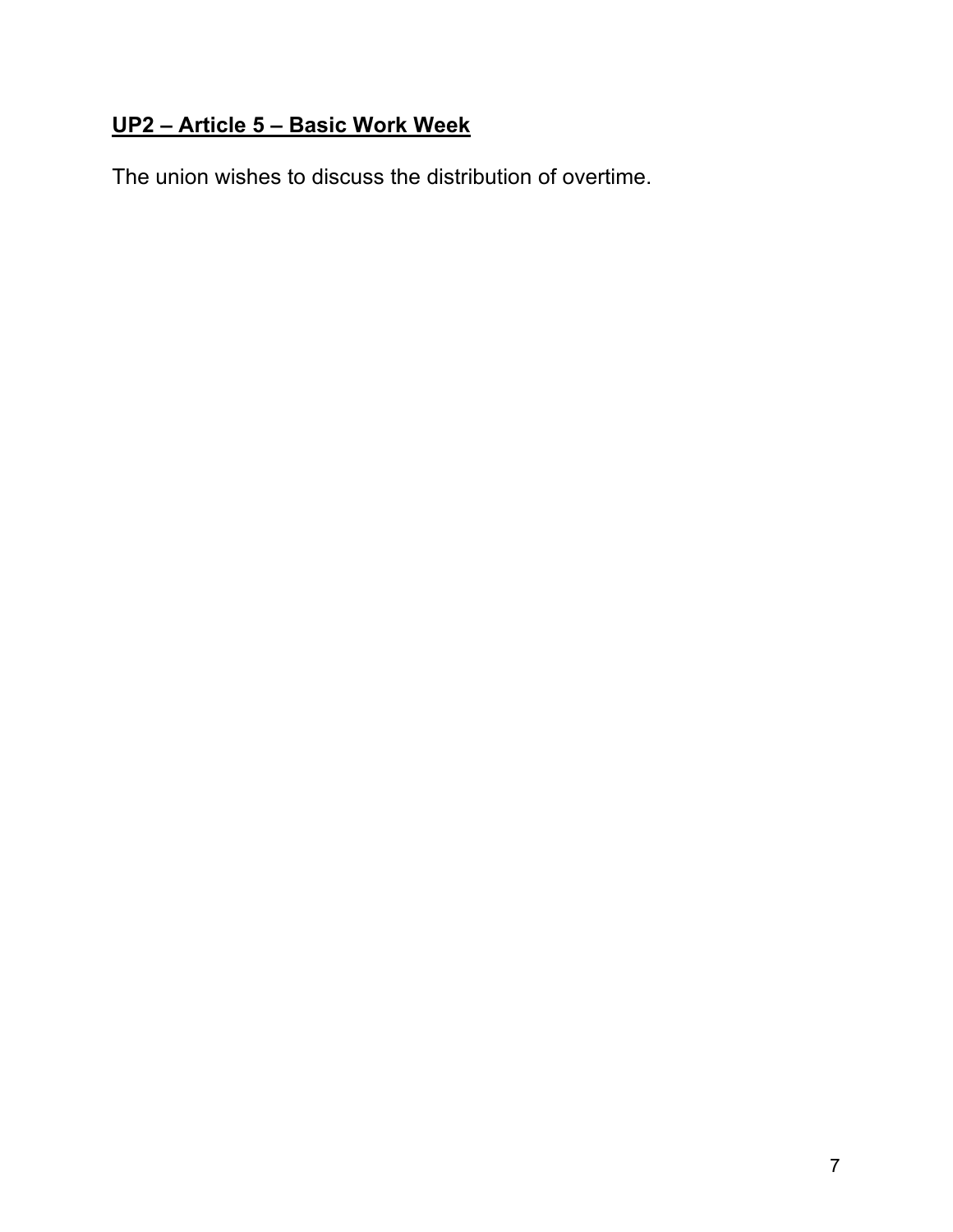### **UP3 – Article 5 – Basic Work Week**

Part time usage language:

Add new the following language to the Collective Agreement:

Part time employees shall not be employed or scheduled to the extent that their work results in a displacement of or prevents the hiring or recall of fulltime employees.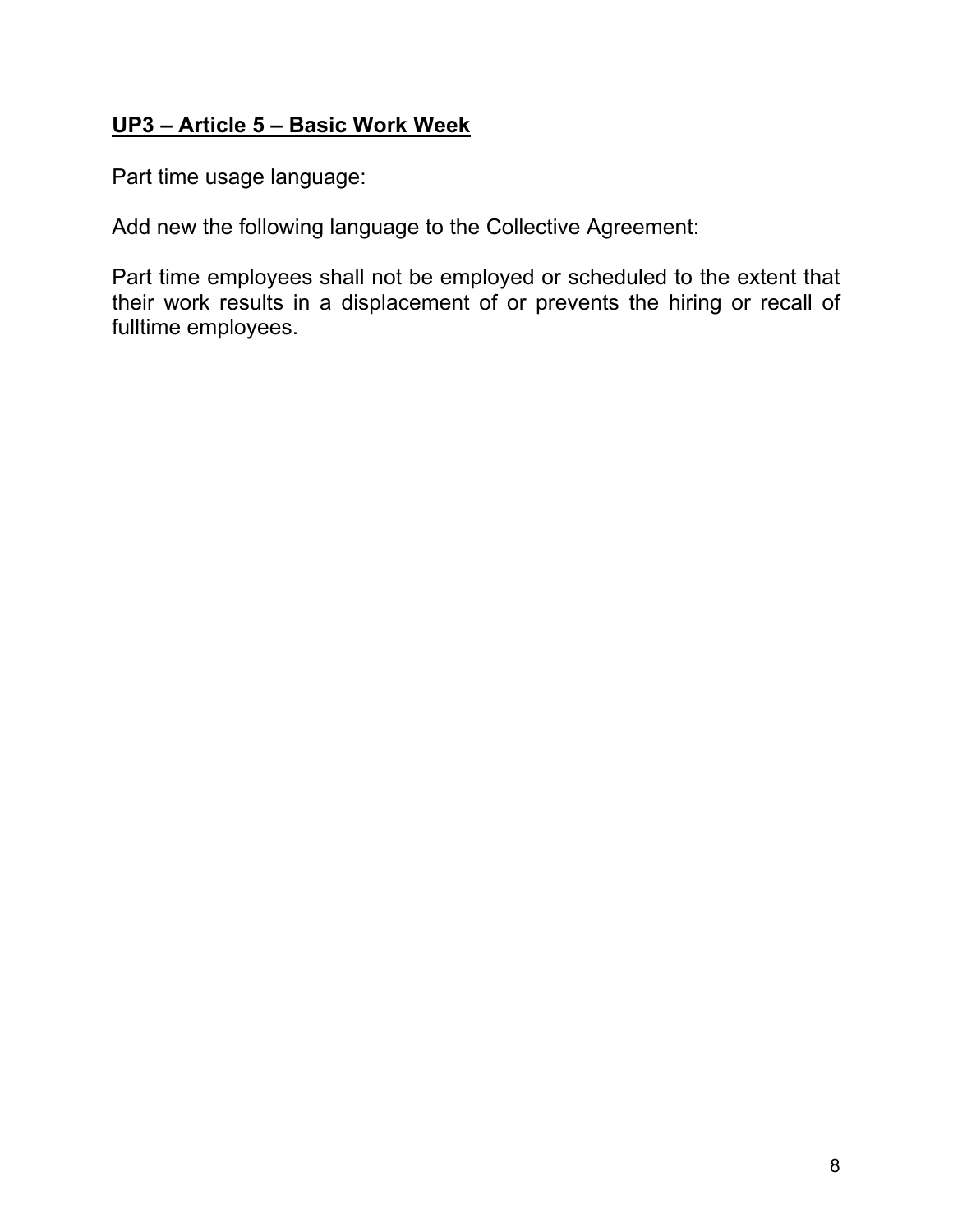### **UP4 – Article 5 – Basic Work Week**

#### **The Union wishes to discuss a sign-up sheet for Overtime and Article 2.04 in Appendix A for drivers.**

5.5 When there is overtime to be worked, it will be offered in order of seniority to the employees currently working within the department provided they are capable of performing the required work. If there are insufficient volunteers, the overtime will next be offered in order of seniority to the employees currently working in the other departments, excluding transportation, provided they are capable of performing the required work. If there are still insufficient volunteers, employees within the department will be called in early for their shift by seniority, provided they are capable of performing the required work. After this, employees in other departments will be called in early for their shift, provided they are capable of performing the required work. Finally, if there is still a need for overtime, employees will be called in by seniority on their day off. The Company will advise employees required to work overtime by mid-shift of the same day. Employees will be excused from the requirement to work overtime for bona fide reasons such as pre-arranged appointments and pre-arranged personal commitments, provided they advise of the restriction at the start of the shift. The Company will not act unreasonably in excusing employees from overtime for bona fide reasons, and employees will limit their requests to be excused to the greatest extent possible. Employees who are students will not be required to work overtime while attending school.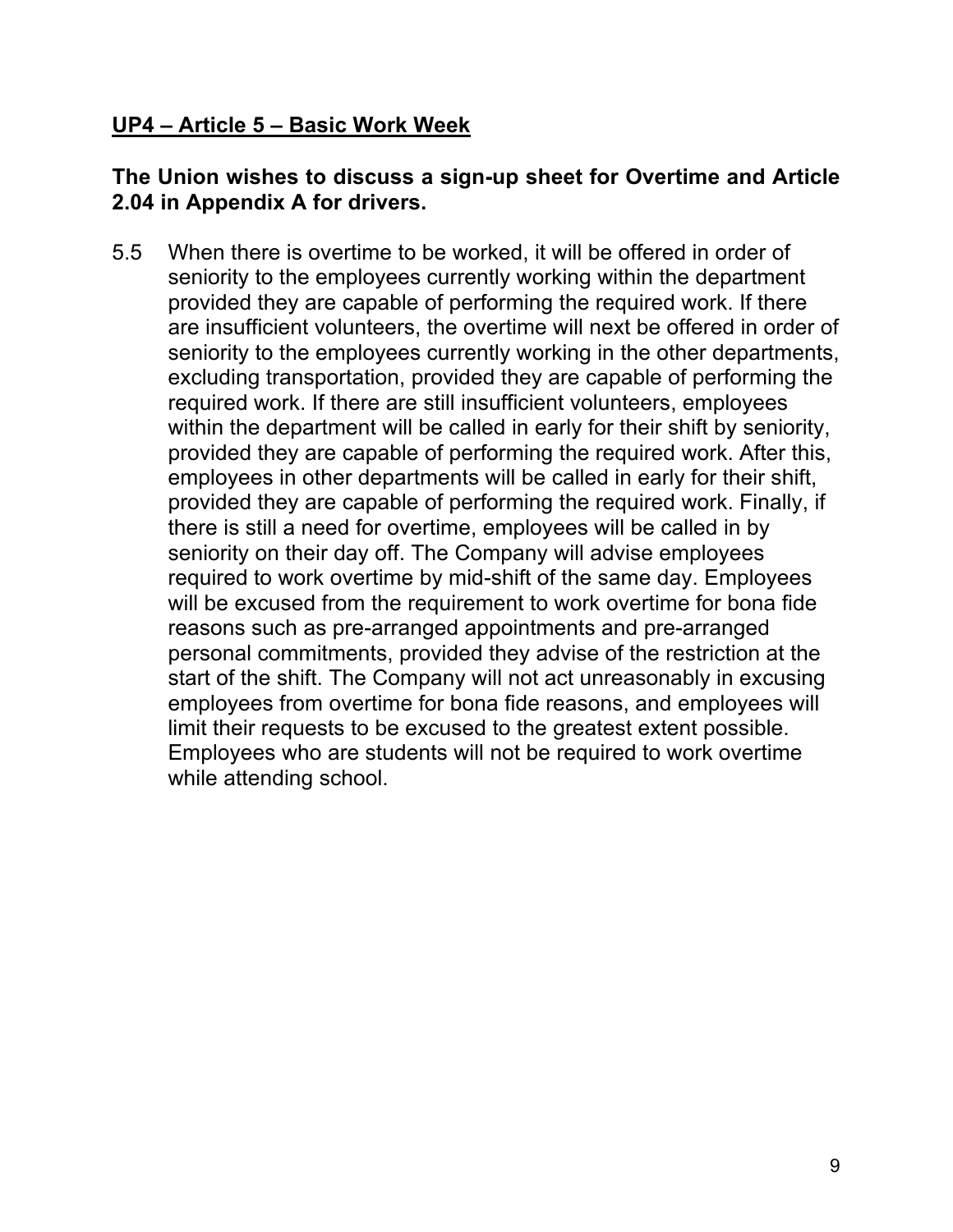# **UP5 – Article 5 – Basic Work Week**

#### Article 5.14

The union wishes to discuss the ratio of part-time to full-time and part-time employees being offered full-time jobs.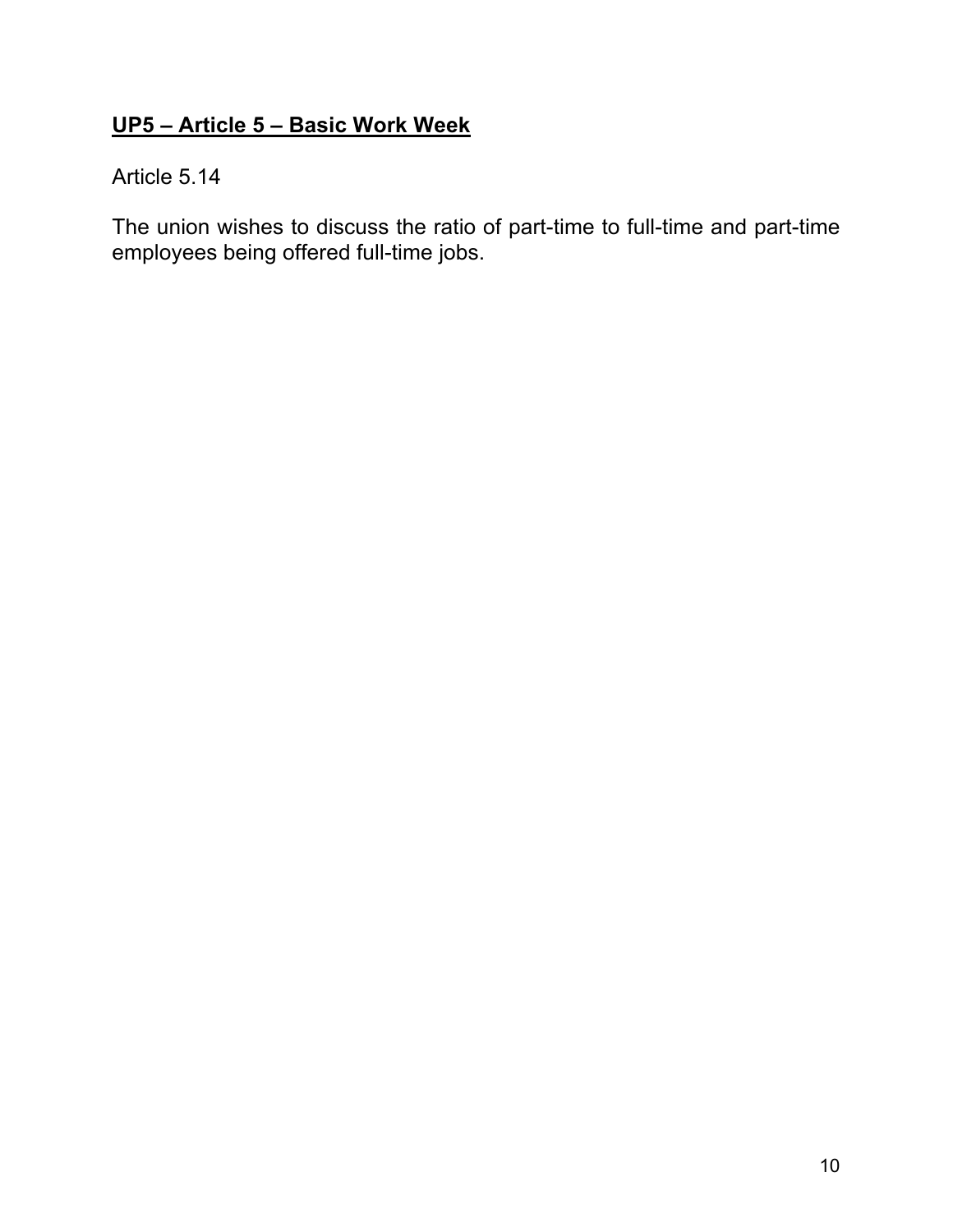# **UP6 – Article 6 – Wage Scale and Classification**

The union proposes substantial wage increase.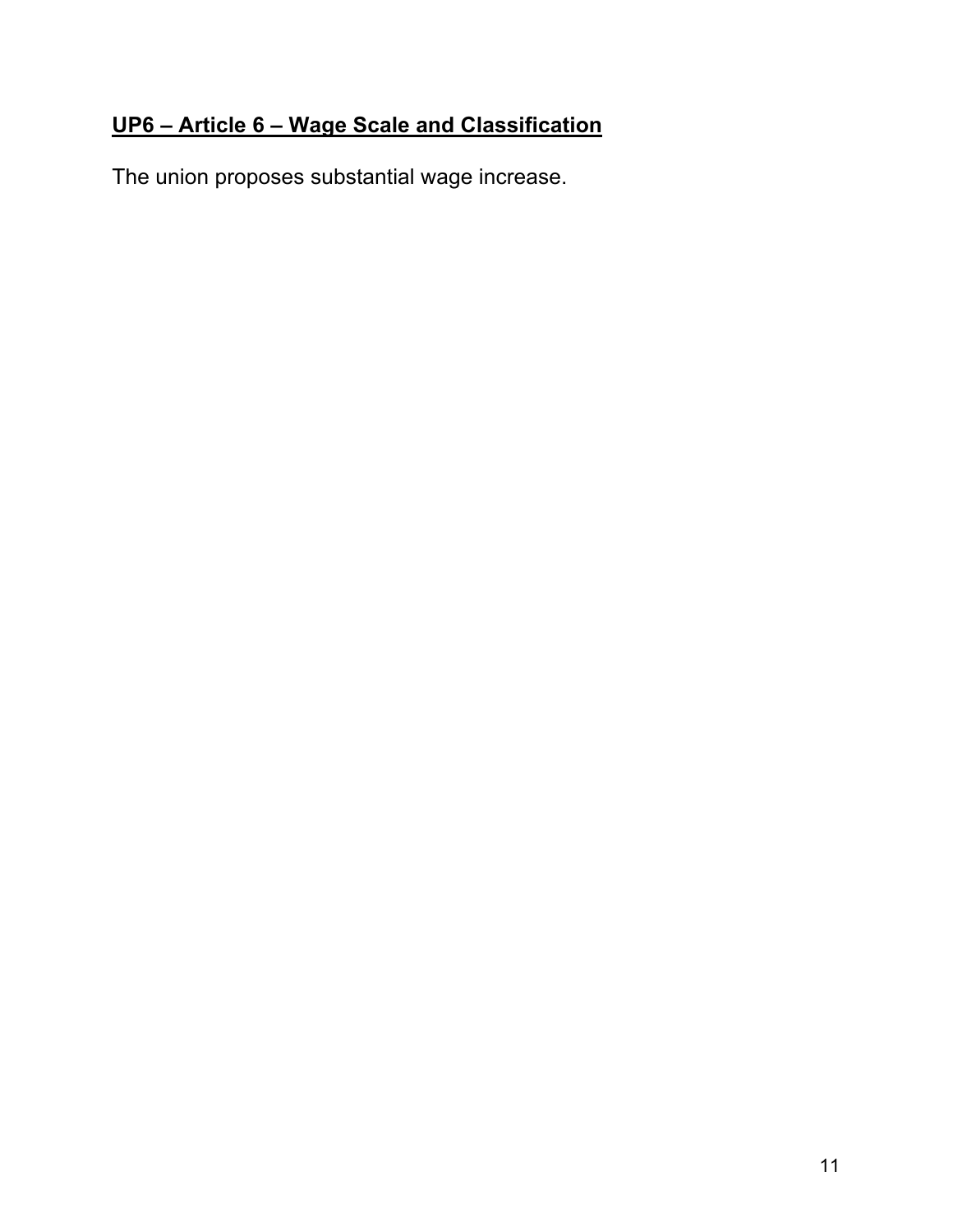# **UP7 – Article 6 – Wage Scale and Classification**

The union proposes the introduction of Cost of Living Allowance (COLA).

Add new the following language to the Collective Agreement: In the event that the cost of living exceeds the pay increases outlined in the collective bargaining agreement, the company and the union agree to meet to negotiate new rates of pay to reflect the increase to the cost of living.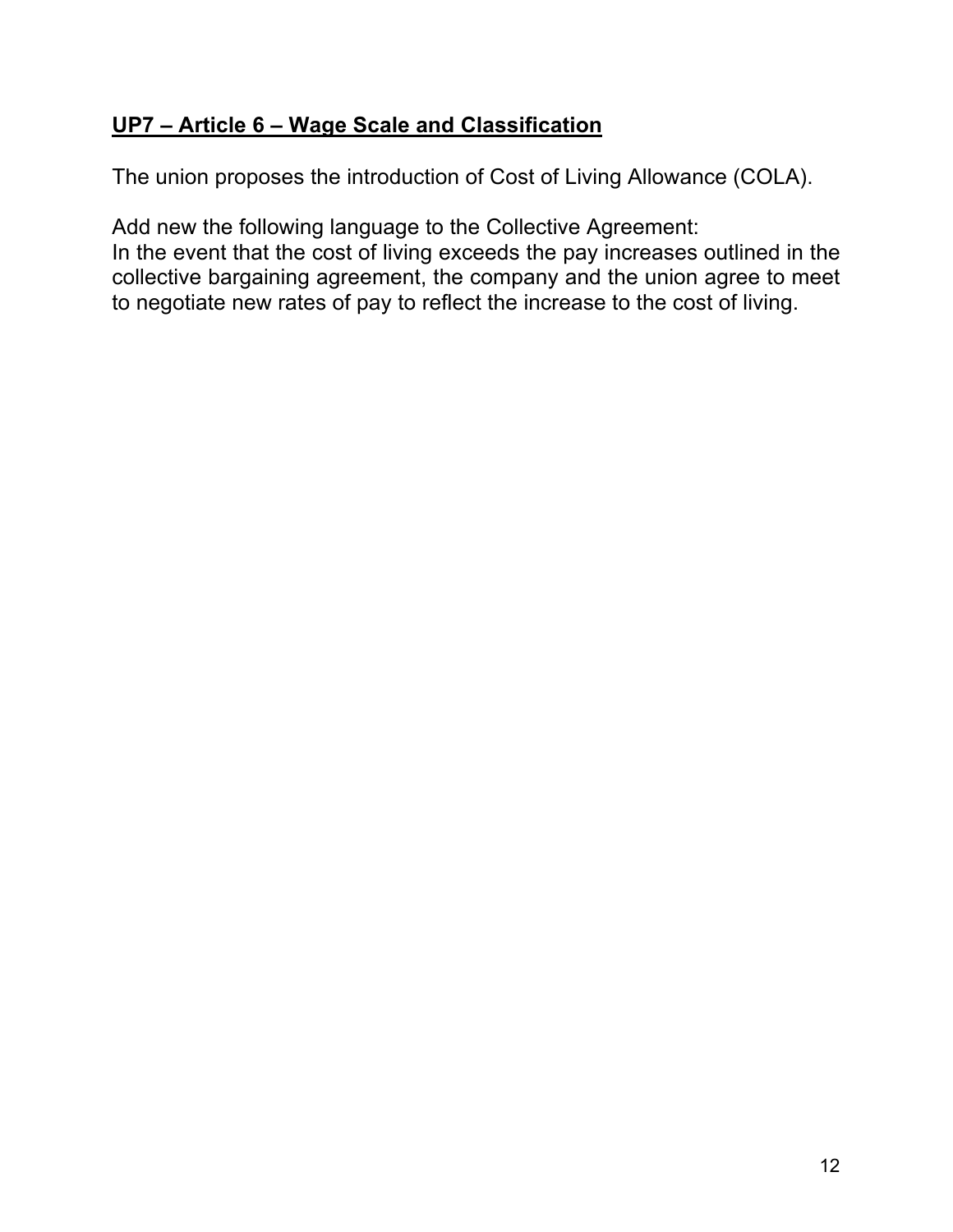# **UP8 – Article 8 – Annual Vacations**

### **Name change**

# Article 8 - Annual Vacations

The Union proposes a substantial increase to Vacation entitlement and pay.

The Union wishes to discuss the elimination of the prime-time provisions.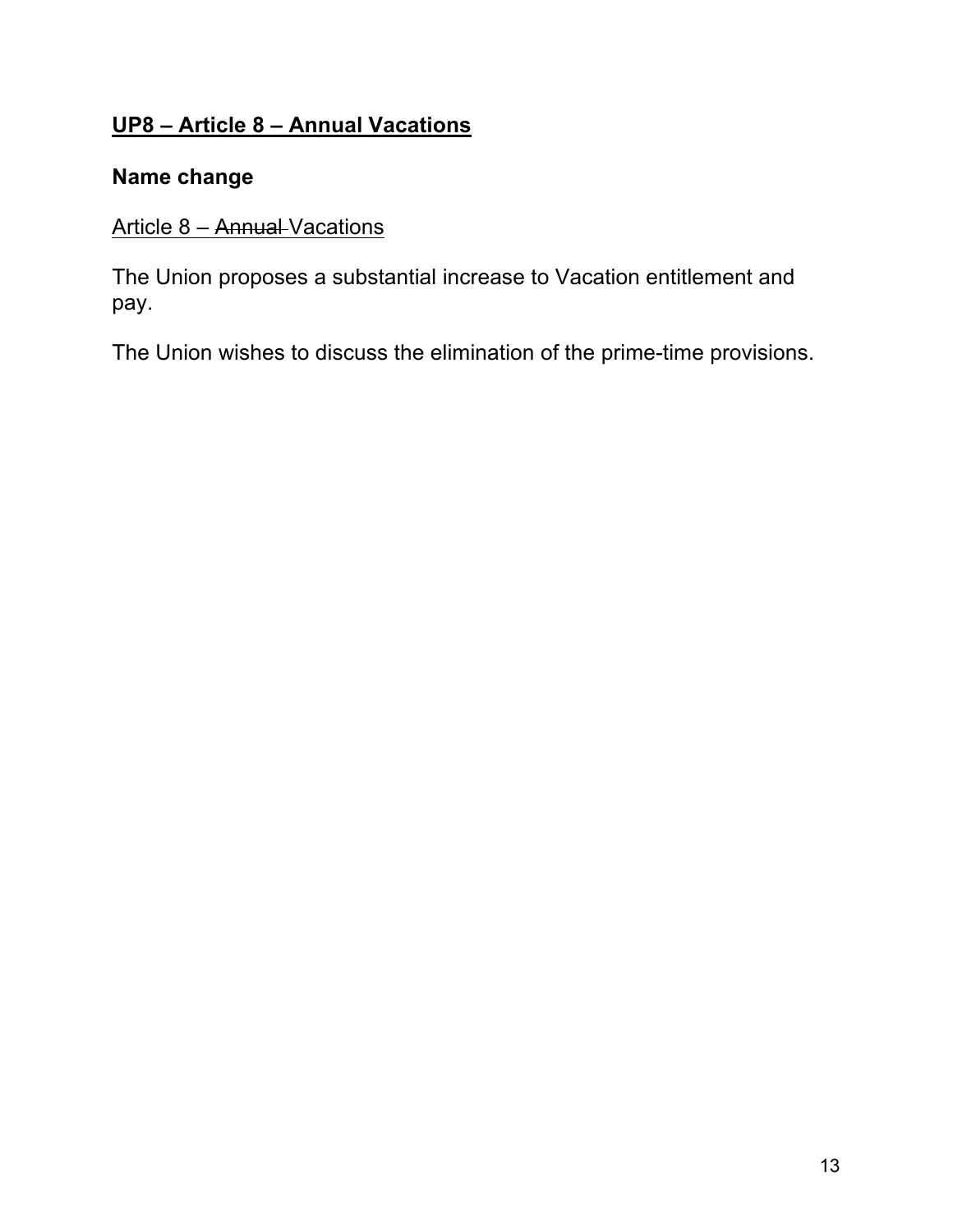### **UP9 – Article 10 – Paid Holidays**

Add new the following language to the Collective Agreement:

The Company recognize the National Day for Truth and Reconciliation-September 30 the day to honours the lost children and Survivors of residential schools, their families, and communities as a paid holiday.

The Union wishes to discuss a sign-up sheet for people willing to work on a Paid Holiday.

The Union wishes to discuss the Article 2.01 in Appendix A.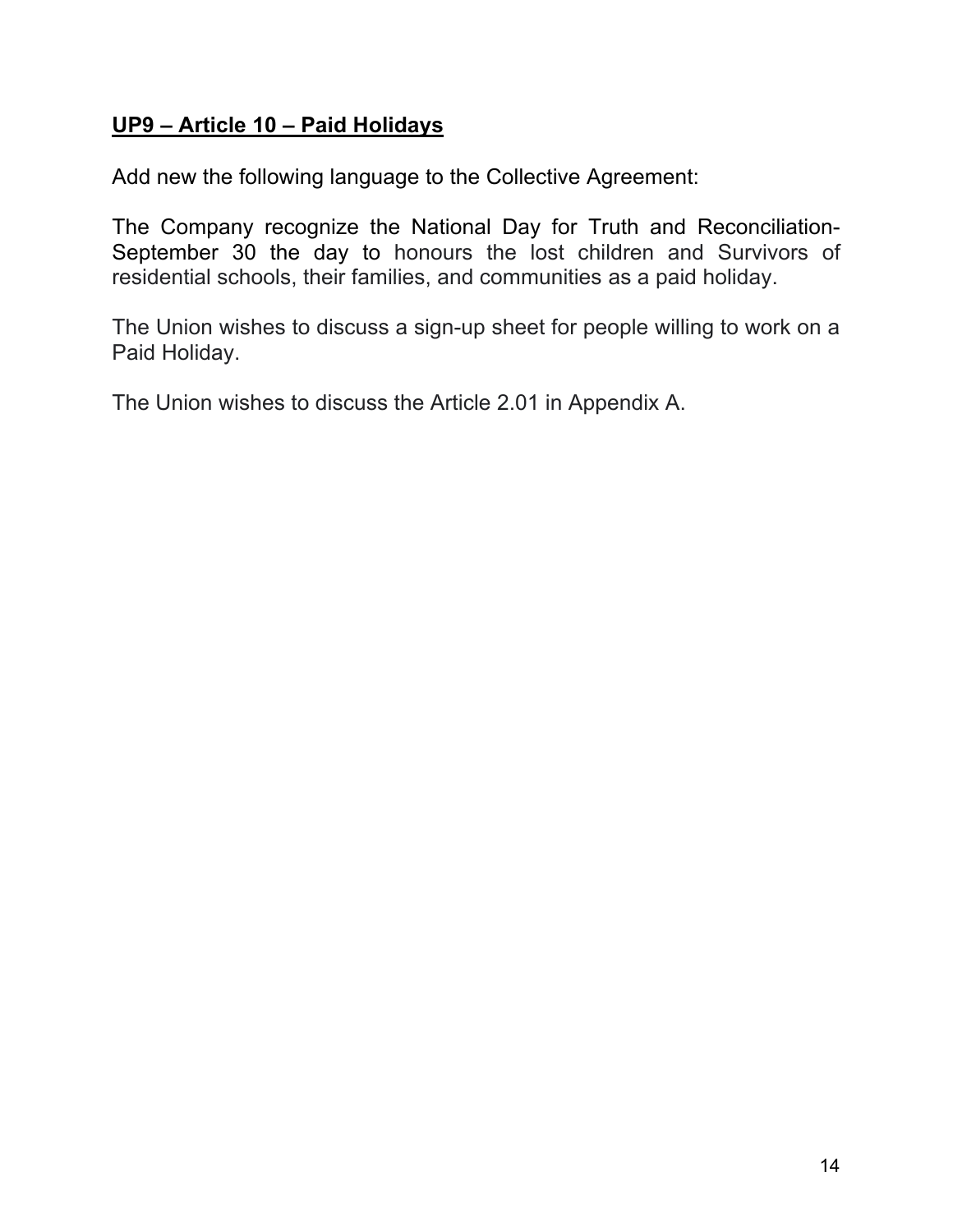# **UP10 – Article 11 – Shift and Freezer Premium**

Substantial increase to all shift premiums

The Union wishes to discuss the Article 2.01 in Appendix A.

Amend the current language to read as follows:

11.1 A shift premium as of March 22nd, 2011, shall be eighty (\$0.80) cents per hour paid to afternoon and night shift employees. An afternoon shift shall be any shift that commences between the hours of 12:00 p.m. and 10:00 p.m. A night shift shall be any shift that starts between the hours of 10:00 p.m. and 4:00 a.m.

Add new the following language to the Collective Agreement:

**11.3 A shift premium as of XXX XX, 20XX, shall be one dollar and fifty cents (\$1.50) per hour paid to night shift employees. A night shift shall be any shift that starts between the hours of 10:00 p.m. and 4:00 a.m.**

Add new the following language to the Collective Agreement:

**11.4 A premium of one dollar and fifty cents (\$1.50) per hour shall be paid in addition to the employee's regular hourly rate for all hours worked on Saturday or Sunday.**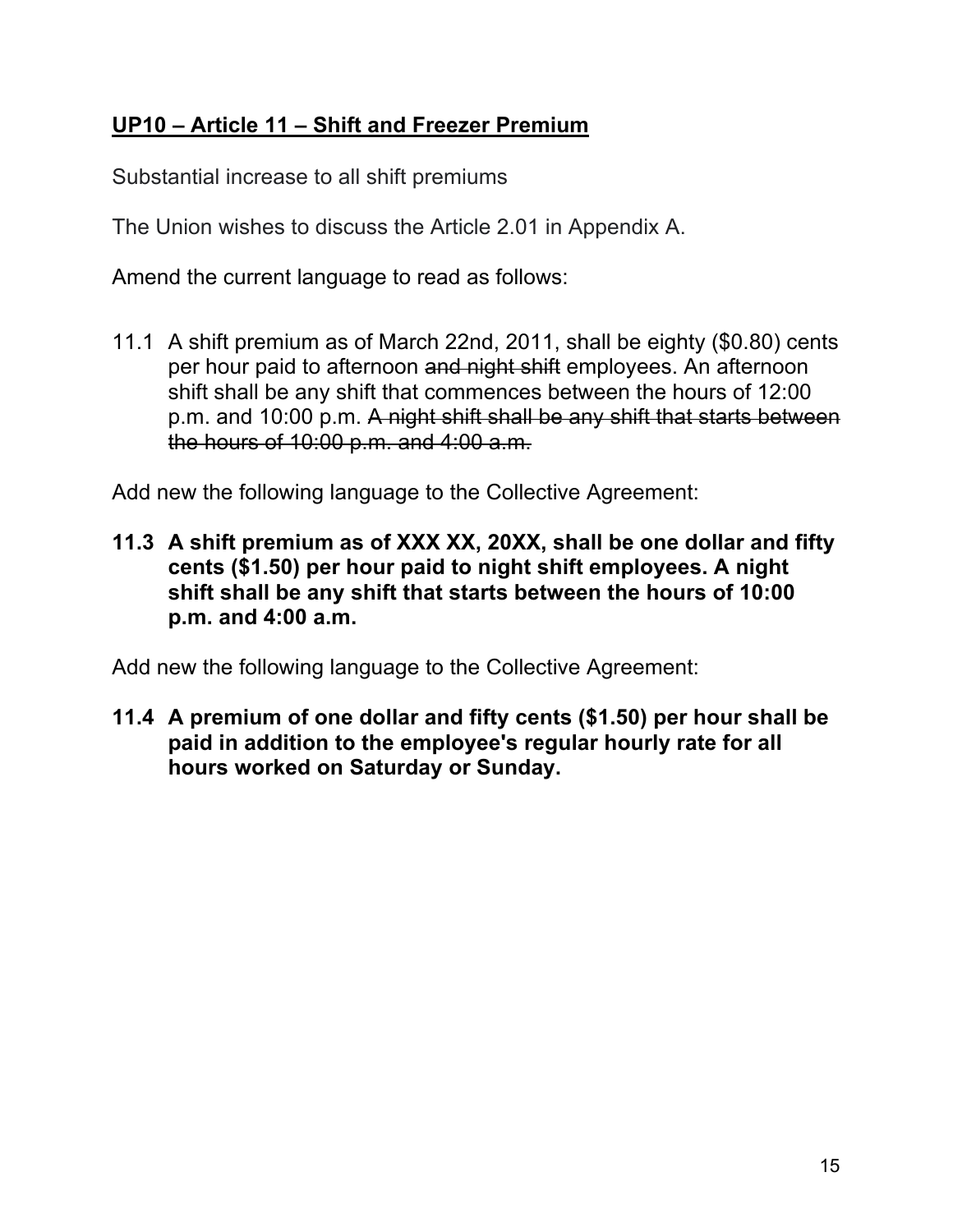# **UP11 – Article 11 – Shift and Freezer Premium**

The union wishes to discuss a doorstop deliver premium.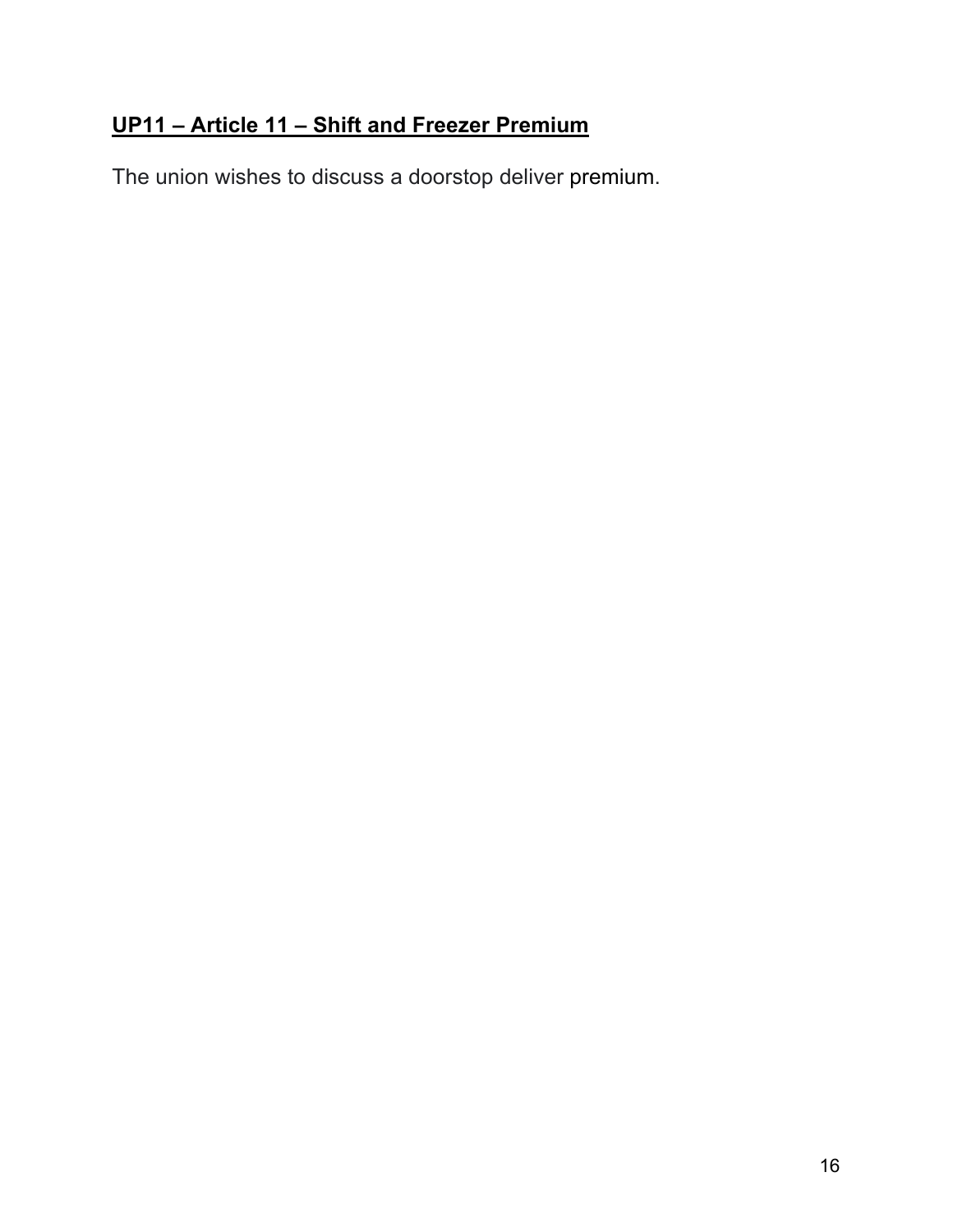### **UP12 – Article 19 – Health and Safety**

The union wishes to discuss health and safety, vehicle maintenance and equipment maintenance, trailer maintenance, and supply of proper equipment issues.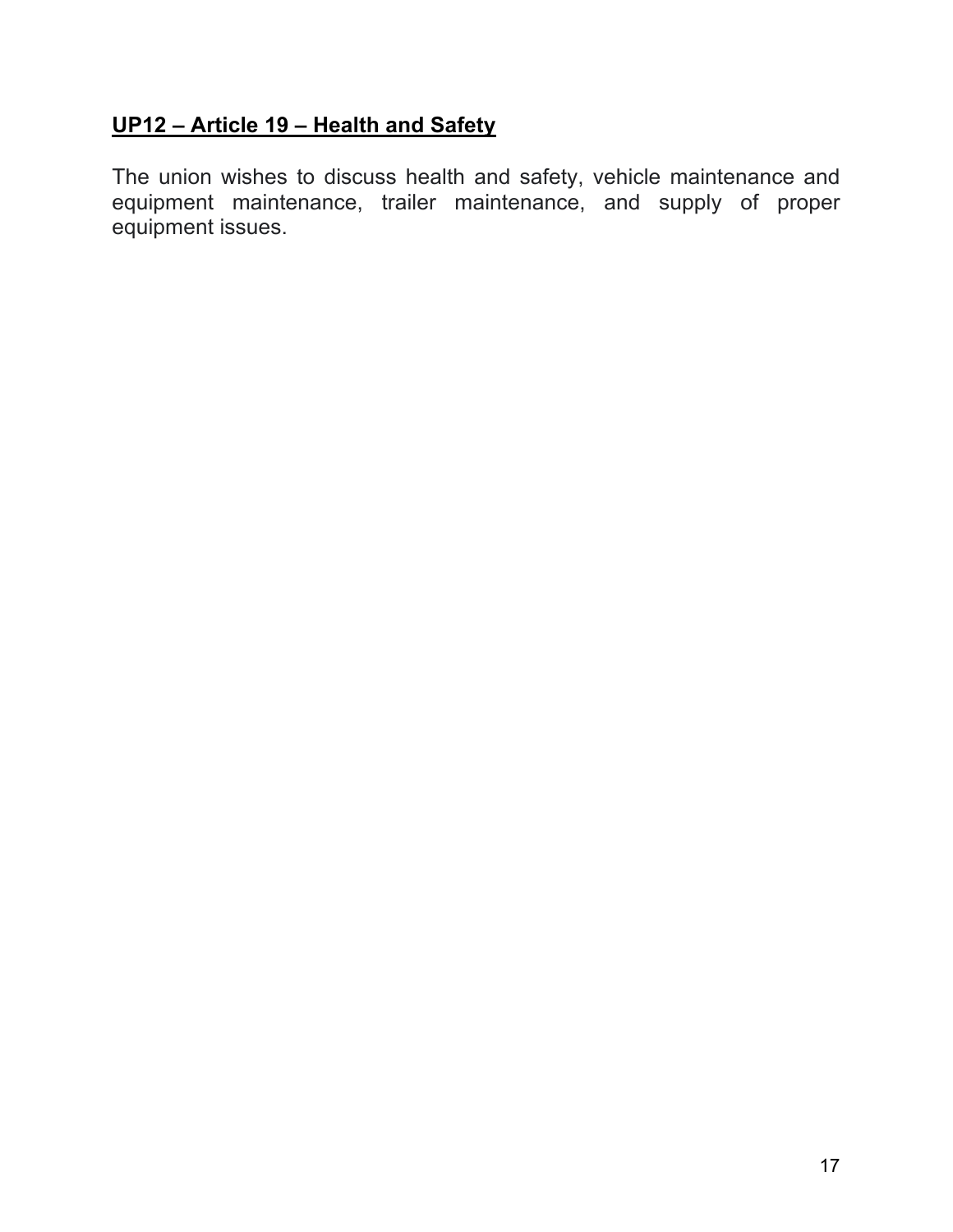# **UP13 – Article 19 – Health and Safety**

The union wishes to discuss driver safety meetings.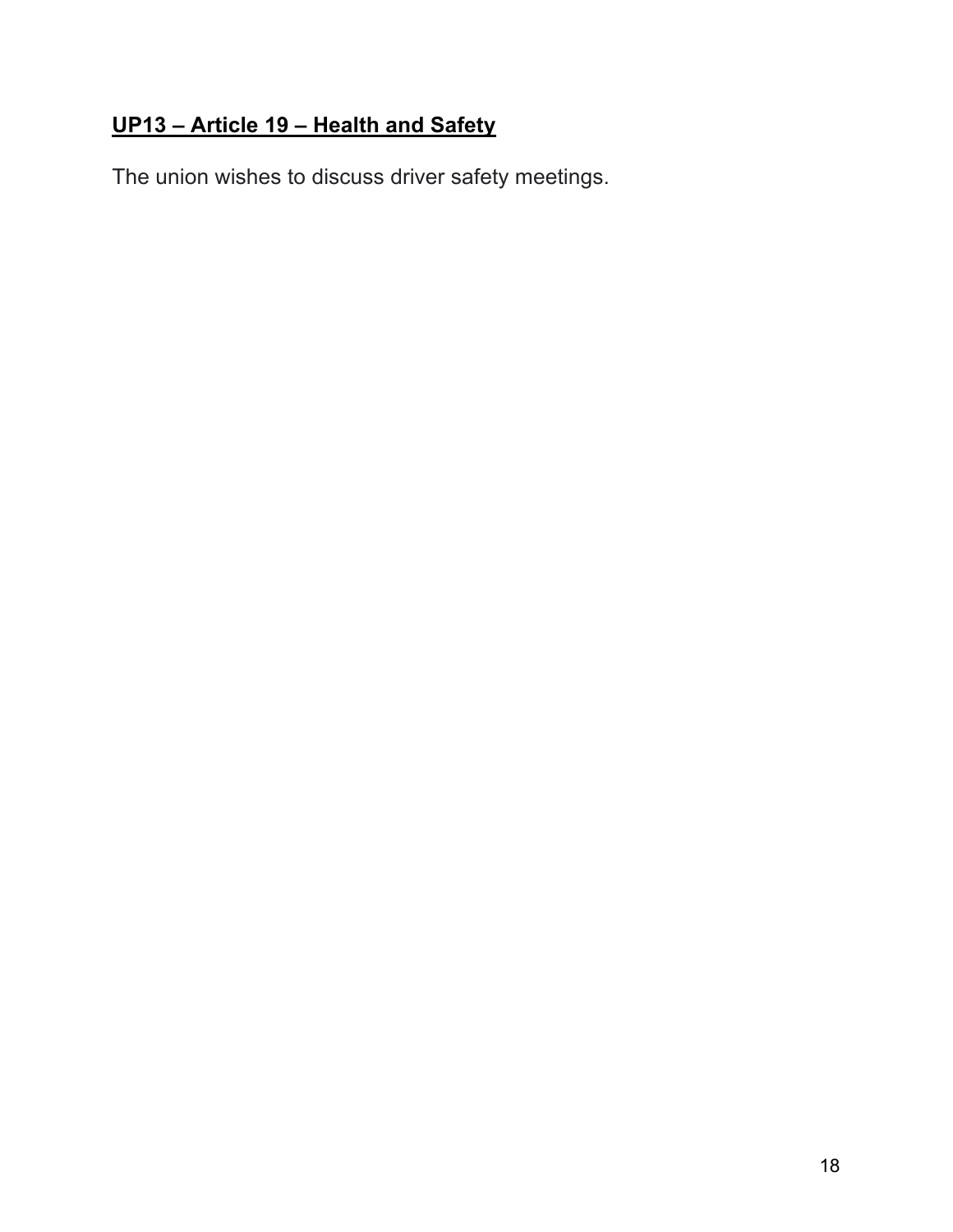# **UP14 – Article 19 – Health and Safety**

The union wishes to discuss drivers unloading and being provided with the proper equipment at the drop off locations.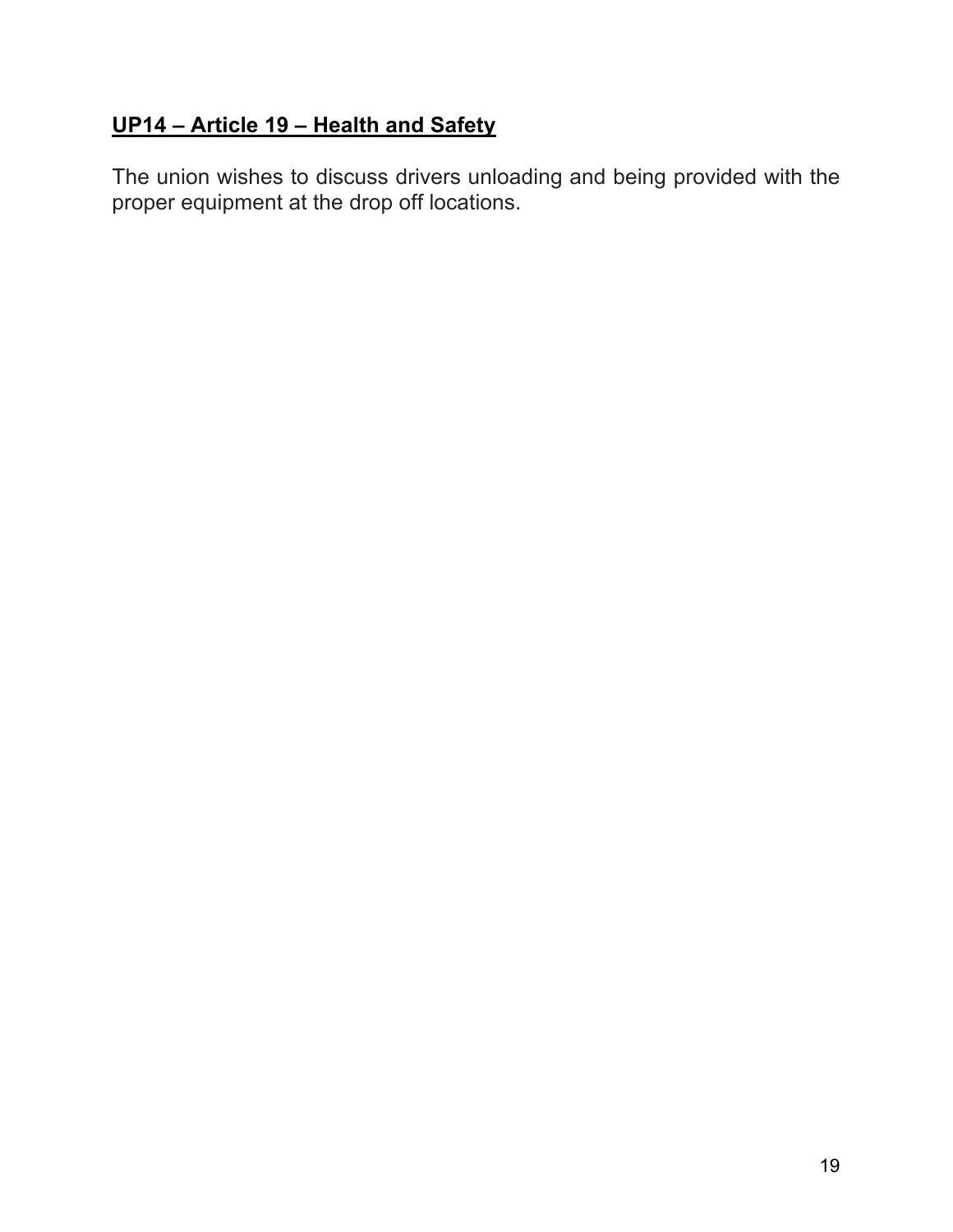# **UP15 – Article 19 – Health and Safety**

Article(s) 19.4 and 19.5

The Union wishes to discuss the application of the clothing allowance and proposes an increase to the clothing allowance.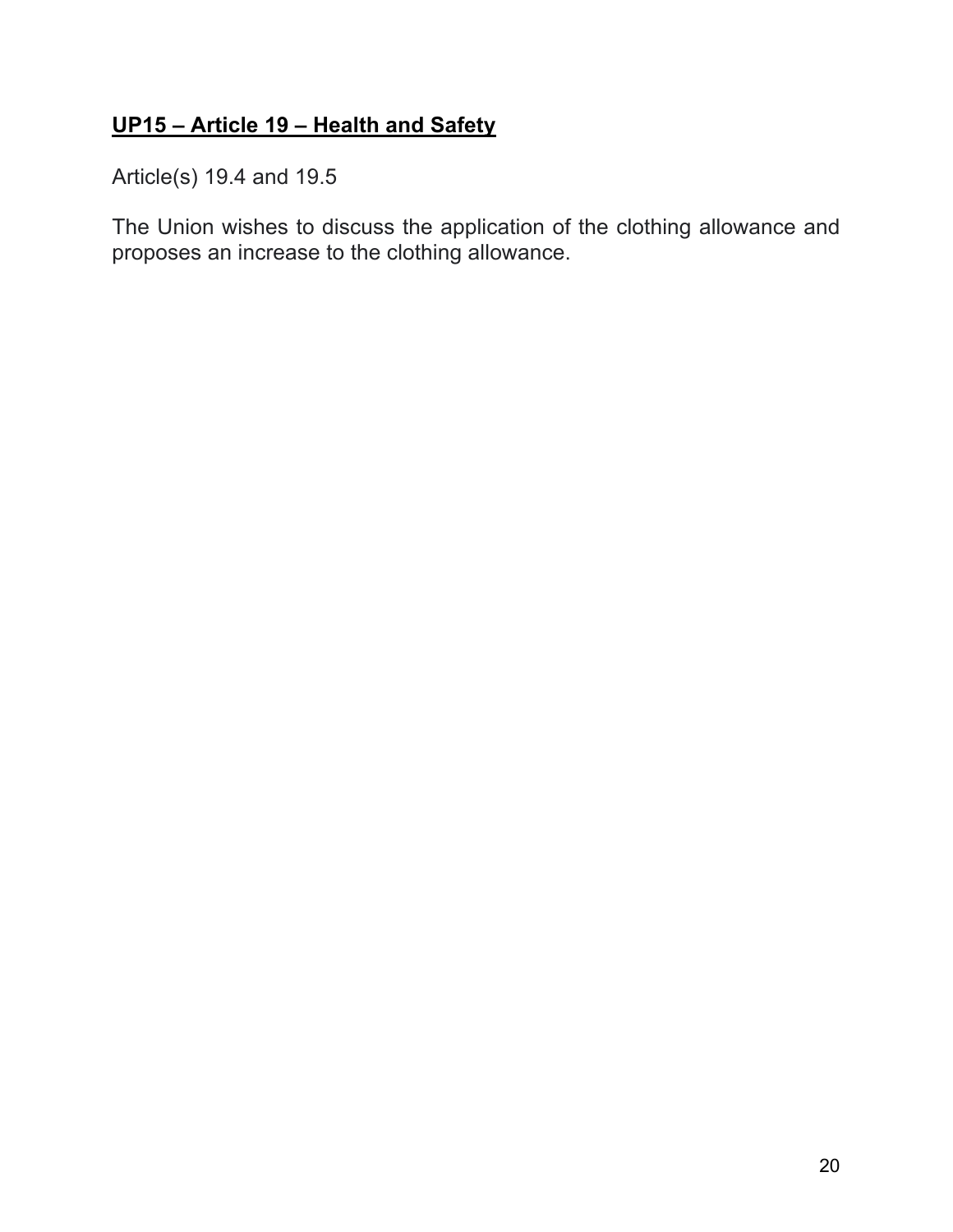### **UP16 – Article 19 – Health and Safety**

Add new the following language to the Collective Agreement: **Article 19.9**

**The Company will not ask or require any maintenance personnel to do any work they are not certified to do.**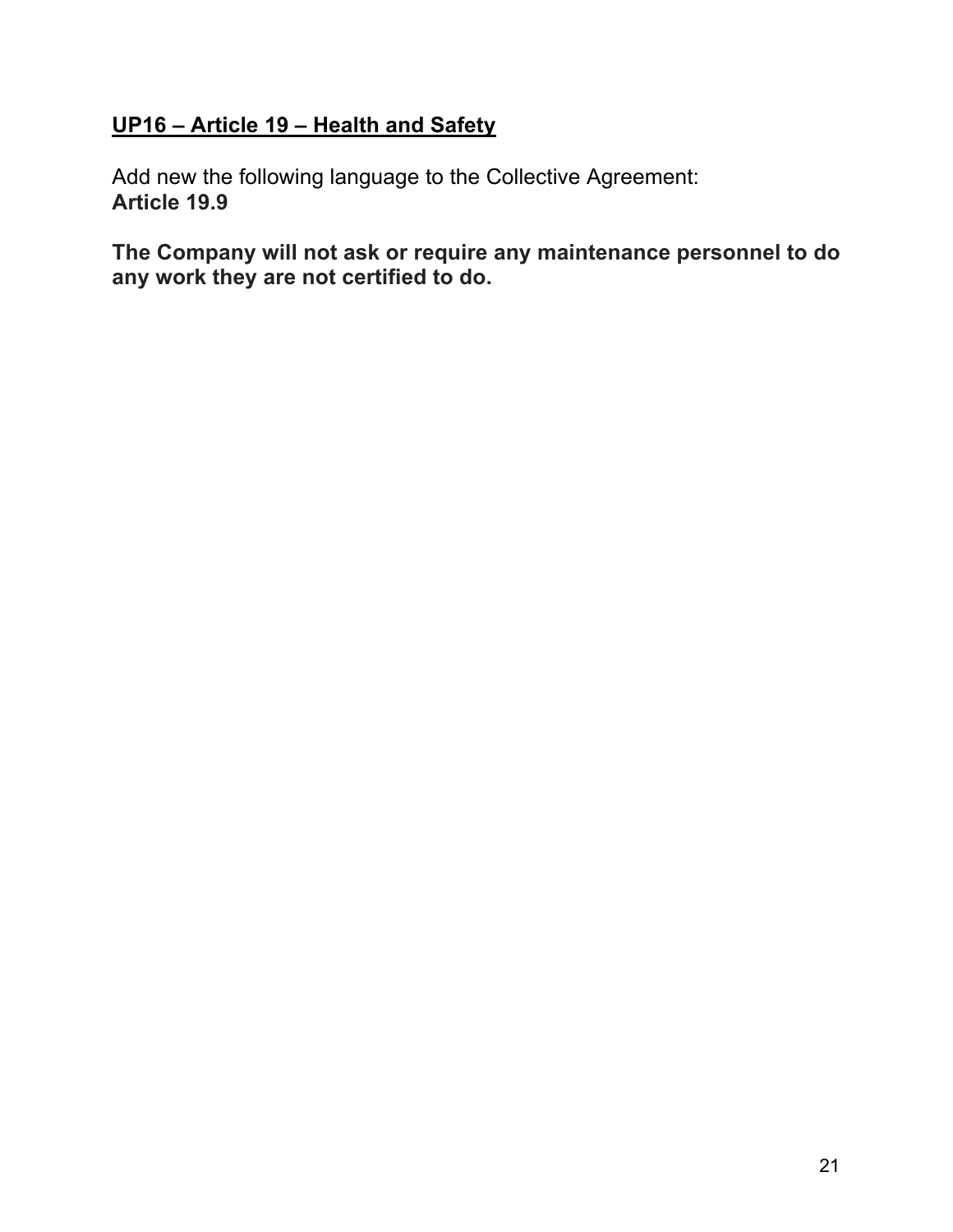# **UP17 – Article 20 – Health and Welfare**

The Union proposes a substantial increase to the pension contributions.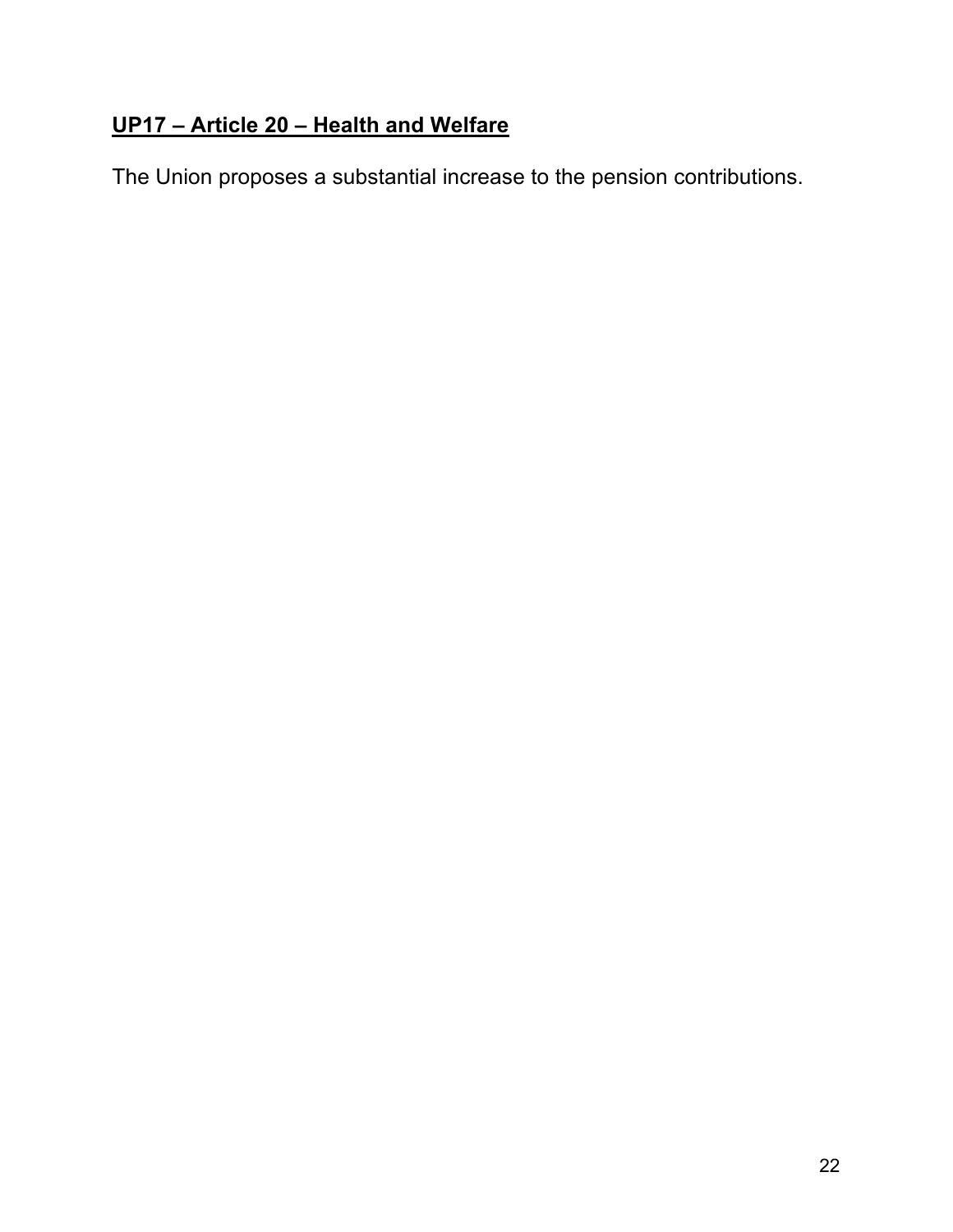# **UP18 – Article 20 – Health and Welfare**

Amend the current language to reflect a substantial increase in all benefits.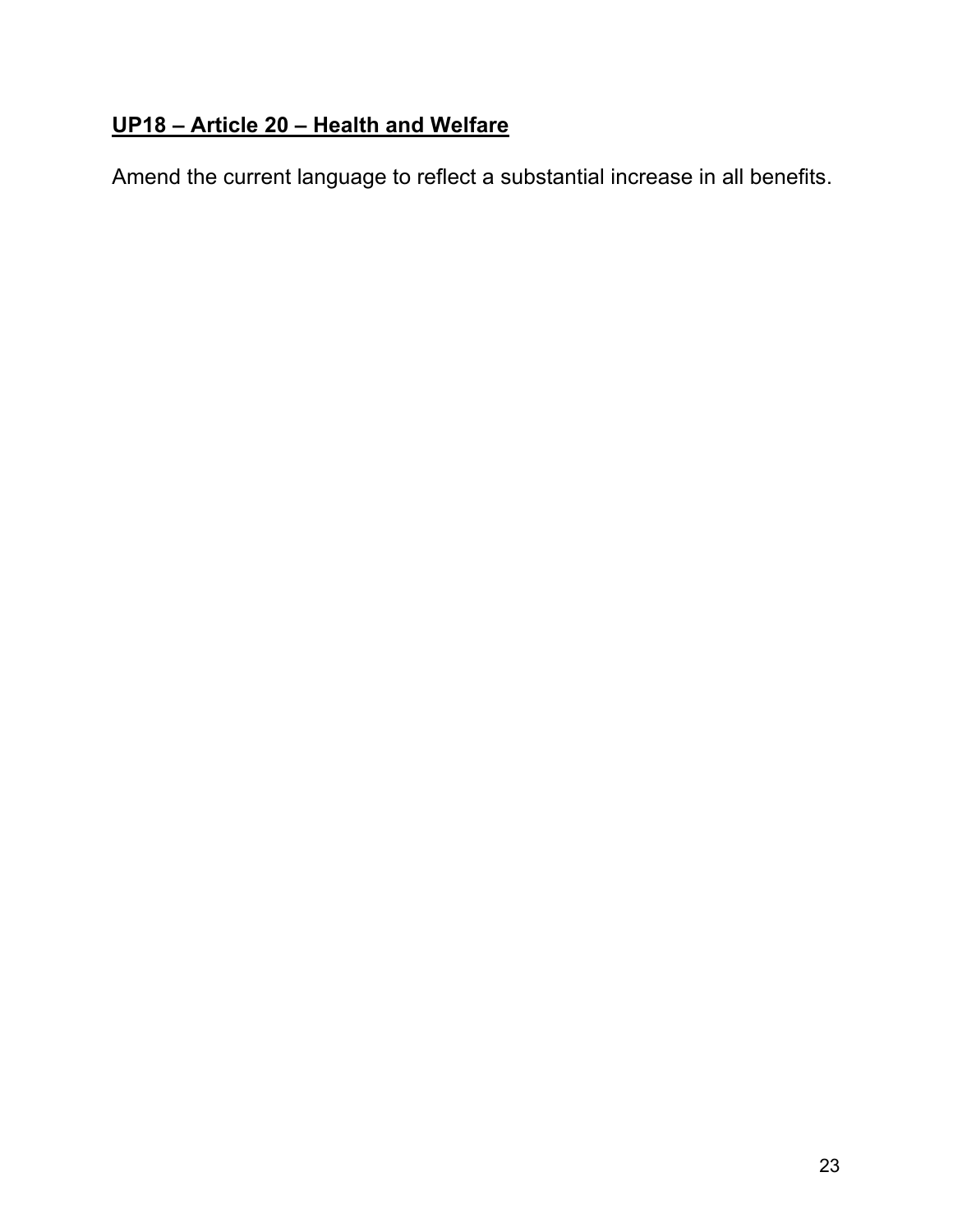#### **UP19 – Article 20 – Health and Welfare**

Amend the current language to read as follows:

#### 20.*5* Bereavement Leave

In the event of a death in the immediate family, an employee shall, upon request, be granted paid leave of absence for the purposes of attending a funeral or for bereavement.

The length of such absence with pay shall be at the discretion of the Company for scheduled days of work missed by an employee.

For the purposes of this article, immediate family includes a spouse, parent**/step parent**, child, brother, sister, step-child, stepparent, brother-in-law, sister-in-law, grandparents, legal dependent, or spouse's parents.

**Notwithstanding the foregoing, if the death is a**  $\text{In } \text{case of a}$ current spouse, parent, or child, **the employee shall be entitled to, up to one (1) week's leave of absence with pay at the time of bereavement.** leave shall be a minimum of three (3) days. Consideration shall be given to more time in special circumstances.

**Common law, adult interdependent partner, and same sex spouses are to be recognized by the Employer for the provisions of this article.** 

**An employee's day off will not be used to circumvent funeral/bereavement leave. In addition to the foregoing, an employee shall be entitled to any unpaid leave they are eligible for under Employment Standards legislation including bereavement leave for a person the employee is not related to but considers to be like a close relative.**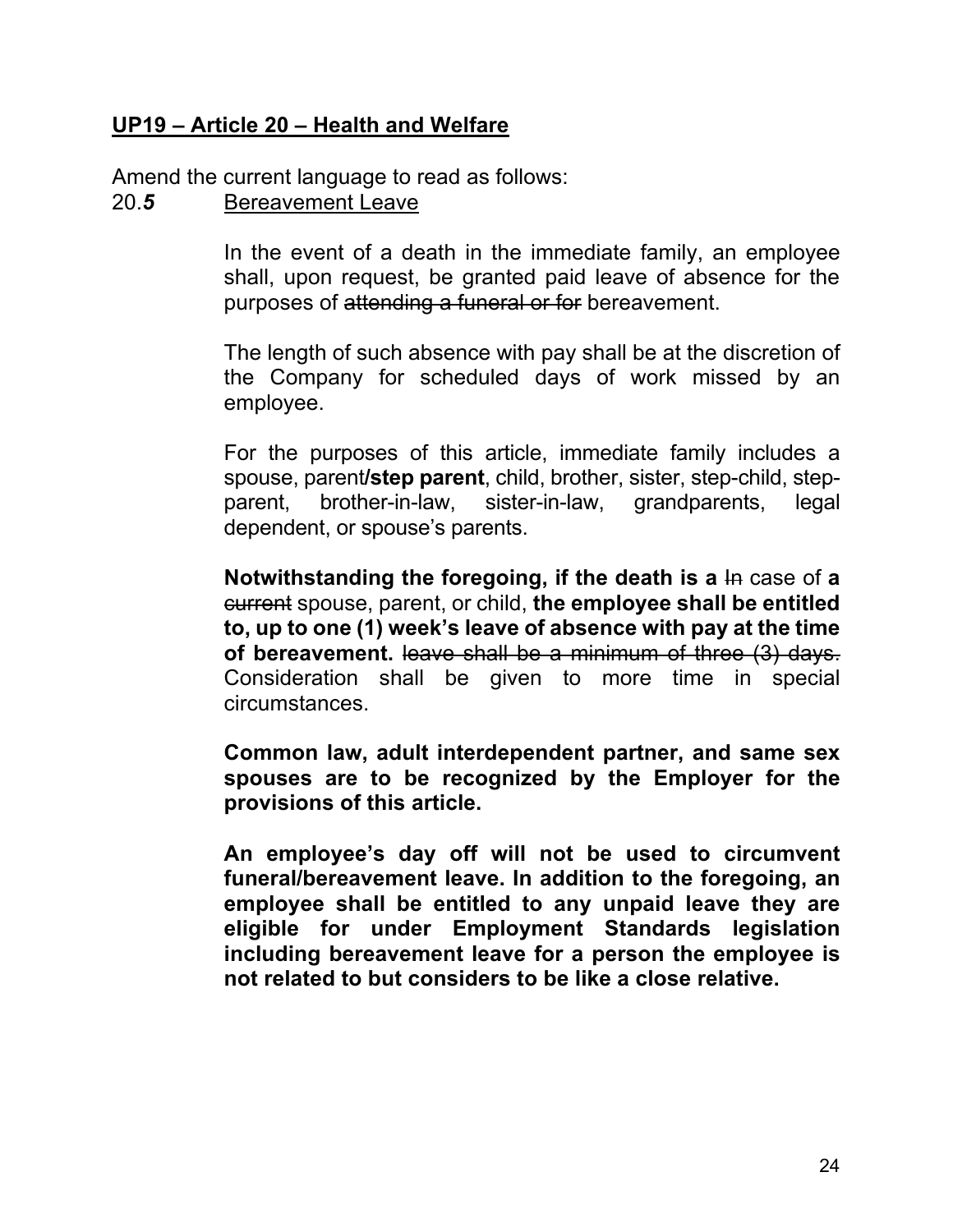### **UP20 – Article 20 – Health and Welfare**

Add new the following language to the Collective Agreement:

#### **20.11 Domestic Violence Leave**

- **(1) For the purposes of this Article, domestic violence occurs when an employee, the employee's dependent child, or a protected adult who lives with the employee is subjected to any of the acts or omissions listed in sub article (2) by another person who**
	- **(a) is or has been married to the employee, is or has been an adult interdependent partner of the employee, or is residing or has resided together with the employee in an intimate relationship,**
	- **(b) is or has been in a dating relationship with the employee, regardless of whether they have lived together at any time,**
	- **(c) is the biological or adoptive parent of one (1) or more children with the employee, regardless of their marital status or whether they have lived together at any time,**
	- **(d) is related to the employee by blood, marriage, or adoption, or by virtue of an adult interdependent relationship, regardless of whether they have lived together at any time, or**
	- **(e) resides with the employee and has care and custody over the employee pursuant to an order of a court.**
- **(2) The following acts and omissions constitute domestic violence for the purposes of this Article:**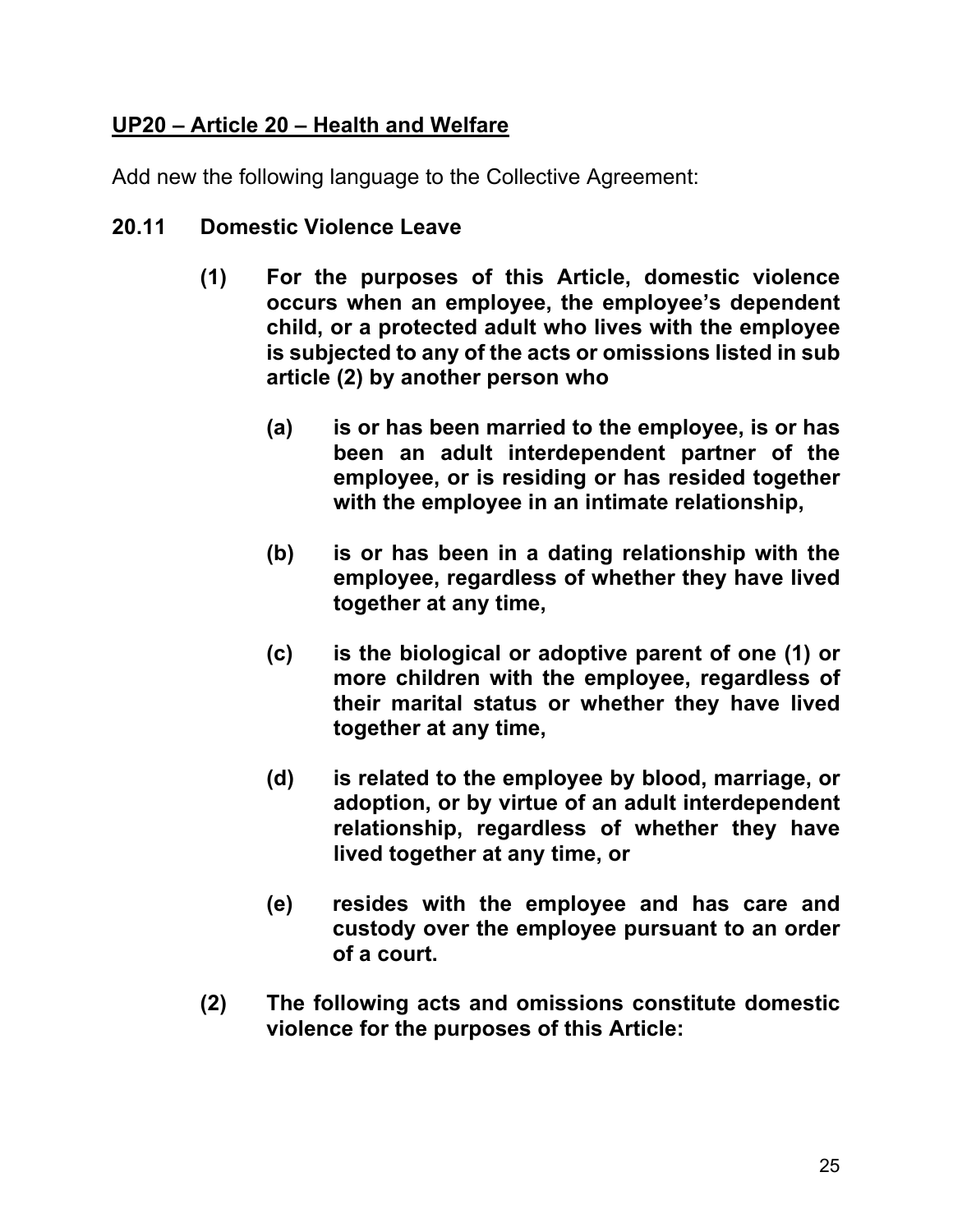- **(a) any intentional or reckless act or omission that causes injury or property damage and that intimidates or harms a person;**
- **(b) any act or threatened act that intimidates a person by creating a reasonable fear of property damage or injury to a person;**
- **(c) conduct that reasonably, in all circumstances, constitutes psychological or emotional abuse;**
- **(d) forced confinement;**
- **(e) sexual contact of any kind that is coerced by force or threat of force;**
- **(f) stalking.**
- **(3) An employee who is a victim of domestic violence is entitled to unpaid domestic violence leave of up to ten (10) days in a calendar year.**
- **(4) An employee may take domestic violence leave for one (1) or more of the following purposes:** 
	- **(a) to seek medical attention for the employee or the employee's dependent child or a protected adult in respect of a physical or psychological injury or disability caused by the domestic violence;**
	- **(b) to obtain services from a victim services organization;**
	- **(c) to obtain psychological or other professional counselling for the employee or the employee's dependent child or a protected adult;**
	- **(d) to relocate temporarily or permanently;**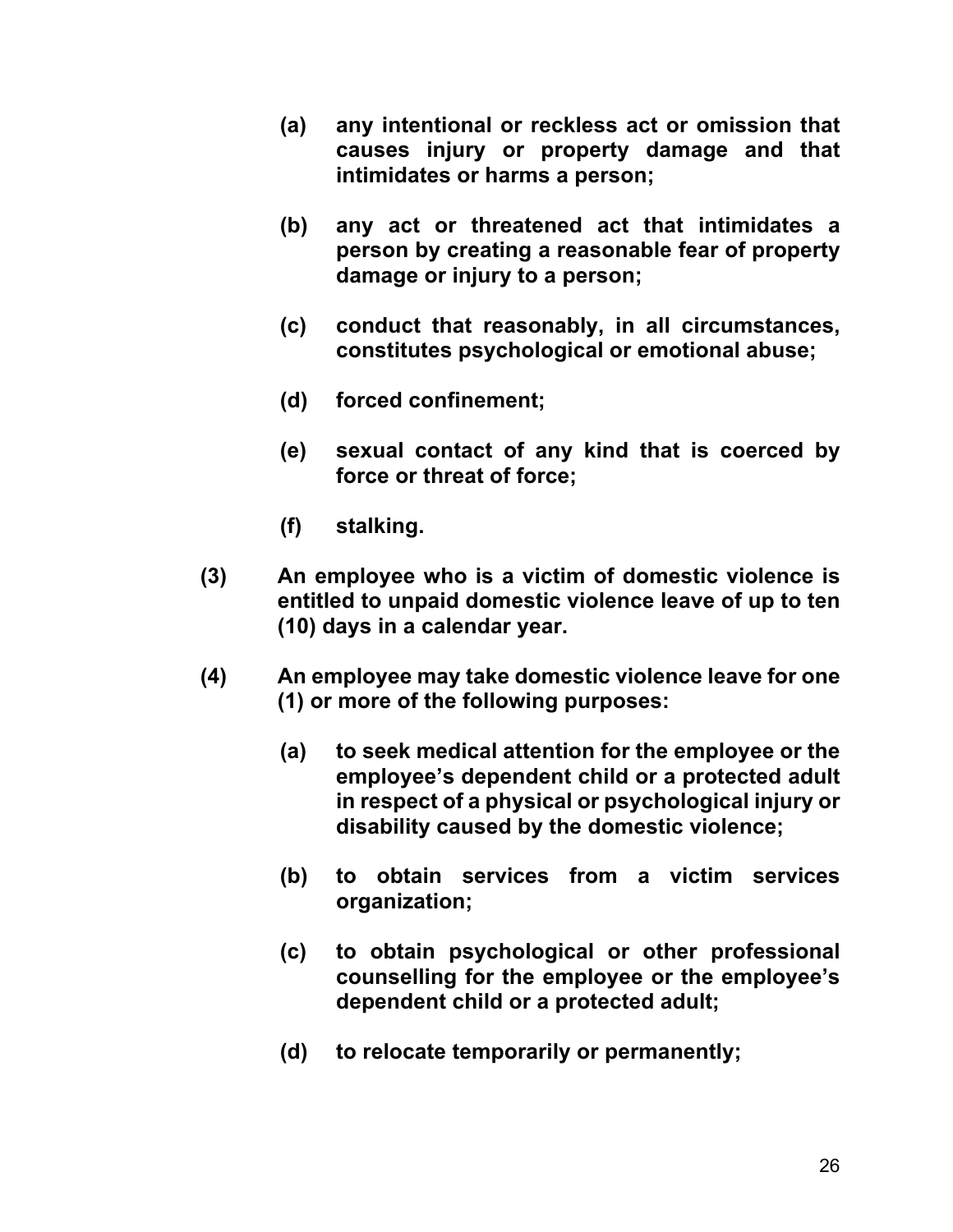- **(e) to seek legal or law enforcement assistance, including preparing for or participating in any civil or criminal legal proceeding related to or resulting from the domestic violence;**
- **(f) any other purpose provided for in the regulations to the relevant legislation.**
- **(5) Before taking a leave under this article, the employee must give the Employer as much notice as is reasonable and practicable in the circumstances.**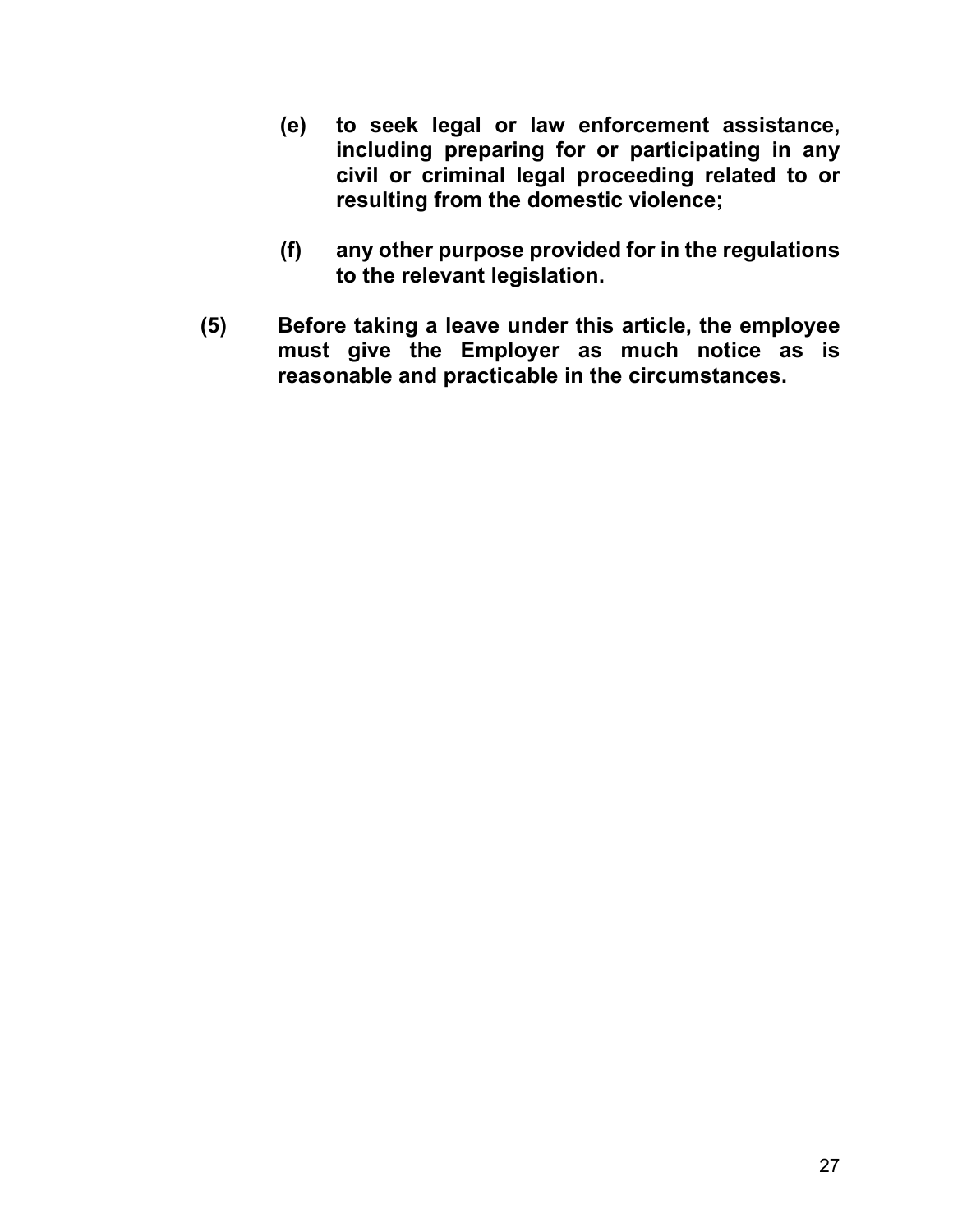# **UP21 – Letters of Understanding 1**

Renew LOU 1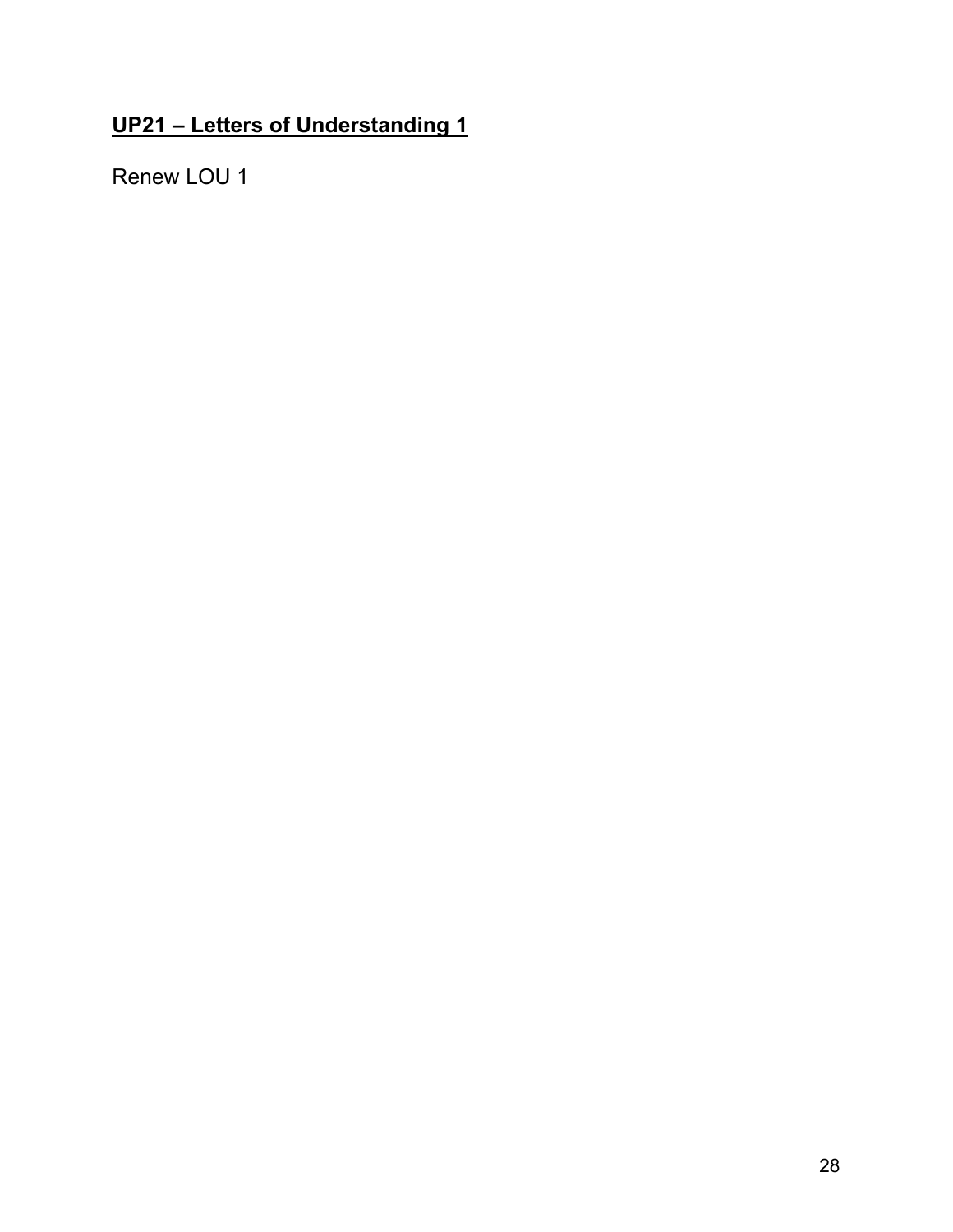### **UP22 – Letters of Understanding 2**

#### LOU 2 – Move to Article 20.3 renumber

Amend the current language to read as follows:

2. Sick Leave Credits

Full-time employees shall accumulate sick leave credit at the rate of four (4) **eight (8)** hours for each full month of employment up to a maximum of twelve (12) days. Credit shall accumulate only on fulltime employment following the completion of a three (3) month, fulltime employment eligibility period.

The Company shall apply any accumulated sick leave for the first three (3) days of absence due to illness and may supplement Short Term Disability benefits (or similar benefits) with unused sick leave credits in an amount equal to but not to exceed the employee's normal earnings.

Employees found abusing the privilege shall be disciplined by the Company.

#### **The union wishes to discuss Record sick time recorded on pay stubs**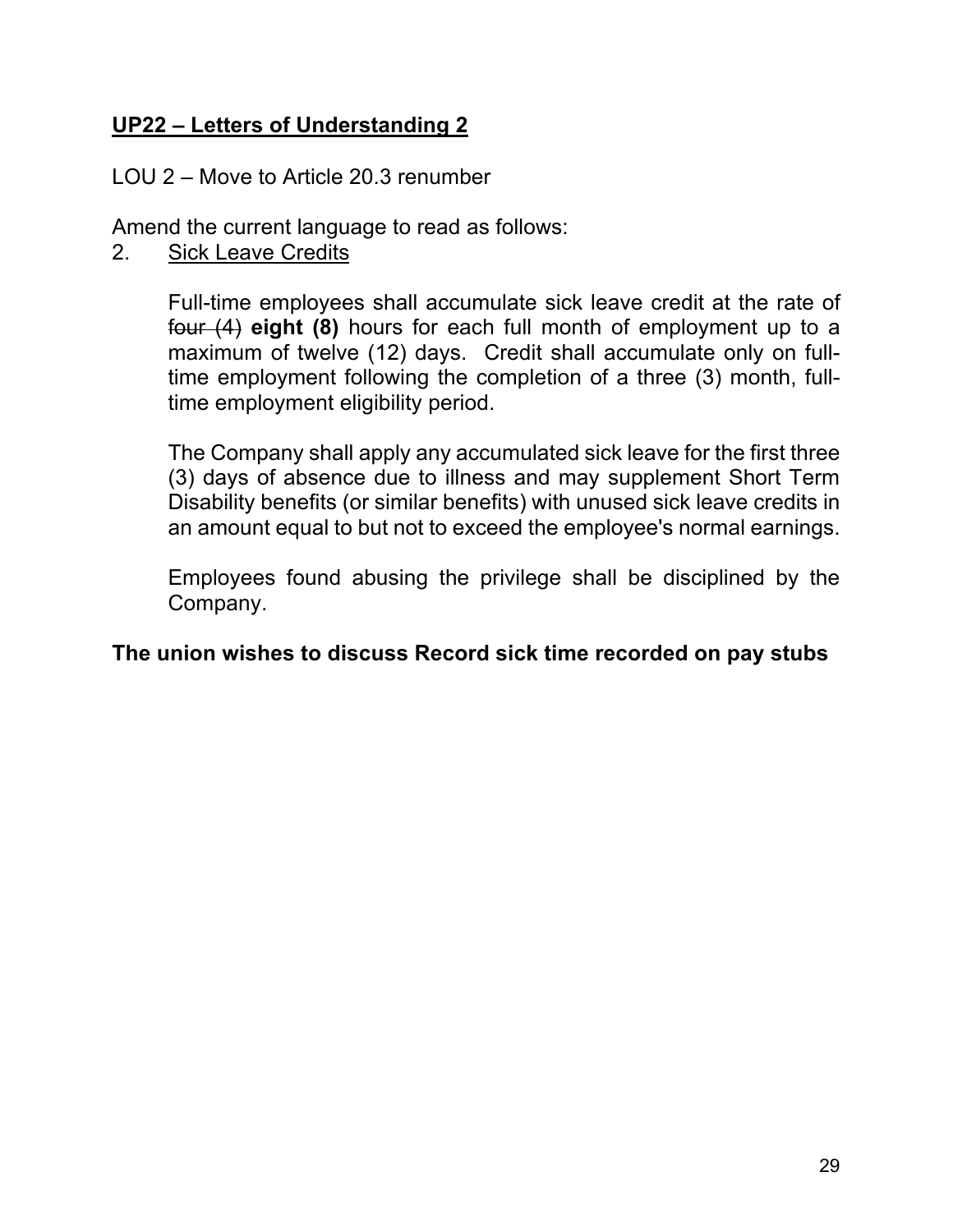# **UP23 – Article 20 – Health and Welfare**

Article 20.3

Union wishes to discuss - 10 personal days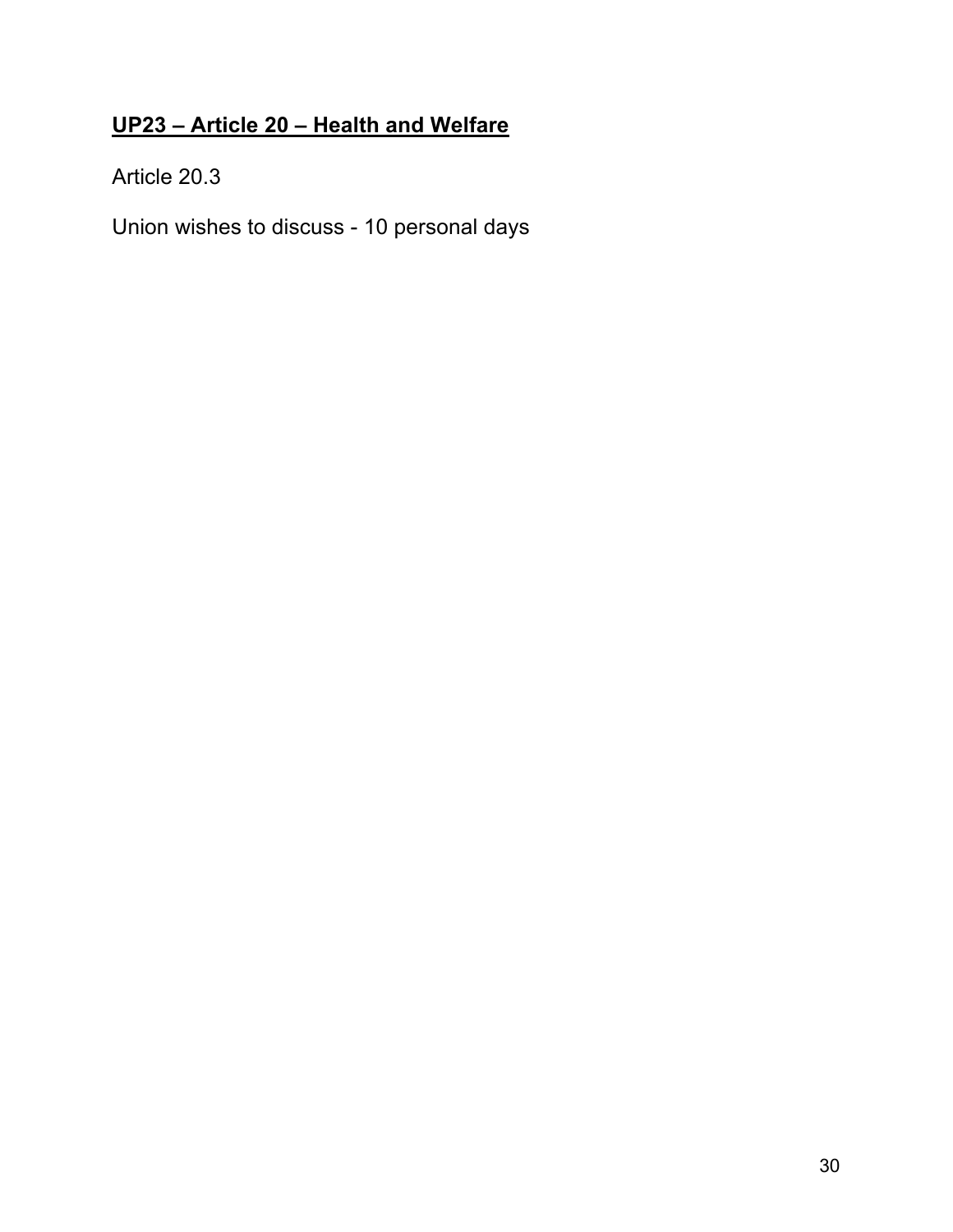# **UP24 – Letters of Understanding 3**

Renew LOU 3 and Move to Article 4.6

# 3. *Bargaining Unit Work*

The Company shall not assign work normally performed by members of the UFCW bargaining unit to Sobeys Edmonton RSC employees who are outside the bargaining unit (i.e. Management or Edmonton RSC employees represented by another trade union).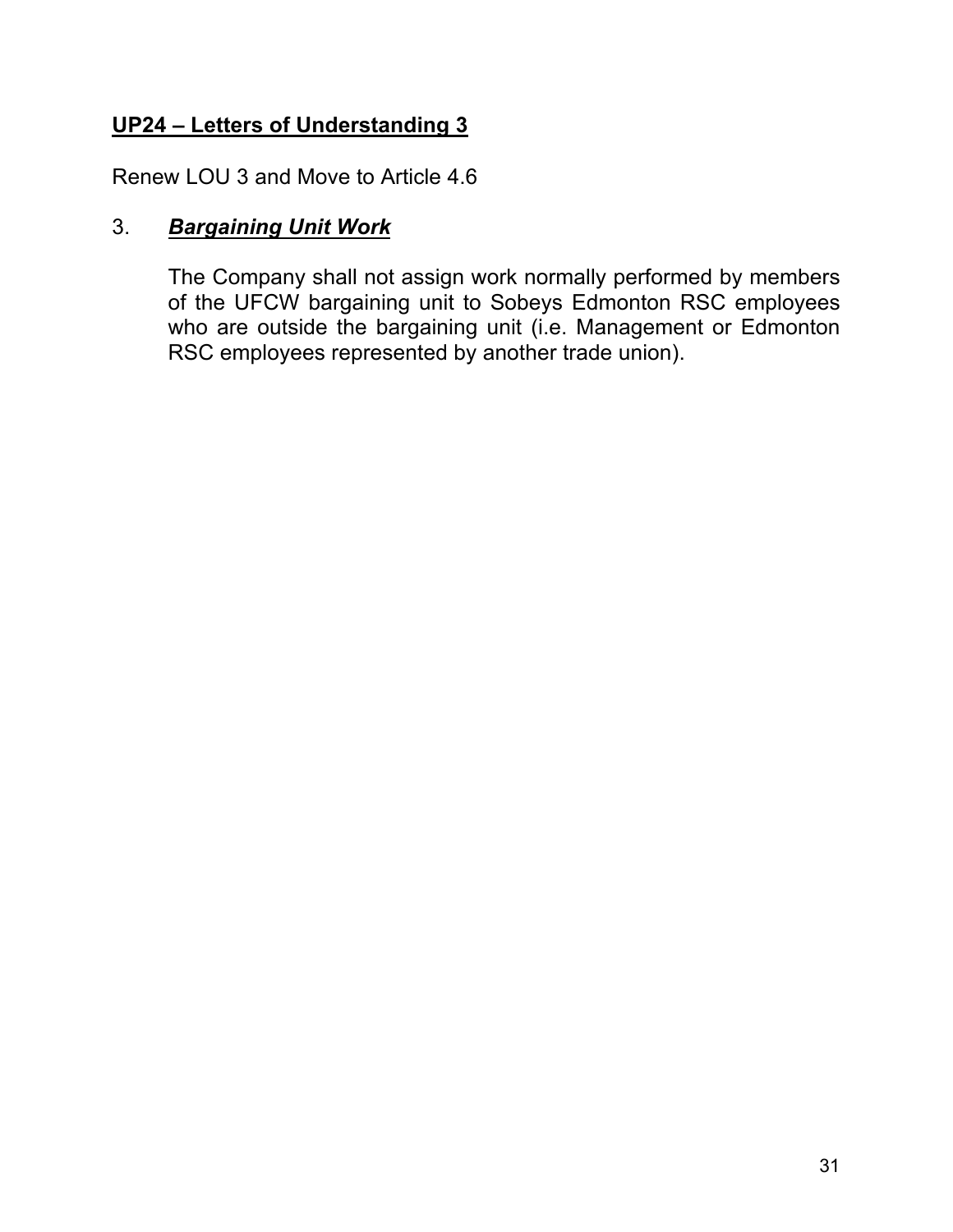# **UP25 – Letters of Understanding 4**

Renew LOU 4 and Move to Article 19.9

#### *4.* ELS Committee

The Company and the Union agree to restructure the ELS Committee in the following way:

#### **Composition**

The ELS Committee will be composed of two (2) members of Management appointed by the Company and six (6) bargaining unit employees appointed by the Union, two (2) from each of *Inbound/Outbound* on the afternoon shift and one (1) from each of *Inbound/Outbound* on the day shift. The Sobeys Industrial Engineer with primary responsibility for the Edmonton RSC will be assigned as a resource to the committee.

#### **Training**

The Company will ensure that new members of the ELS Committee receive an up-to-date overview of the ELS system by a member of the Sobeys Industrial Engineering team.

#### Mandate

The mandate of the committee will include the following roles and responsibilities:

- $\triangleright$  develop a process to receive and review any changes made to the ELS system
- $\triangleright$  develop a process to ensure employees are trained in preferred methods
- $\triangleright$  review individual situations where employees appear unable to meet the production standards
- $\triangleright$  investigate and respond to any questions or concerns that are raised about ELS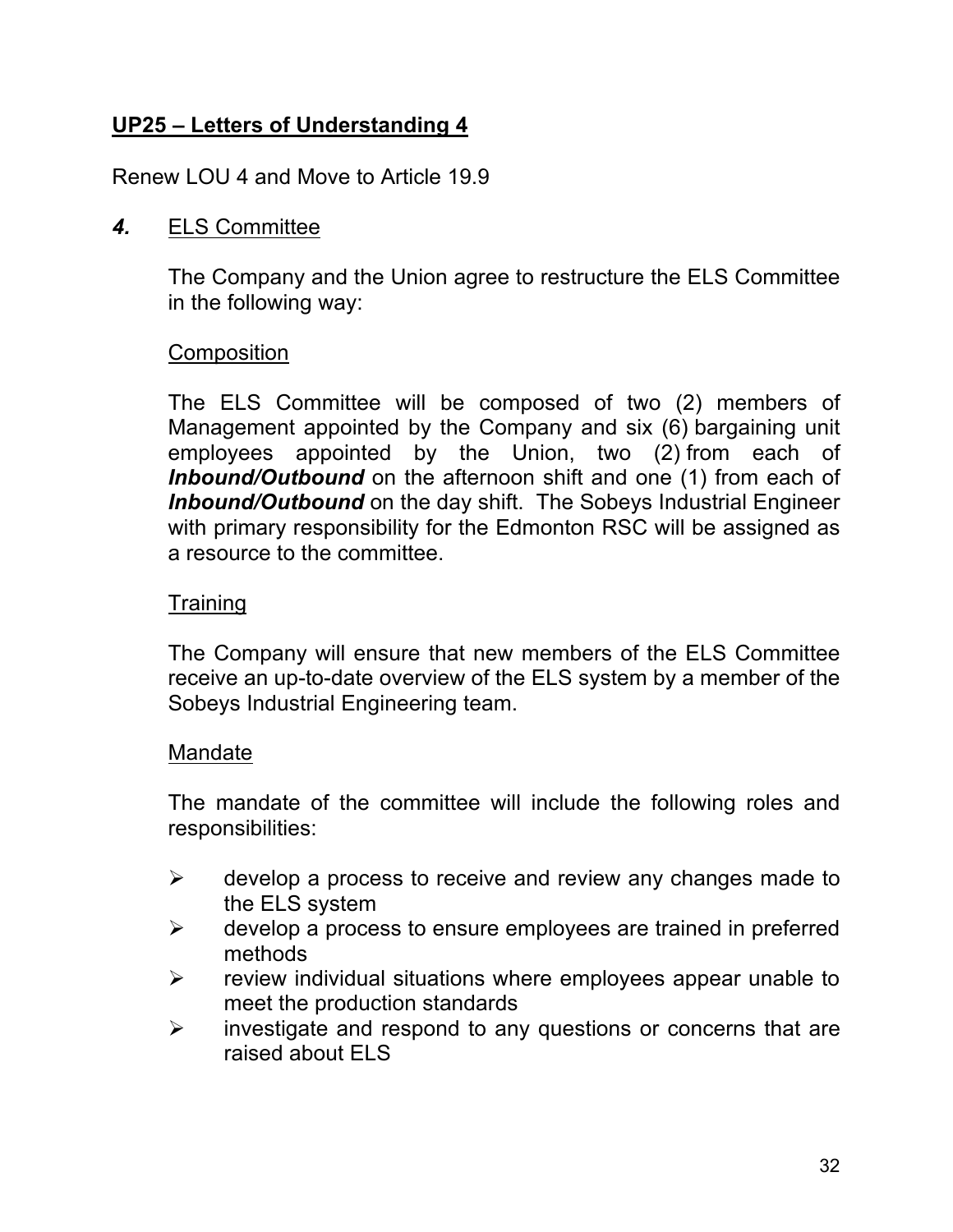- $\triangleright$  review accident reports, lost time incidents, WCB claims referred to it by the Occupational Health and Safety Committee as appearing to be ELS-related
- $\triangleright$  recommend ergonomic review of work practices as necessary
- $\triangleright$  develop a process for submitting delay requests

#### Meetings

The committee will hold regular quarterly meetings and can also schedule additional meetings with the Sobeys Industrial Engineers when they are on site.

The committee will keep minutes of every meeting and post them for review by all employees.

#### General

Time spent by the employee members of the ELS Committee at committee meetings and on committee-related work that has prior Management approval will be considered time worked.

The employee members of the ELS Committee will not be required to testify in arbitrations involving ELS related discipline of other bargaining unit employees. However, minutes of ELS Committee meetings and any reports or other documents prepared by or for the ELS Committee are not subject to this protection.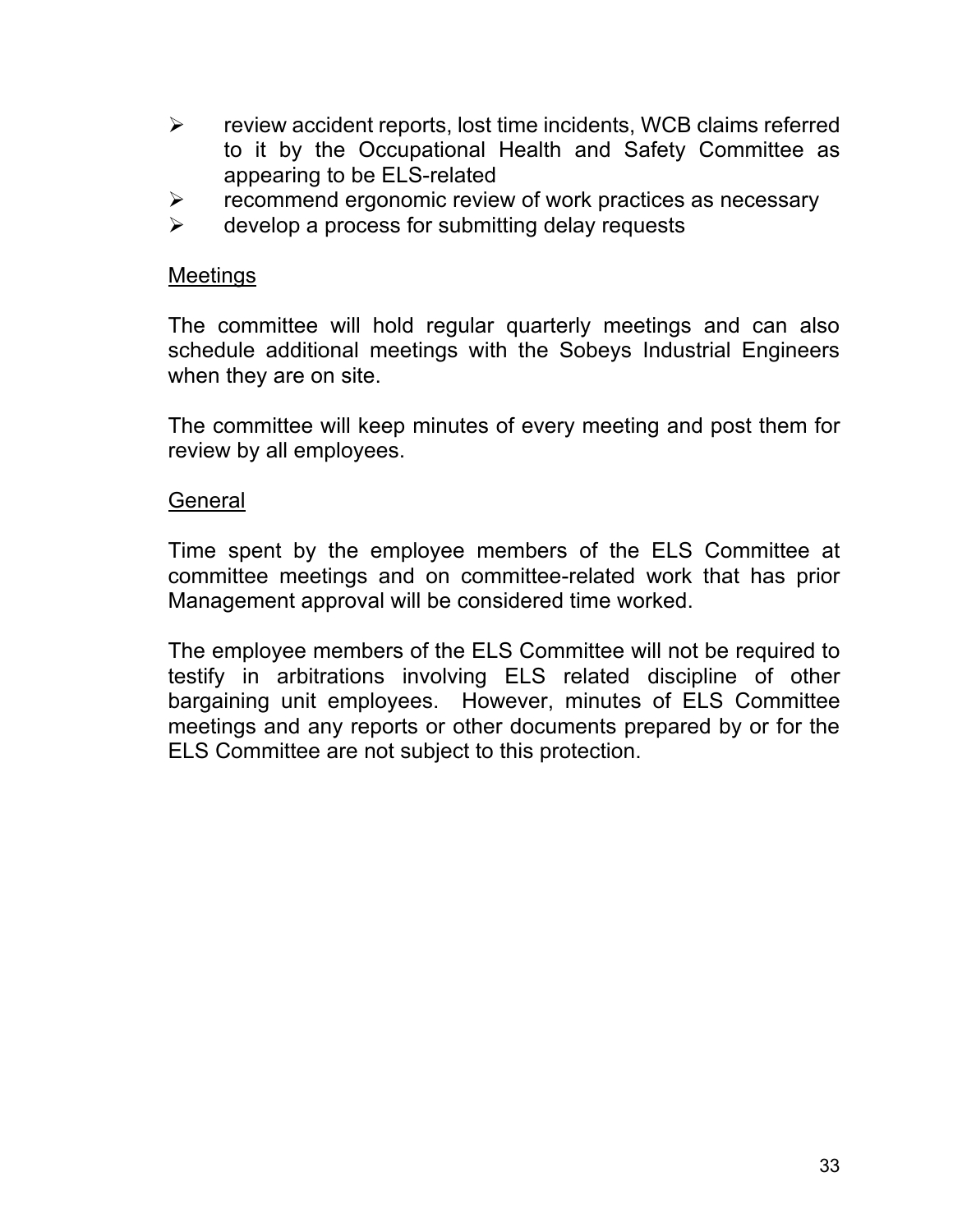# **UP26 – Letters of Understanding 5**

Renew LOU 5 and Move to Article 8.5

#### *5.* Employees with Midweek Days Off

When employees whose shift schedules provide for midweek day off (for example, Thursday to Monday shifts) book vacations where five (5) consecutive vacation days straddle two (2) work weeks, the week in which three (3) or more of the vacation days (for example, Thursday, Friday, and Saturday) occur will be treated as blocked, but the week in which fewer than three (3) vacation days (for example, Sunday and Monday) occur will not. Instead, those fewer than three (3) vacation days will be treated as single days; and they can be booked in the first or second round of picking rather than having to wait until the third round. However, even though the week will not be treated as blocked, the Company may exercise its right to limit the number of employees off on vacation on any particular day.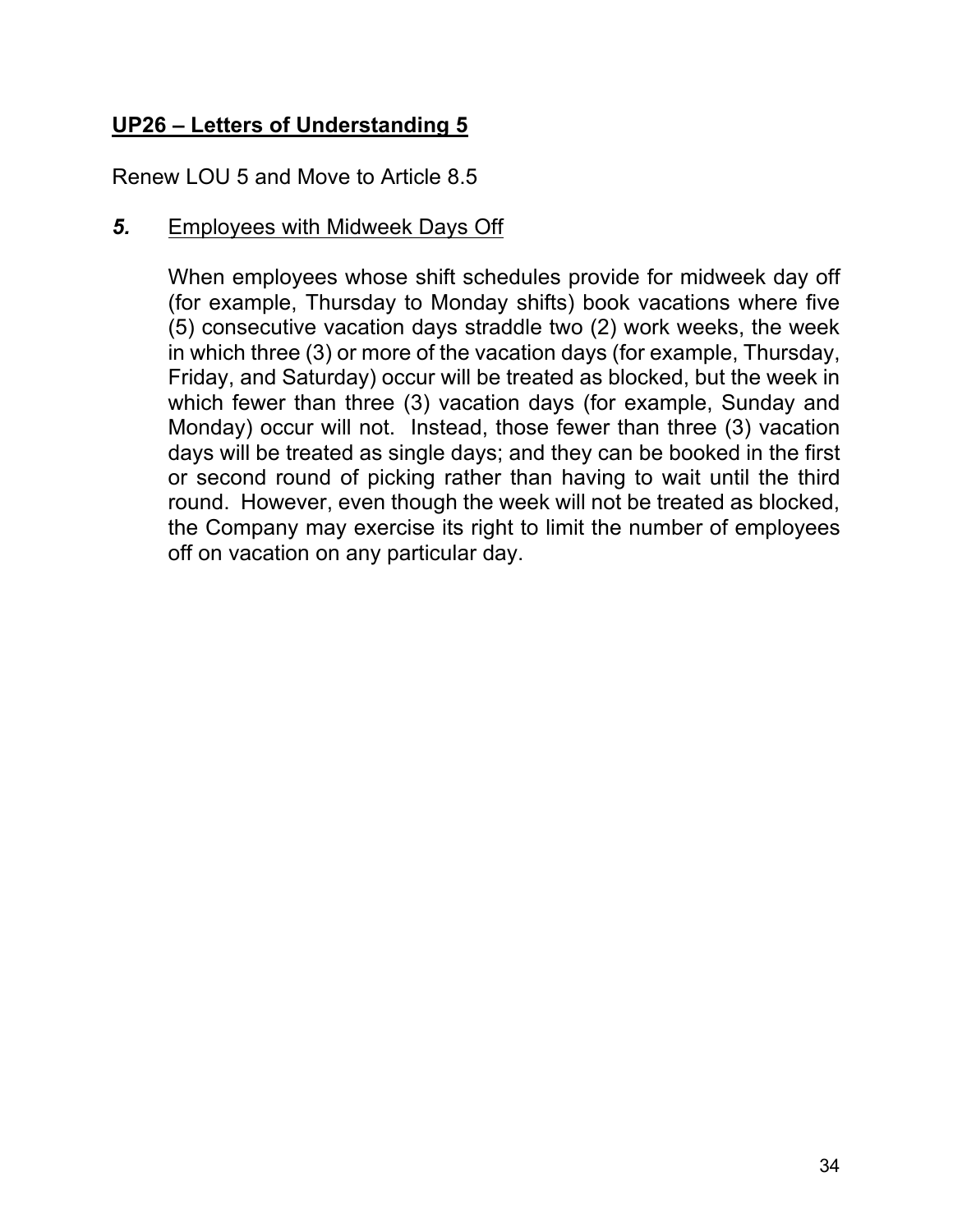# **UP27 – Letters of Understanding 6**

Renew LOU 6 and Move to Article13.5

#### *6. Security Cameras*

The Company confirms that it does not use security cameras for the purpose of general monitoring of employee's work performance. However, the Company reserves its rights to use security cameras in the course of investigating disciplinary offences and in connections with any arbitration or other proceedings.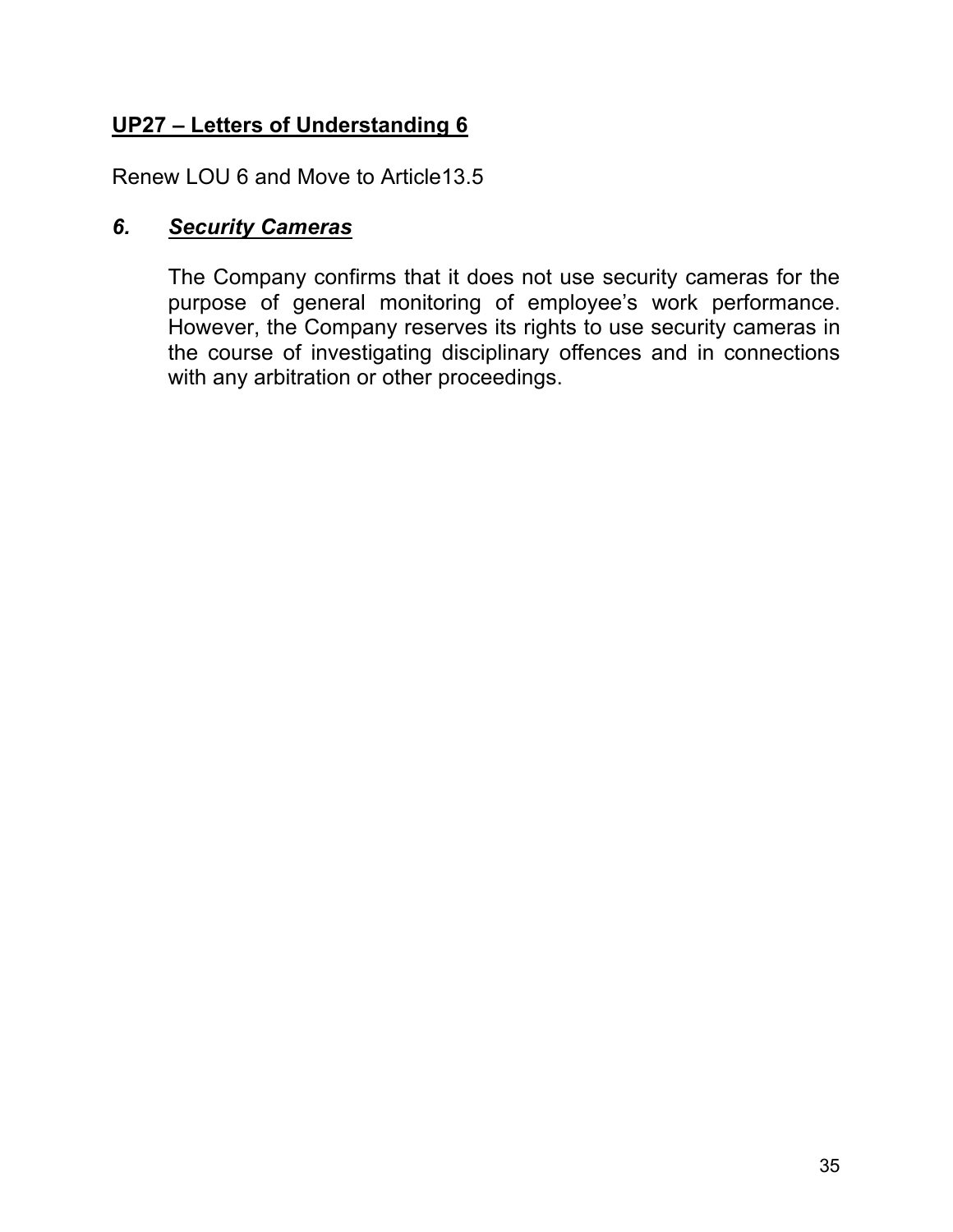## **UP28 – Letters of Understanding 7**

Renew LOU 7 Move to Article 19.3 (b) first paragraph (A)

# *7. Personal Tools*

If an employee is required to use personal tools on the job as part of their employment and the tool is broken while performing this work the Company will replace the broken tool with one of equivalent quality.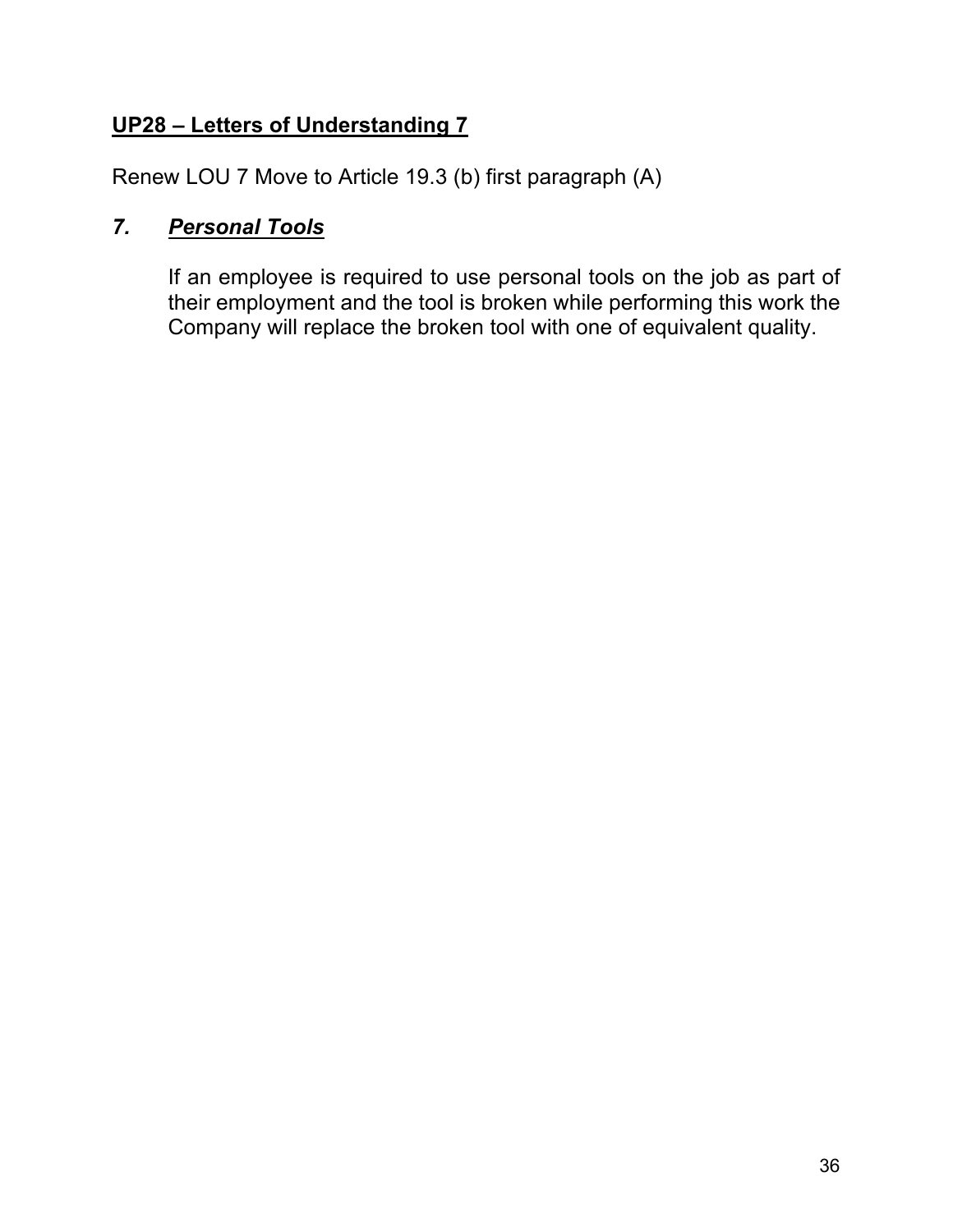### **UP29 – Letters of Understanding 8**

Renew LOU 8 Drivers schedule

#### *8. Drivers Schedules*

*Should the Company be interested in implementing an alternative schedule for truck drivers (i.e.: four (4) days on, four (4) days off), the Company and the Union shall agree to meet to discuss the matter.*

*Should the parties be unable to reach an agreement, the matter shall be referred to final offer selection process in accordance with Article 18 of the Collective Agreement.*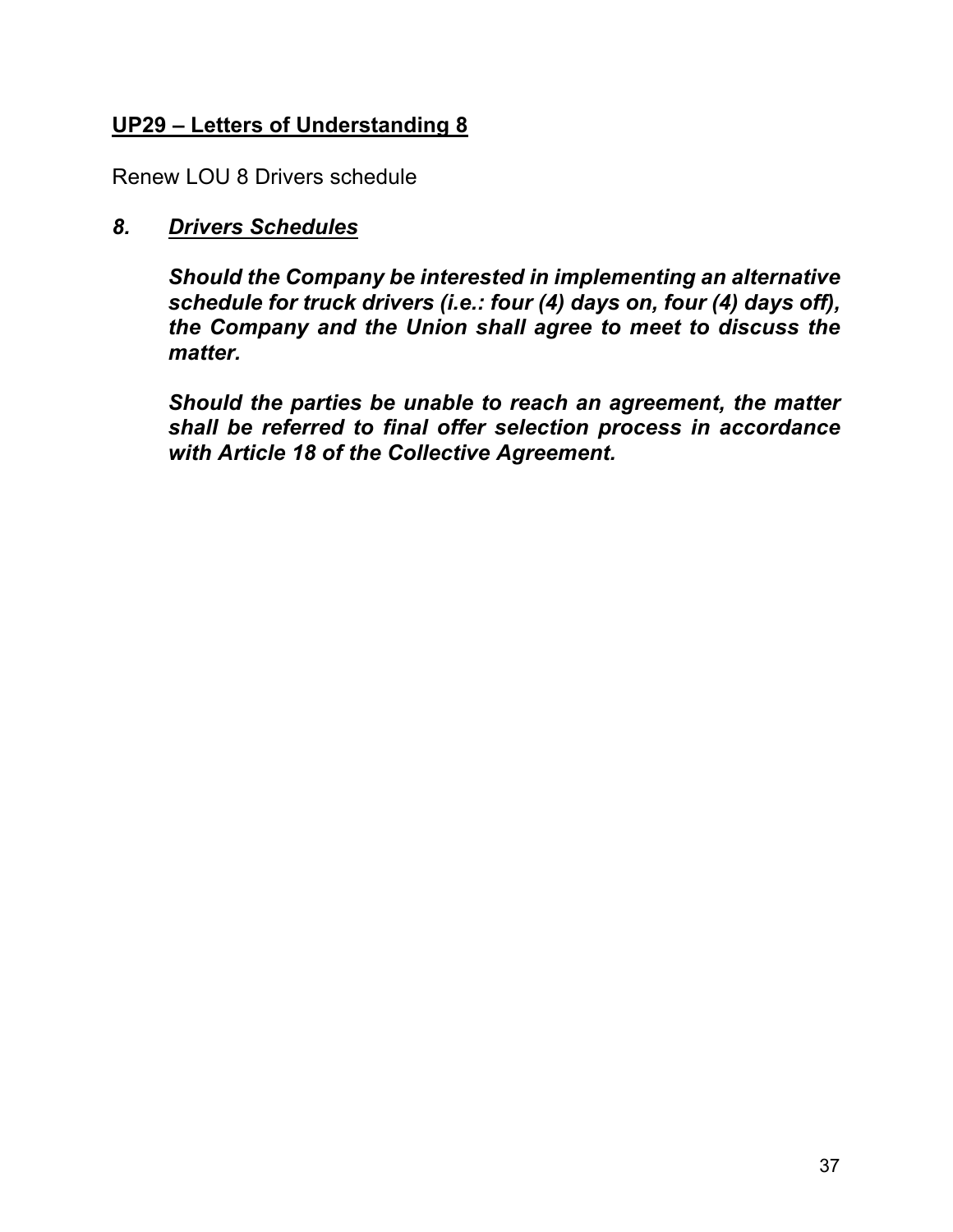### **UP30 – Letters of Understanding 9**

Renew LOU 9 move to Article 14.6

#### *9. Union Representation*

*The parties agree to the following items with respect to Union representation for meetings with employees who have been suspended pending further investigations:*

- *(a) Should an employee be suspended from the workplace and called back for an interview, the Union will be notified with reasonable notice of the time and date of the interview.*
- *(b) If a Representative of the Union is not able to attend, a Union Steward of the employee's choice that is at work at the time shall be present for the interview.*
- *(c) It is understood that if a suspended pending employee is called back for a meeting in which he/she will not be interviewed further and only issued a discipline/termination notice, Article 13.1 will apply. The Company will attempt to advise the Union Representative of the decision in advance of the meeting.*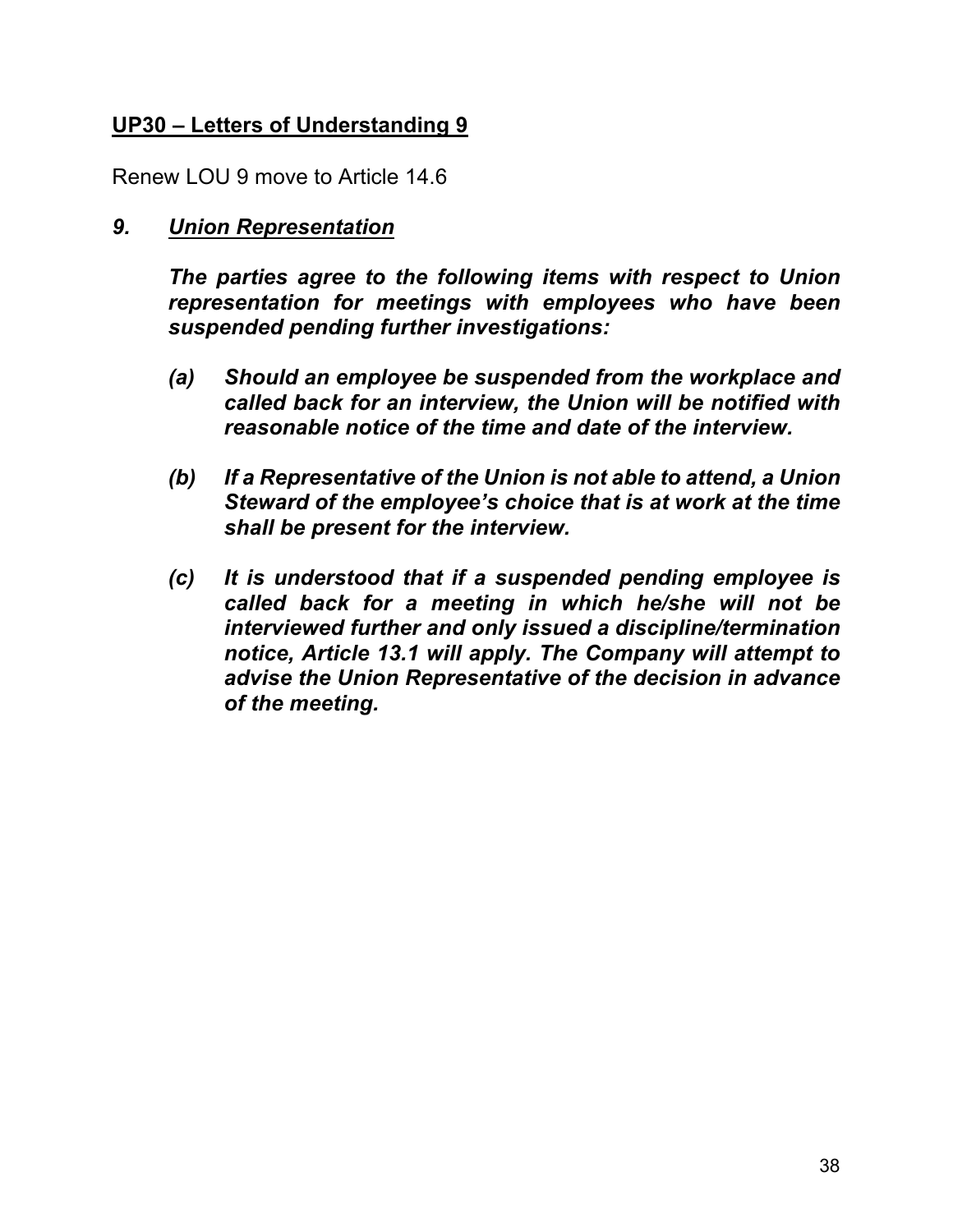# **UP31 – Appendix "A" – Transportation**

The union proposes a substantial increase to Appendix A. The union Proposes to review and include Over-the-Road in all monetary aspects.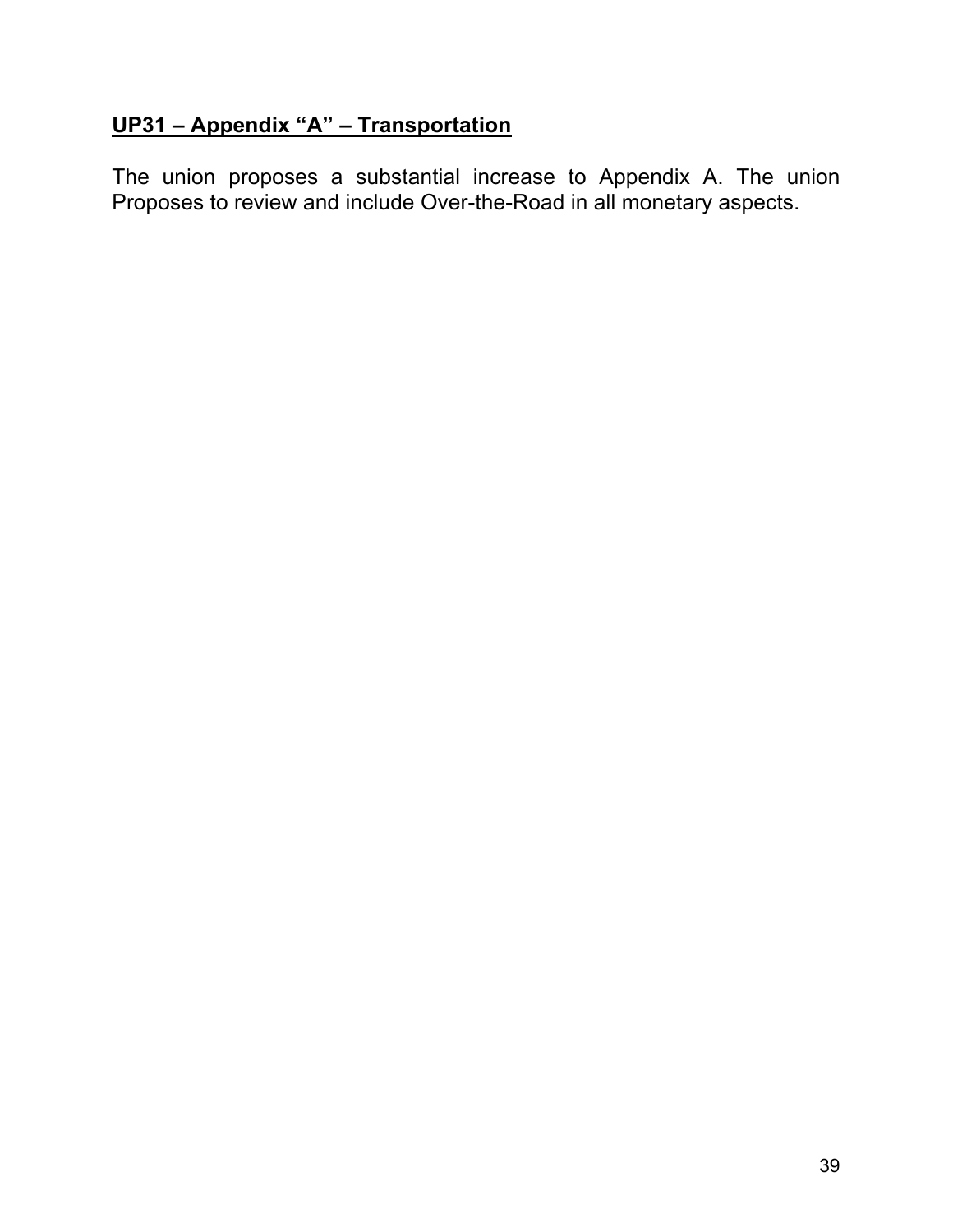## **UP32 – Appendix "A" – Transportation**

Article 1.06

The union wishes to discuss 2 consecutive days off.

The Union wishes to discuss:

#### Refusal of "Hot Goods"

Employees covered by this agreement shall have the right to refuse to cross a legal picket line. The Company agrees to co-operate where an issue as determined by the Union to be "hot goods" is brought to their attention. The Company recognizes the right of individual Union members to refuse, as a matter on conscience, to handle any goods that have been sent to this plant because of a labour dispute or cross a legal picket line of any union engaged in a legal strike or lockout. The Company will not discipline any employee for failing to cross a legal picket line or for refusing to handle "hot goods".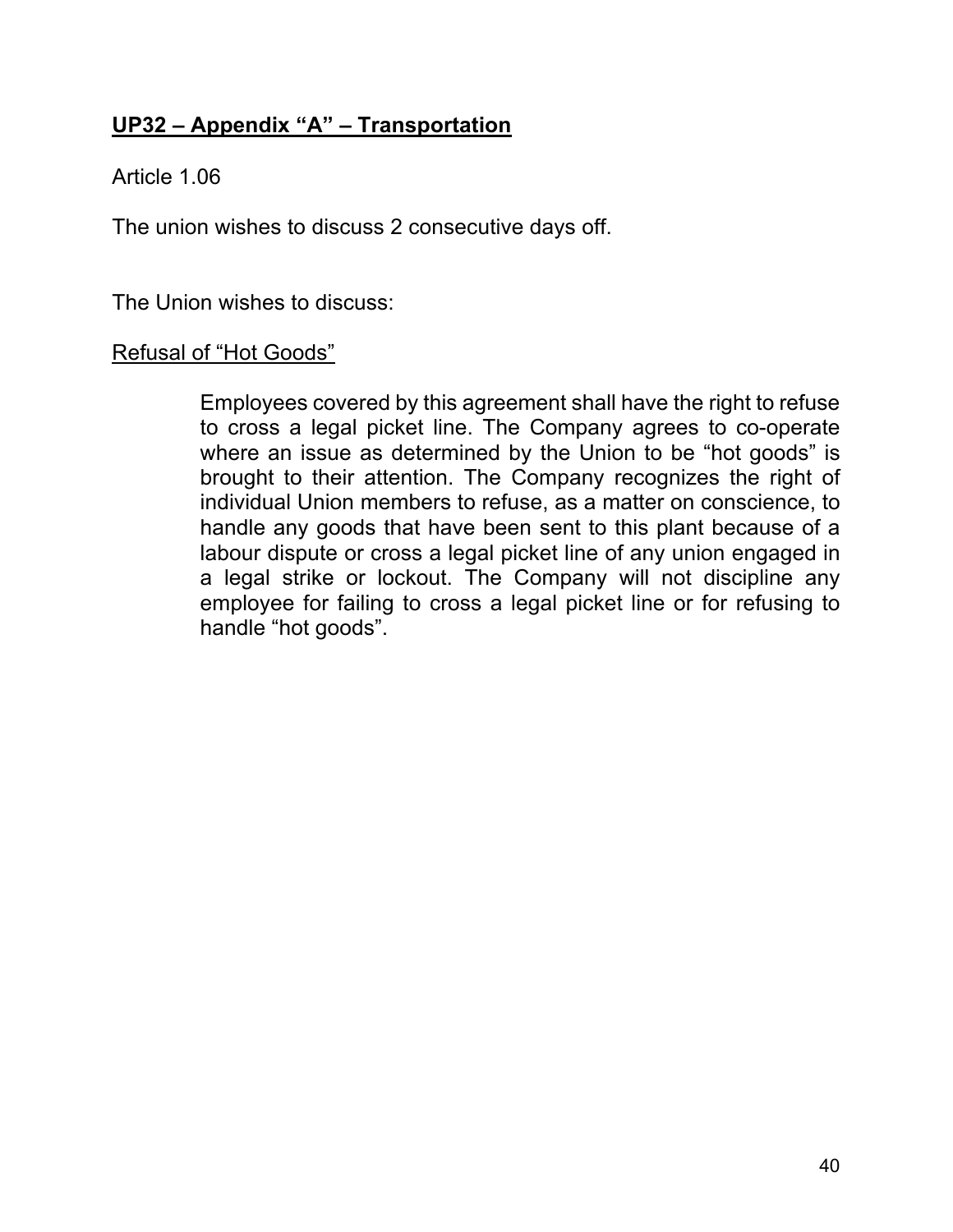# **UP33 – Article 6 – Wage Scale and Classification**

Amend Schedule "A" to establish an increase in employees' wages and premiums during a Heightened Health Concern.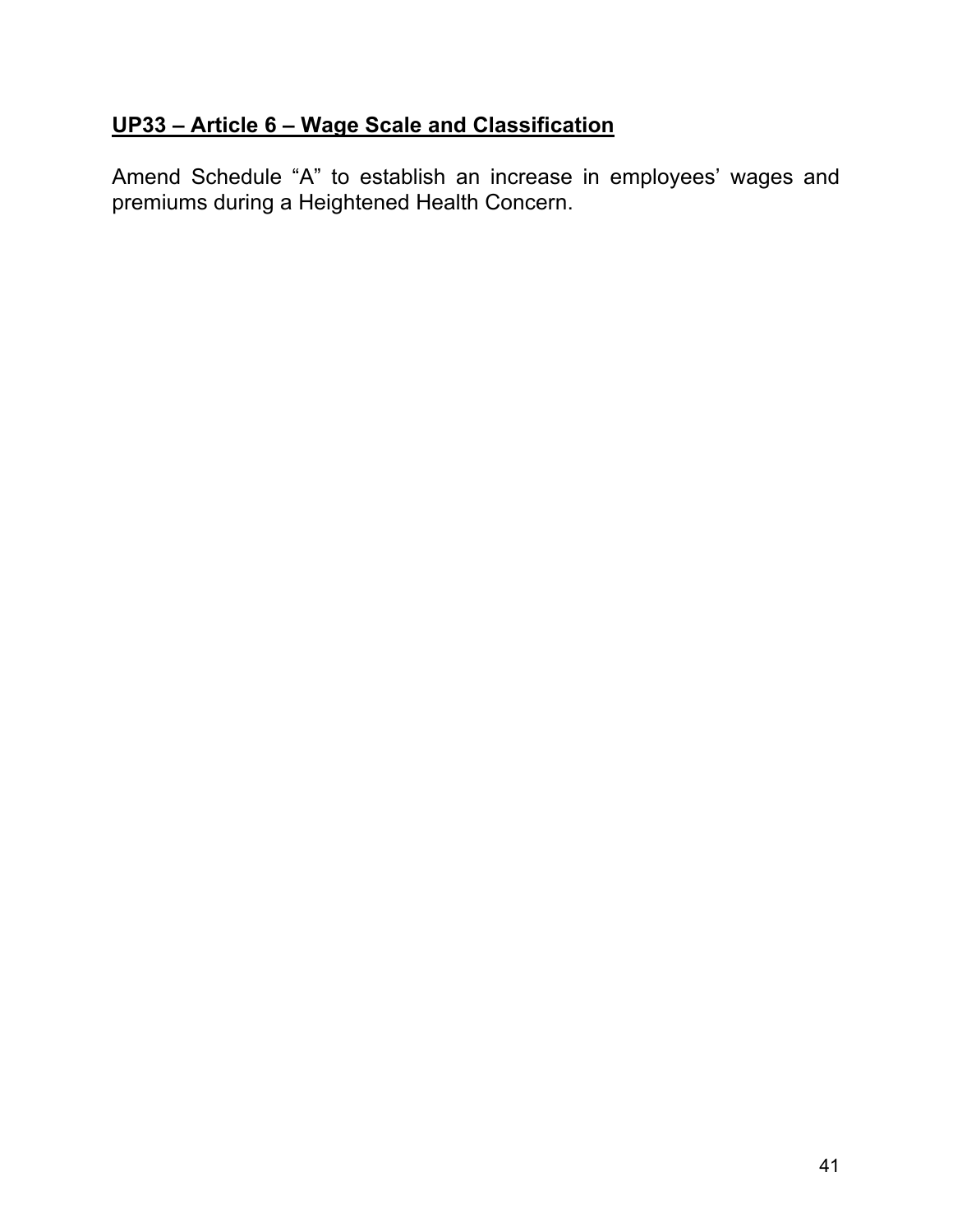### **UP34 – Article 6 – Wage Scale and Classification**

Amend Schedule "A" to establish a premium during any situation where there is a Heightened Health Concern in the workplace, which would remain in effect until the Concern is alleviated or no longer perceived in the workplace.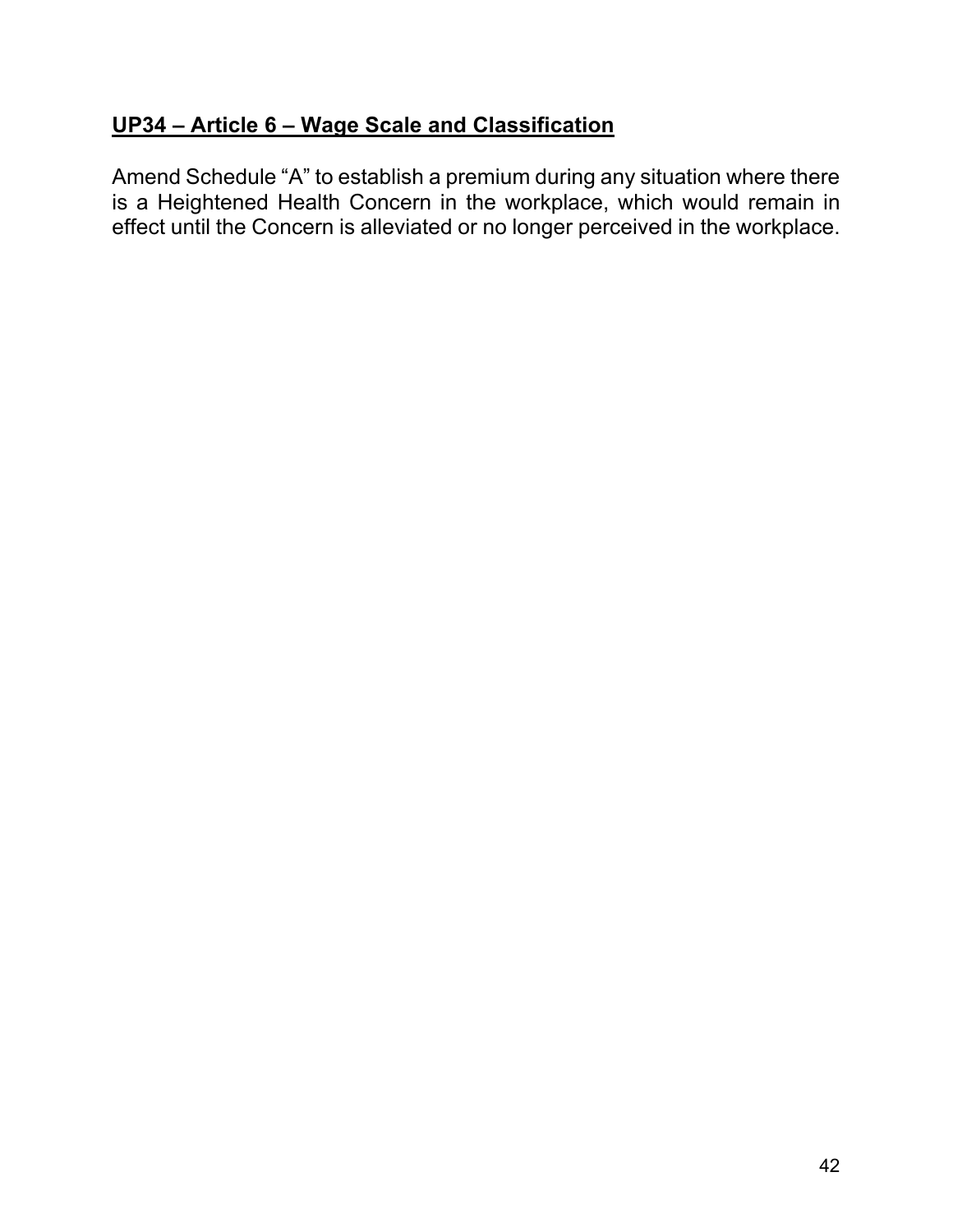# **UP35 – Article 22 – Duration, Termination, and Amendments**

The term of this Collective Agreement to be negotiated.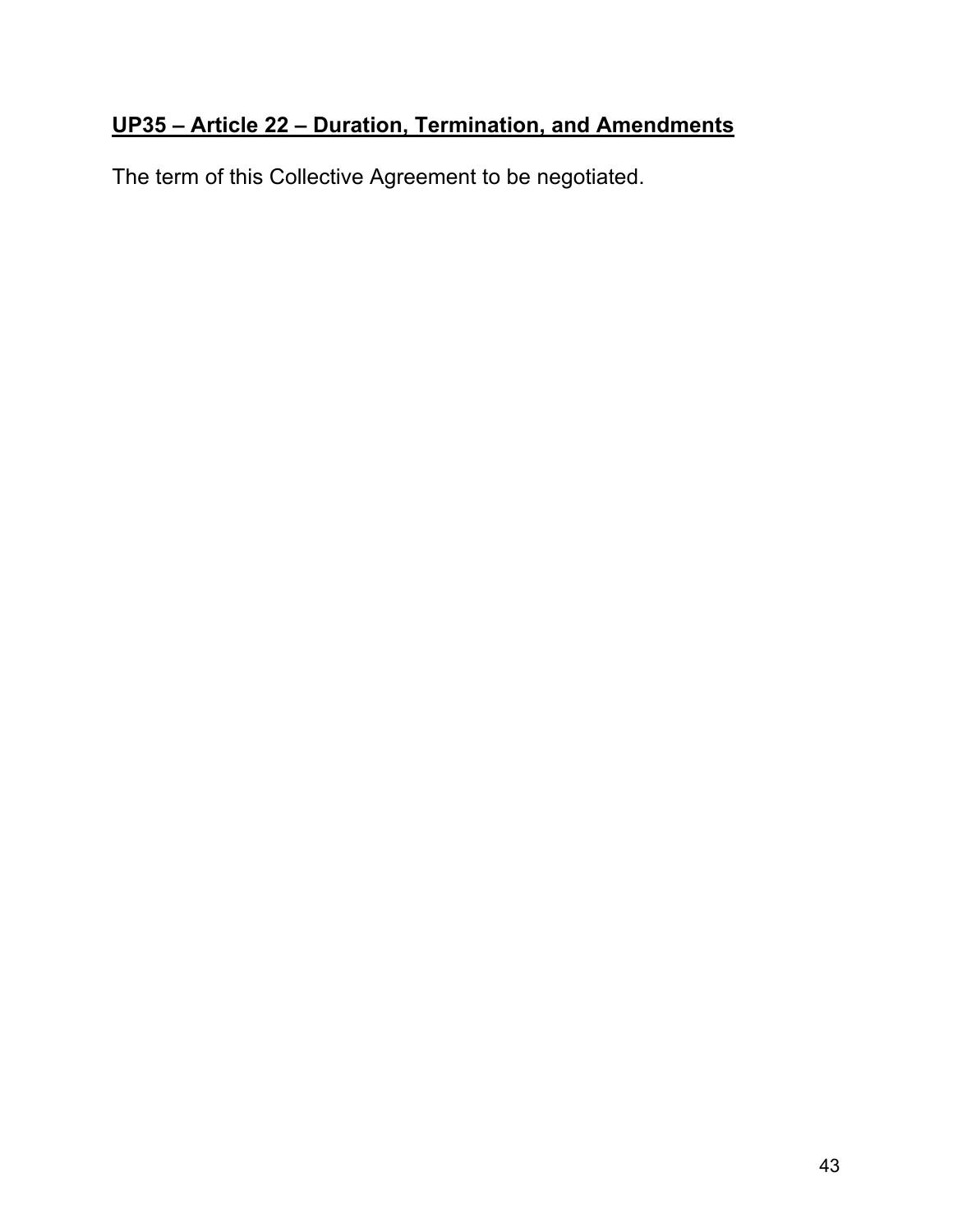# **UP36 – Letters of Understanding**

Discuss and resolve all issues pertaining to Letters of Understanding.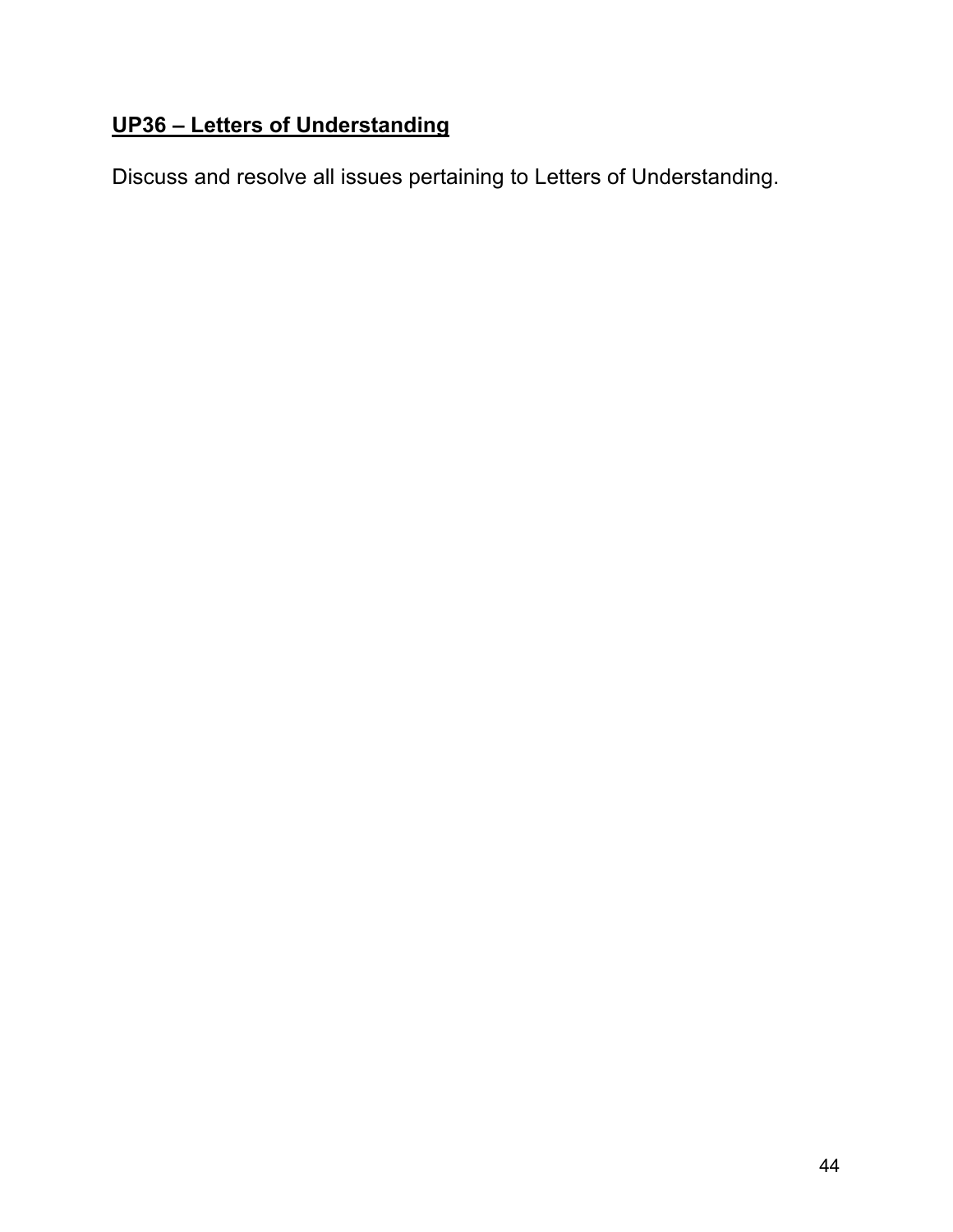# **UP37 – New Proposal**

Add new Article to establish job descriptions within each classification.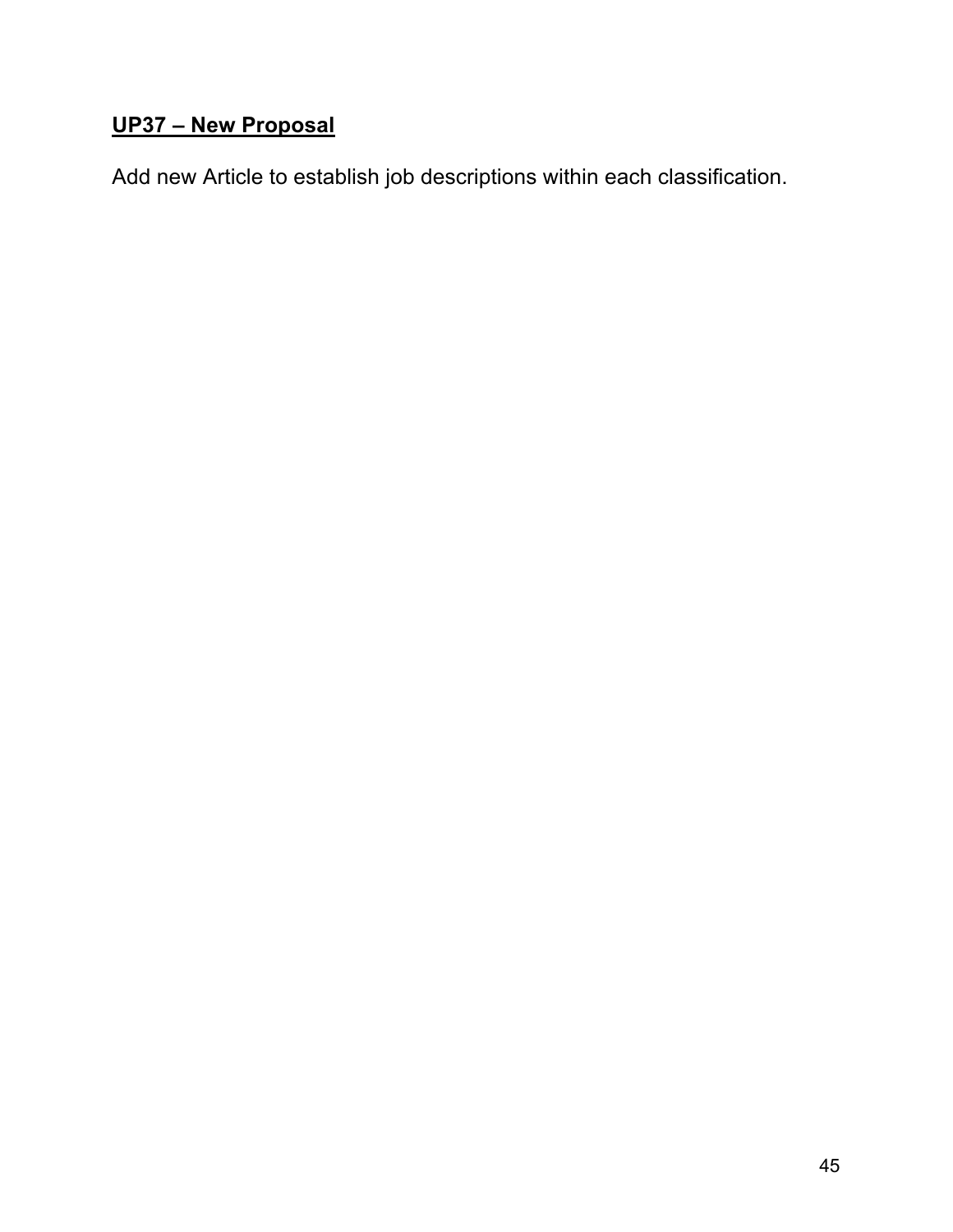#### **UP38 – New Proposal**

Add new Article to establish an Employee Rights clause as follows:

#### **Article x – Employee Rights**

- **X.X The Employer recognizes the vital role that employees play in the success of the business. Without restricting the generality of the foregoing, the Employer agrees that all employees shall have the following rights:** 
	- **The right to a healthy and safe work environment;**
	- **The right to be free from discrimination, intimidation, and harassment;**
	- **The right to be informed of all workplace rights, obligations, policies, and rules;**
	- **The right to all statutory benefits, rights, and privileges;**
	- **The right to be treated with dignity and respect in all circumstances.**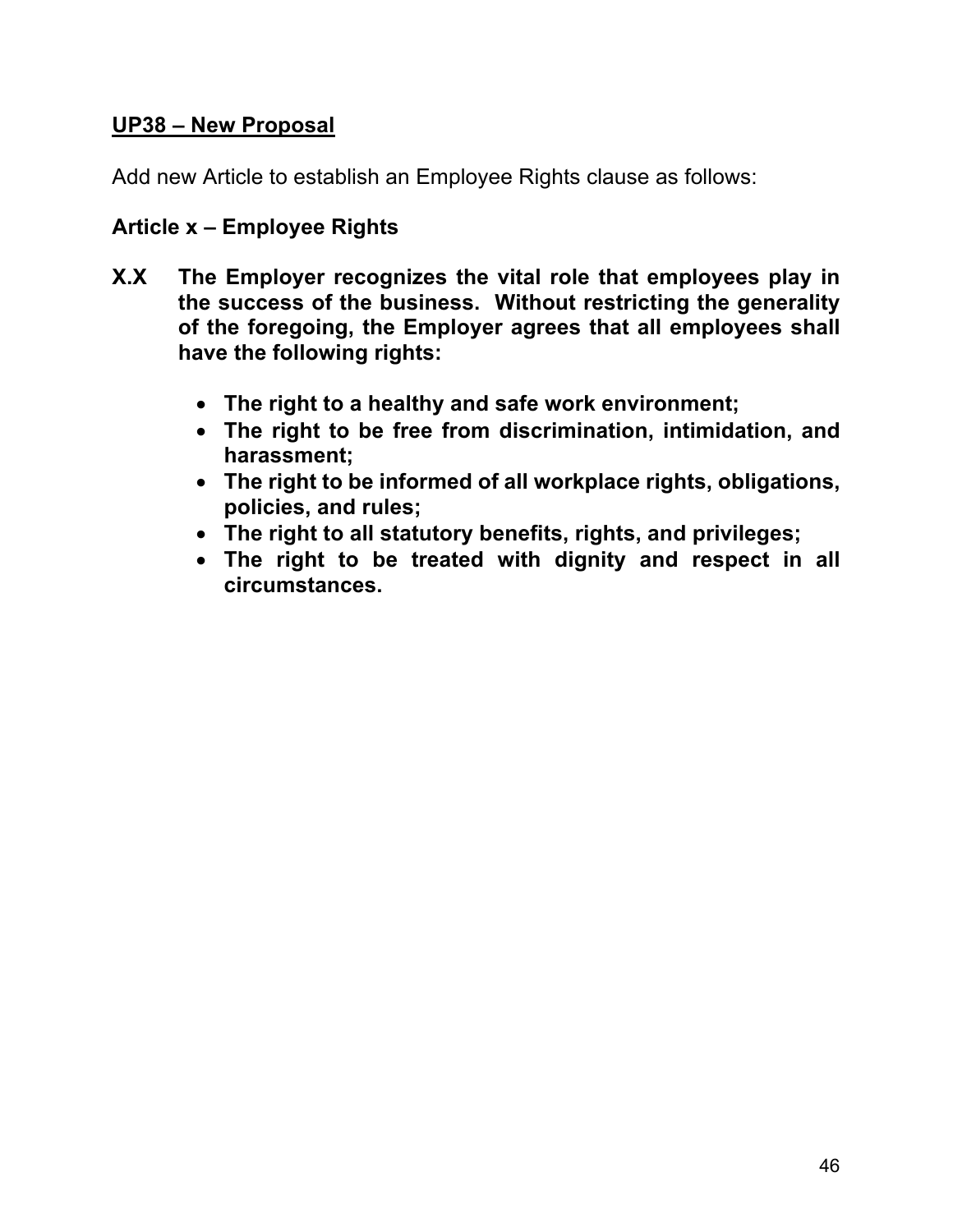# **UP39 – New Proposal**

The Union wishes to discuss and resolve all issue regarding the implementation of Pay Equity Legislation.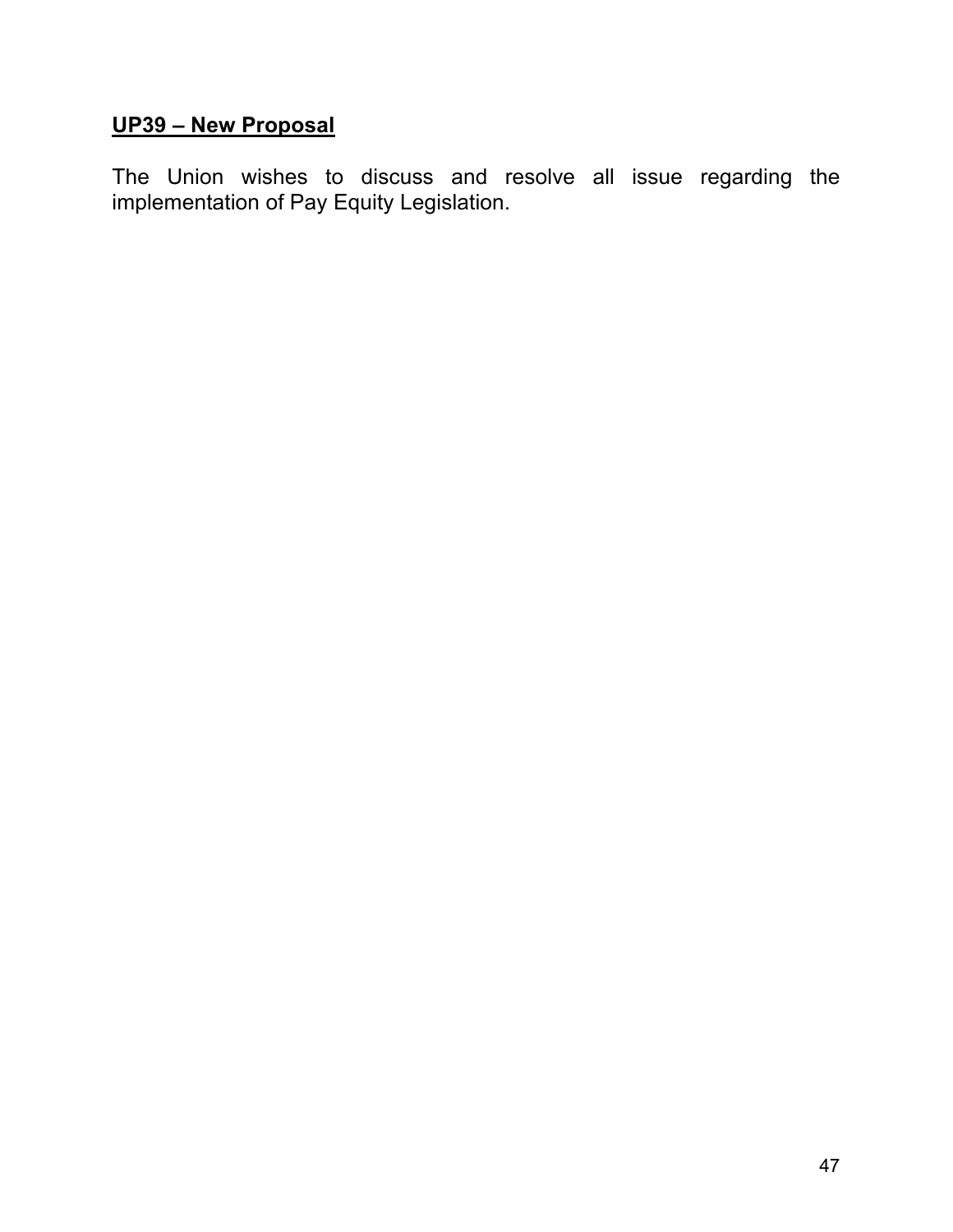# **UP40 – New Proposal**

Discuss and resolve all issues regarding work assignments, rotation of work and favoritism.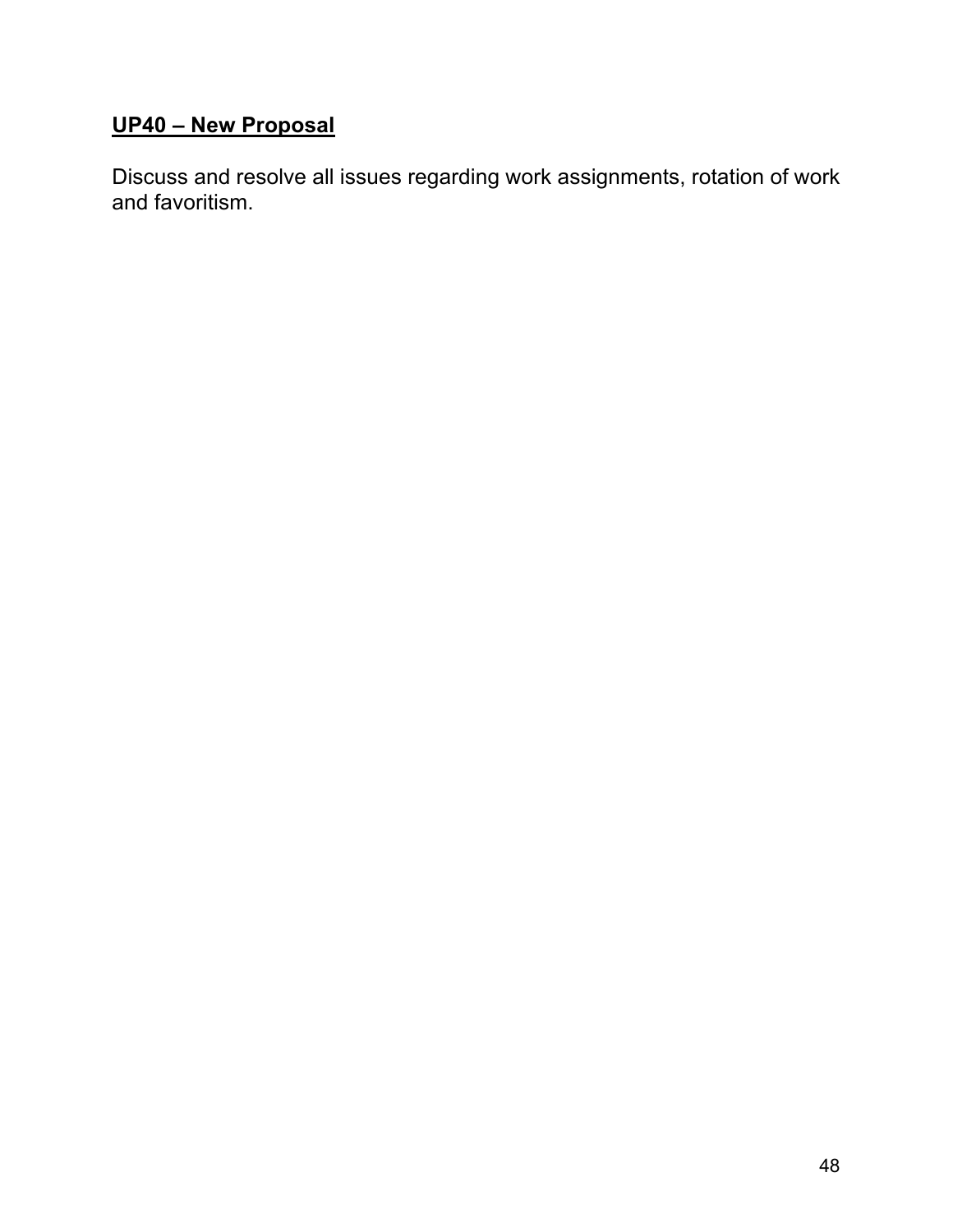# **UP41 – New Proposal**

Review, discuss and amend the Collective Agreement to reflect improvements under the Labour Relation and Employment Standards Codes.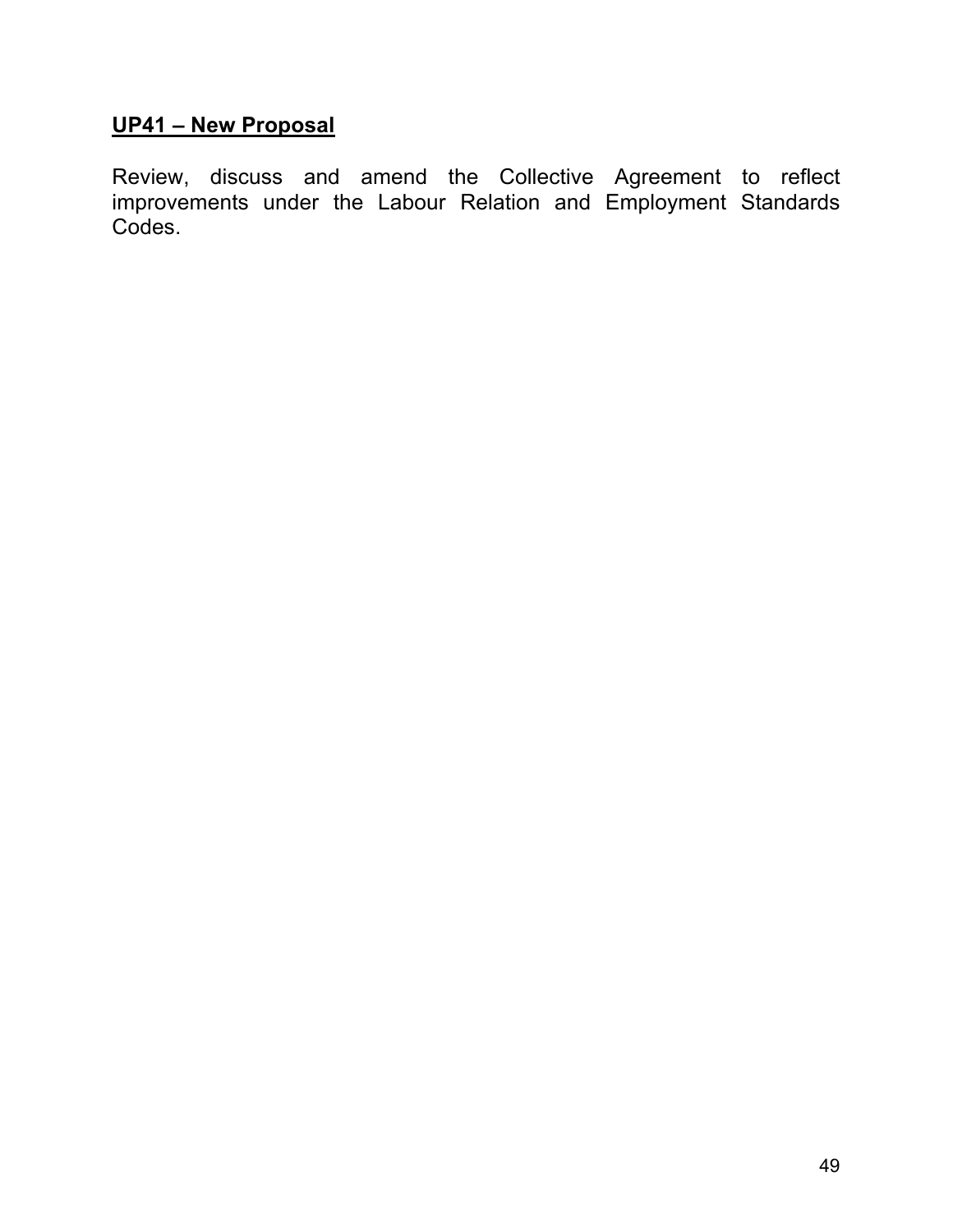# **UP42 – New Proposal**

Discuss and resolve all issues that relate to rotation of job functions.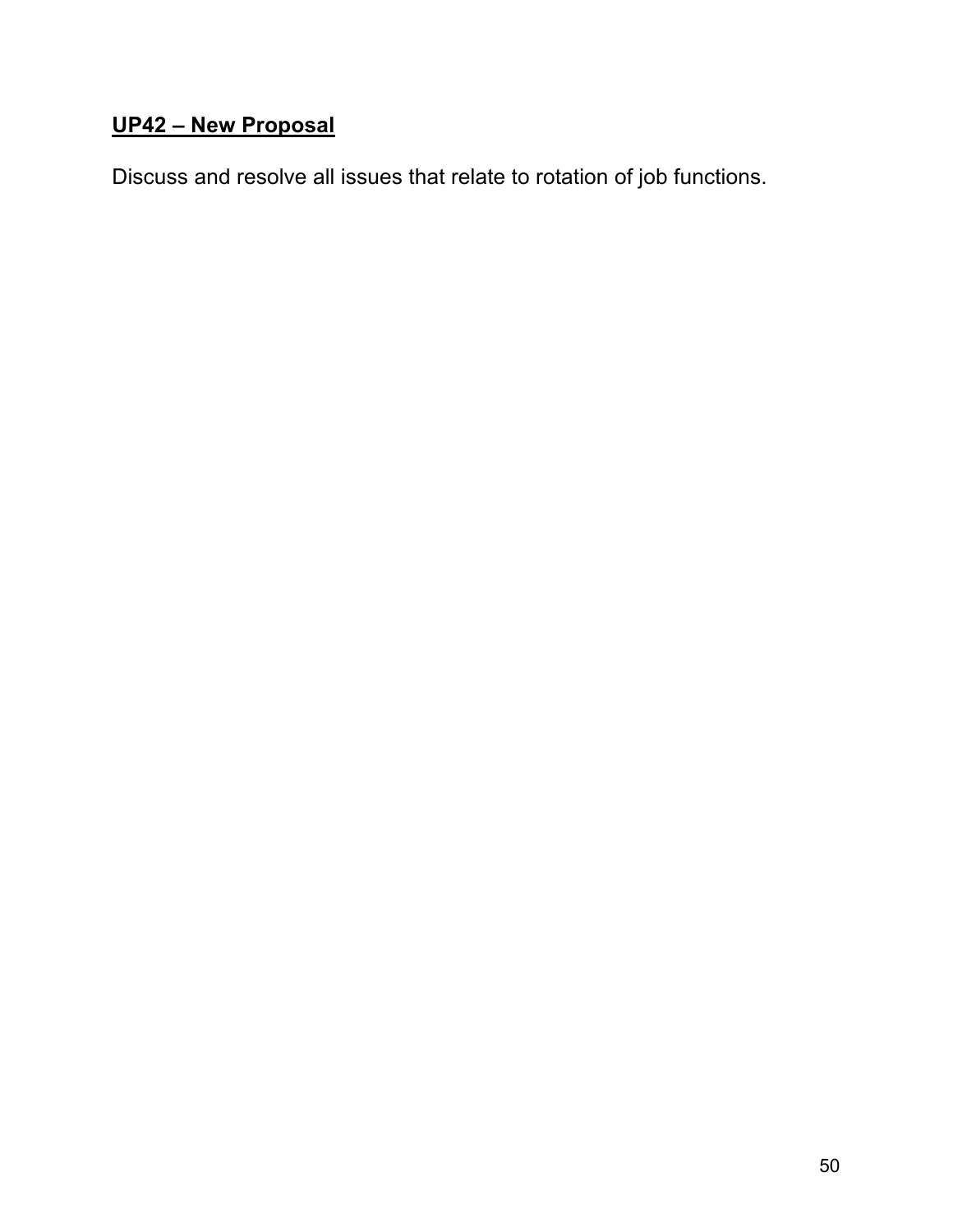# **UP43 – New Proposal**

Review and amend current typos, ambiguities, gender references, misnomers, etc., as appropriate.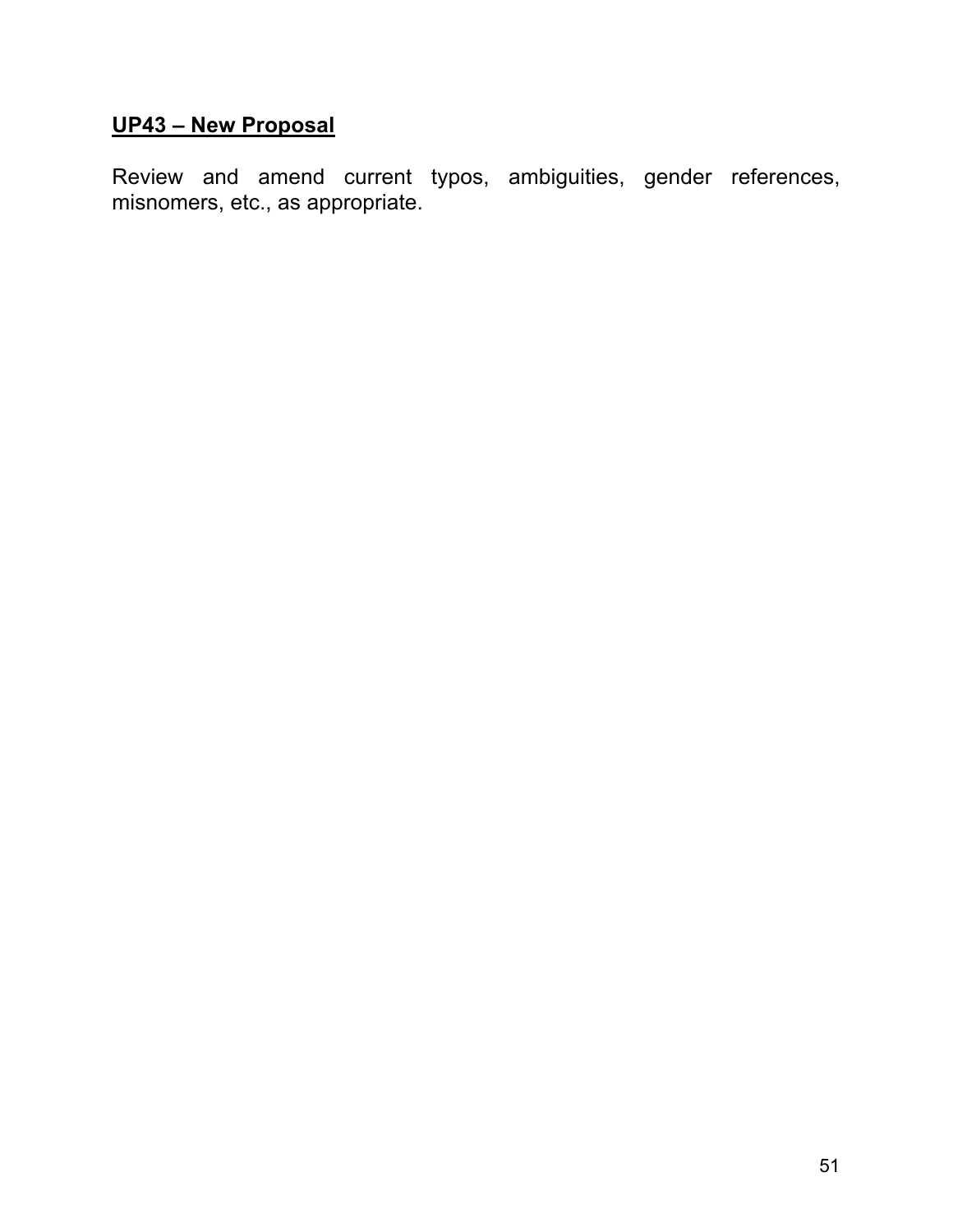### **UP44 – New Proposal Education and Training**

The Employer agrees to make contributions to the United Food and Commercial Workers Canada Union, Local No. 401 Education and Training Fund of fourteen (\$0.14) cents per hour for each hour that each employee works.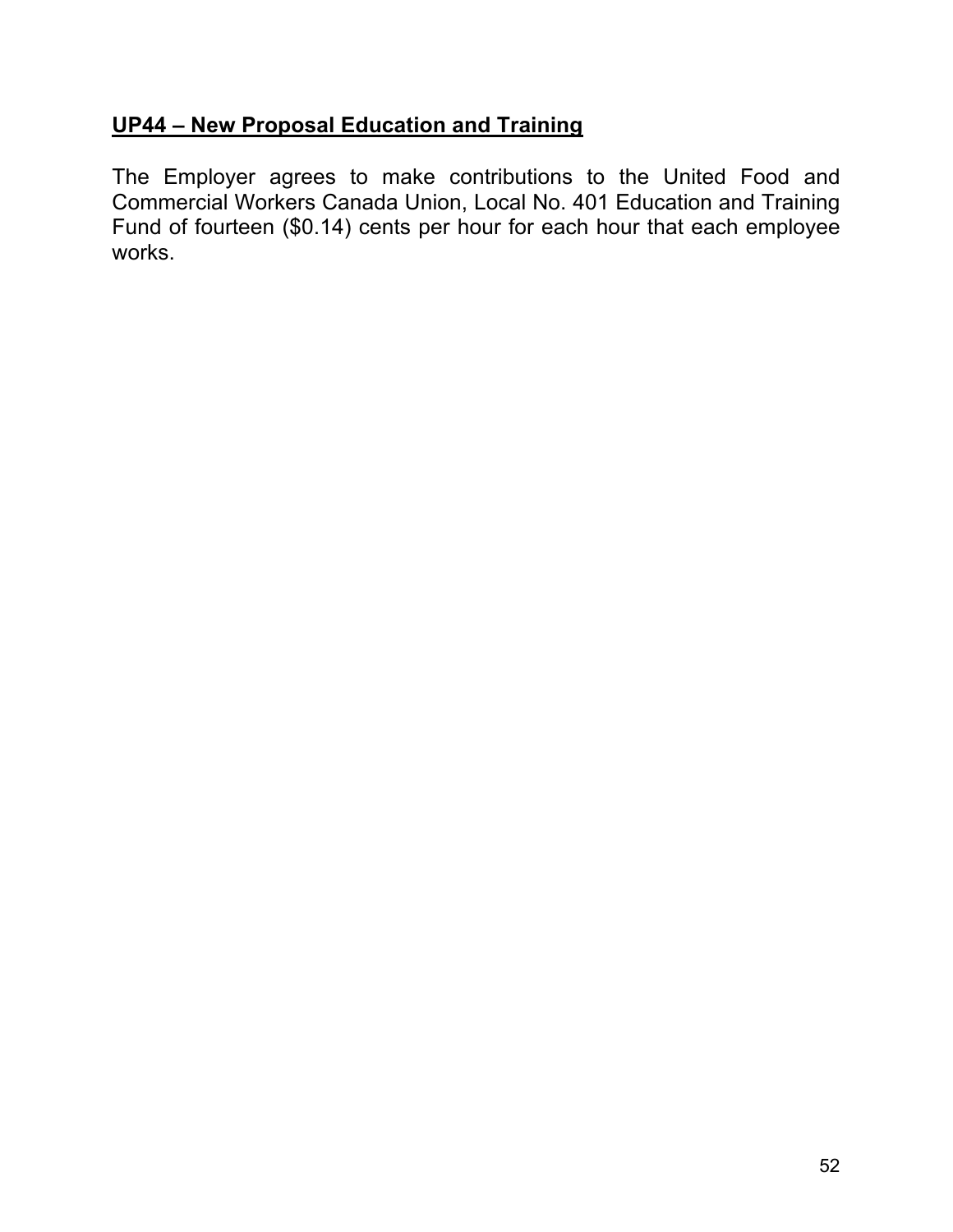#### **UP45 – New Proposal**

Add new the following language to the Collective Agreement:

#### **Recognition in the Union's Role in Society**

**The Company recognizes the role of the Union in society. The Union advances workers rights in a variety of means but it also a social justice organization and is fully entitled to engage in a broad range of activities from advocacy to charity work, from protest and freedom of expression to joining with other organizations in furtherance of a better world. The Company recognizes the Union's rights to self regulate and to self define. The Union's governance belongs to the Union.** 

**Without restricting the generality of the forgoing, the Company agrees with the Union's efforts to advance and support charities, evolving initiatives, the promotion of health care for all and all such movements and initiatives that contribute to the well-being of society.**

#### **Union Governance and Finances**

**The Union's Governance and management of its finances are matters that fall entirely within the purview of the Union. The Employer agrees to not in any way interfere with the Union's financial well-being, the flow and management of the Union's finances, or the Union's Governance and internal decision making.**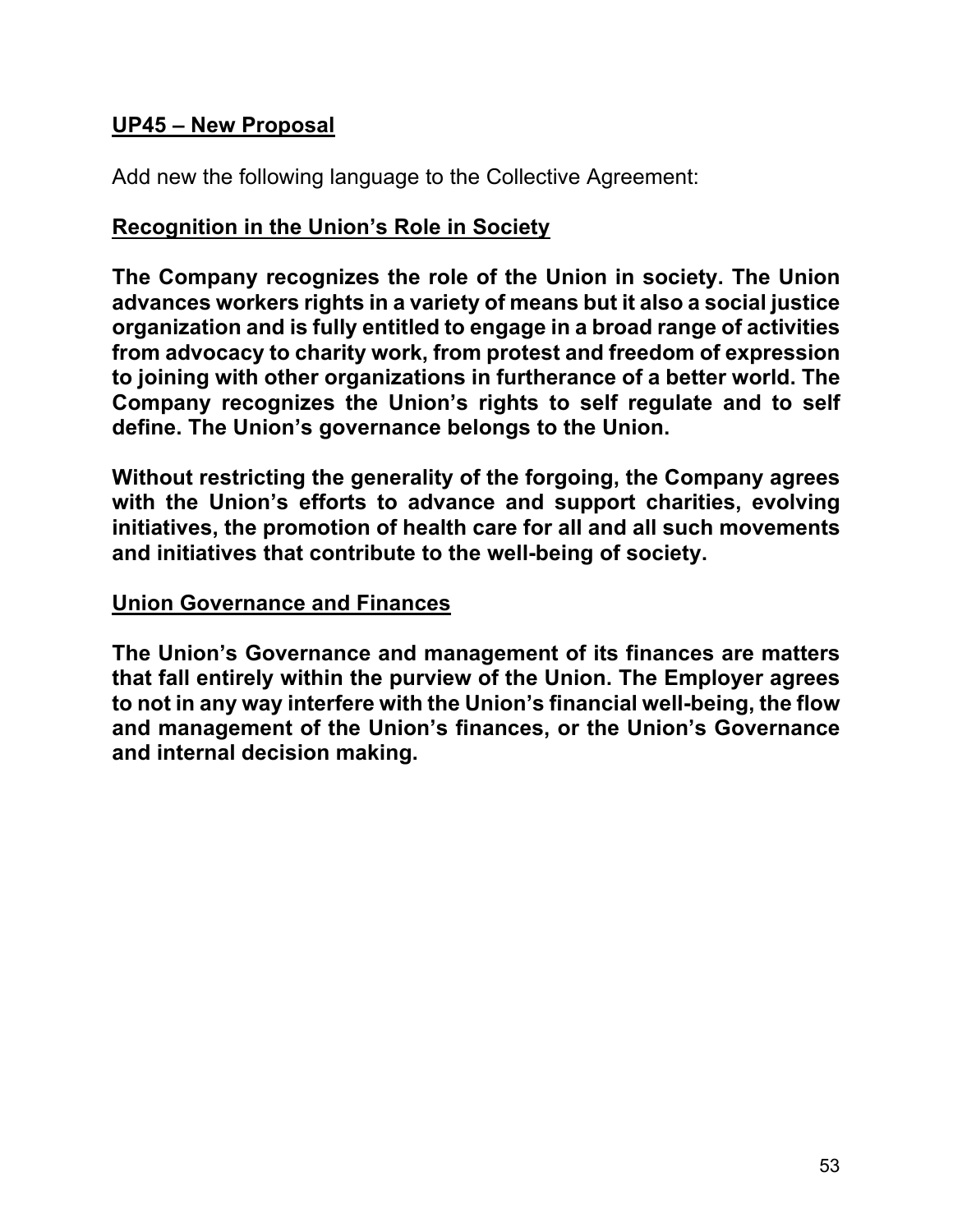#### **UP46 – New Proposal**

Add new the following language to the Collective Agreement:

#### **Heightened Health Concerns**

**The Employer recognizes that a situation may occur where there may be a real or perceived health concern in the workplace. The circumstances of such concern shall be referred to as a Heightened Health Concern in the workplace and the employer agrees to the following to ensure the safety and health of its employees.**

#### **Health and Safety**

**In the event of a Heightened Health Concern the Employer will take the following steps to ensure that the health and safety of employees is a top priority:**

- **1. The Employer will call an emergency Joint Health and Safety meeting. All policies and procedures will be reviewed and amended as required to ensure that recommended health measures are met.**
- **2. Ensure that all employees are provided with appropriate personal protective equipment.**
- **3. The Employer agrees to provide and maintain all personal protective equipment.**
- **4. The Employer will arrange a meeting with the union to consult and review all procedures and strategies to be implemented or considered.**
- **5. The Employer will initiate weekly meetings with all employees to ensure that all procedures are known and followed.**
- **6. The Joint Health and Safety Committee will conduct a workplace inspection once a week, and any recommendations shall be actioned immediately.**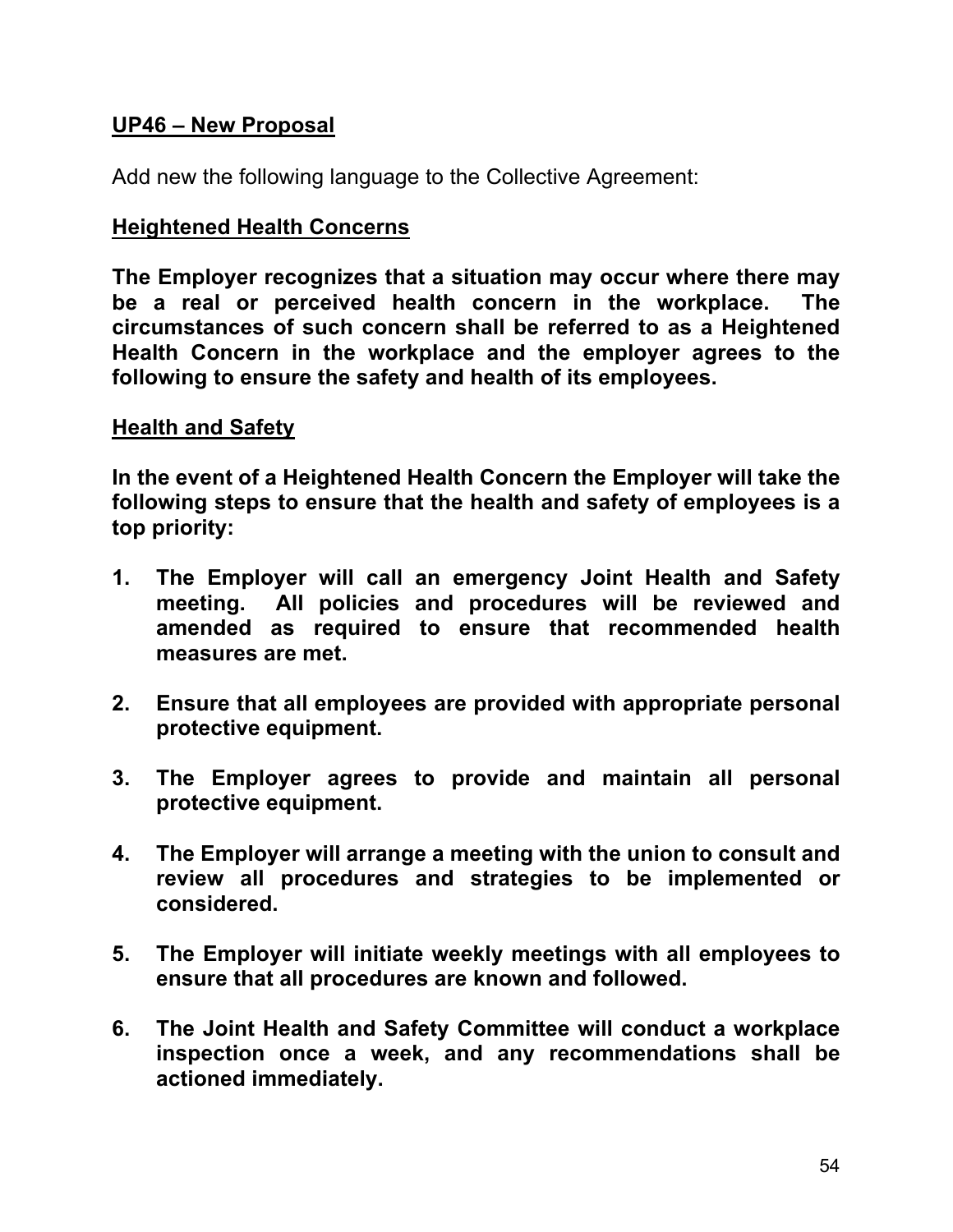- **7. The Employer will provide the union with copies of all policies, procedures, and of all JHSC minutes.**
- **8. If, during a Heightened Health Concern, it is determined in accordance with public health and occupational health standards the Employer will immediately cease operations, the Employer shall:**
	- **(a) Compensate all employees during the shutdown for lost time.**
	- **(b) Clean and sanitize all areas of the workplace.**
	- **(c) Put in any additional measures or protections to ensure employees are safe at work.**
	- **(d) Ensure the Union is involved and communicate any strategies with the Union from the onset of the declaration.**

**The Employer recognizes and respects an employee's right to refuse unsafe work during a Heightened Health Concern, and should an employee refuse, the Employer will call an emergency JHSC meeting to investigate the matter. All necessary steps will be taken to correct the matter given rise to the refusal in a timely fashion.** 

**Pending the outcome of the investigation the affected employee will be scheduled in another area of work. Should there not be available work within the employee's qualifications, the employee will be sent home until the matter is resolved. Should the employee be sent home, the employee will be compensated by the Employer for any time lost as a result of the refusal up to and including the resolve of the matter given rise to the refusal and the employees return to work.**

**In all the above circumstances, the Employer agrees to consult and adhere to all recommendations put forth by the Union on behalf of its members.**

#### **Leaves of Absence**

**Should an employee be required to isolate or quarantine in accordance with public health requirements or be unable to work due to Employer**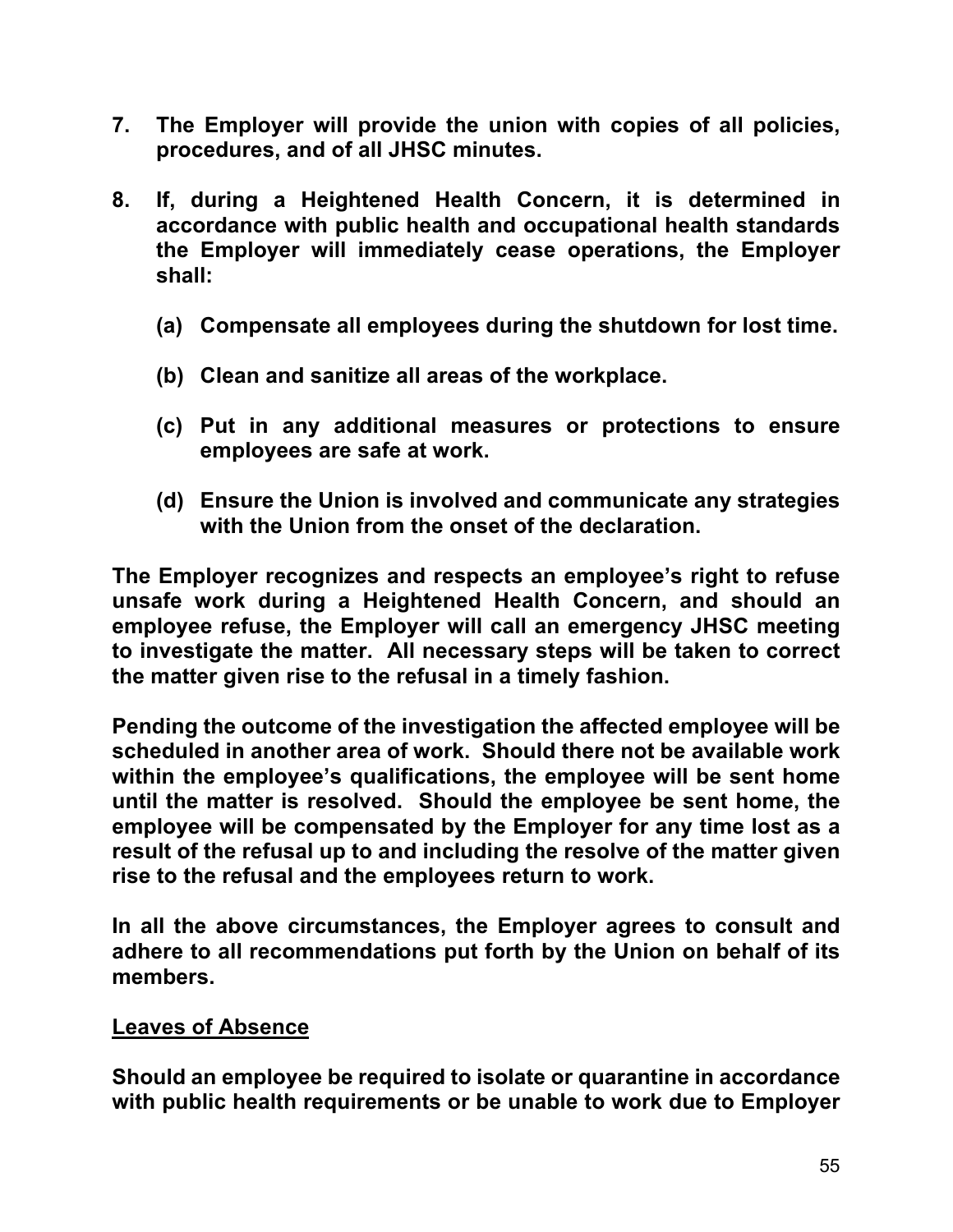**policies, the employee shall not lose any wages, premiums, benefits, or seniority.** 

**Should an employee be required to isolate or quarantine because of a work-related contact or positive test, the Employer will immediately complete an employer's report for the Workers Compensation Board and provide any required information immediately. The employee's seniority shall not be affected.**

**The Employer shall grant any leave of absence to an employee if they feel it is unsafe to continue to work, or if they request time off due to their own personal health or to care for another. Such leave shall not impact the employee's seniority.** 

**The Employer agrees to compensate an affected employee with the difference between any government subsidy and that of the employees' regular pay. If no subsidy is available, the employer agrees to compensate the employee for all lost earnings.**

**The Employer agrees to pay for all premiums related to benefits for any employee on a leave of absence or required to isolate or quarantine due to a close contact or positive case that may have been work related.**

#### **Benefits**

**During a Heightened Health Concern, the employer will ensure that all employees have access to benefits. This includes but not limited to prescription coverage, short term disability and long-term disability. Where an employee would not normally be covered by such benefits, the employer will extend coverage to said employee and pay all related premiums.**

**If the employee is required to isolate or quarantine while working as a temporary foreign worker, the Employer shall arrange and provide for appropriate accommodations for the employee, and cover all costs associated with the additional accommodation.**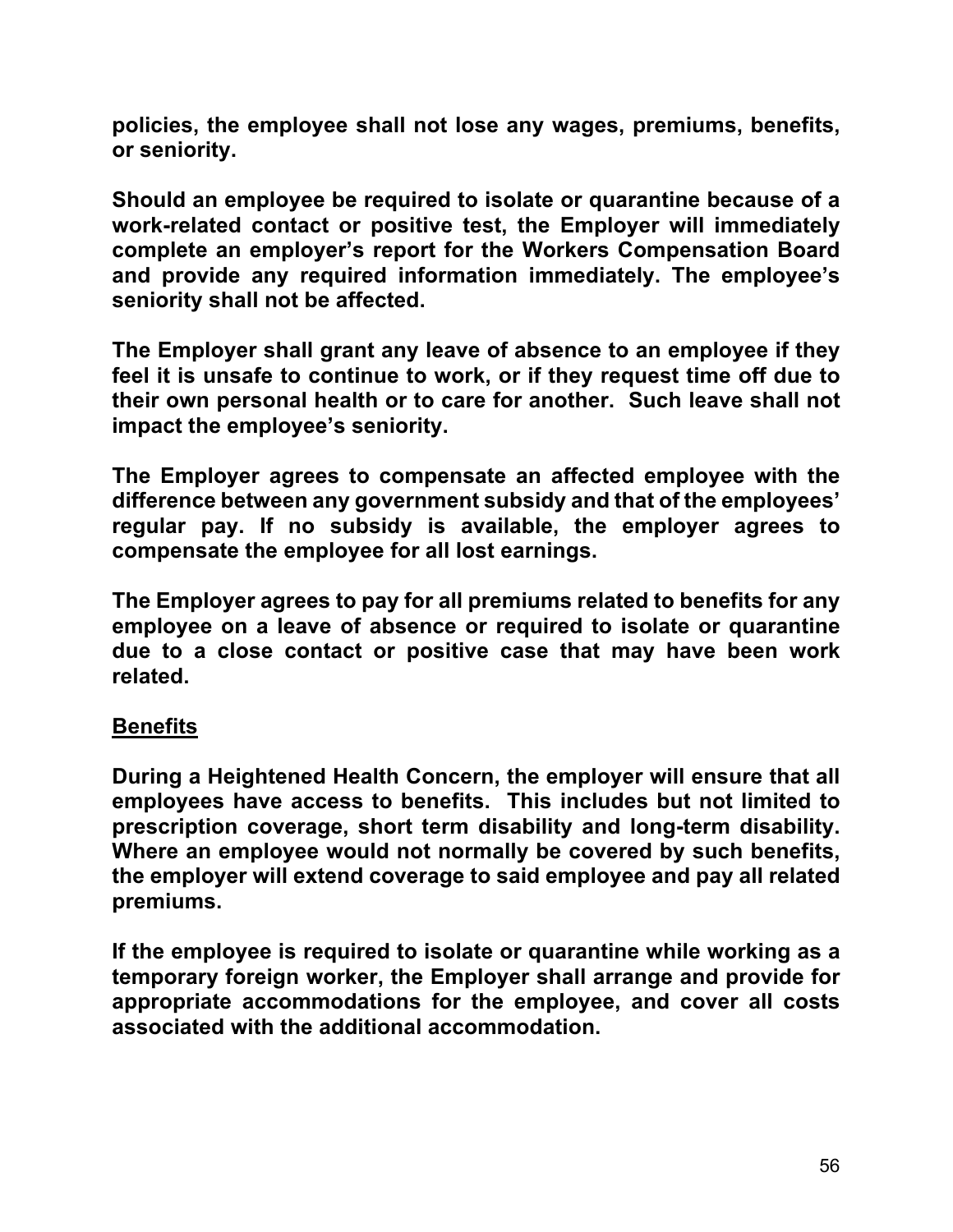#### **Severance**

**If the Employer is no longer able to operate during a Heightened Health Concern and will permanently close the business, they shall compensate all employees with the two (2) weeks of pay for every year of service and no less than one (1) month of pay, whichever is greater.**

**In the case where an employee is above 55 years of age, the employer also agrees to pay any pension contributions the employee may have received up to the age of retirement.**

**The employer agrees to pay for three (3) months of additional benefit premiums for all employees.**

**The employer agrees to negotiate all other severance entitlements with the union withing fourteen (14) days of the notice of closure.**

#### **Layoffs/Recall**

**If a reduction in work is required that may lead to potential layoff of employees, the Employer will notify the Union immediately. This notice will permit discussion and provide an opportunity for either the Union Labour Relations Officer assigned by the Local Union or the Employer to make suggestions which could eliminate or reduce the extent of the layoff or shorten the time of layoff anticipated.**

**In the event of layoff, the Employer shall first layoff temporary employees and then probationary employees. If additional layoffs are required, employees will be laid off in reverse order of seniority.**

**Employees with seniority who are laid off shall be recalled in reverse order to that in which they were laid off.** 

**The length of a layoff is not to exceed one and a half (1 1/2) years.** 

**In the event an employee is not recalled to work upon the expiration of their layoff notice, the Employer shall compensate the employee with payment of severance as stated in the collective agreement.**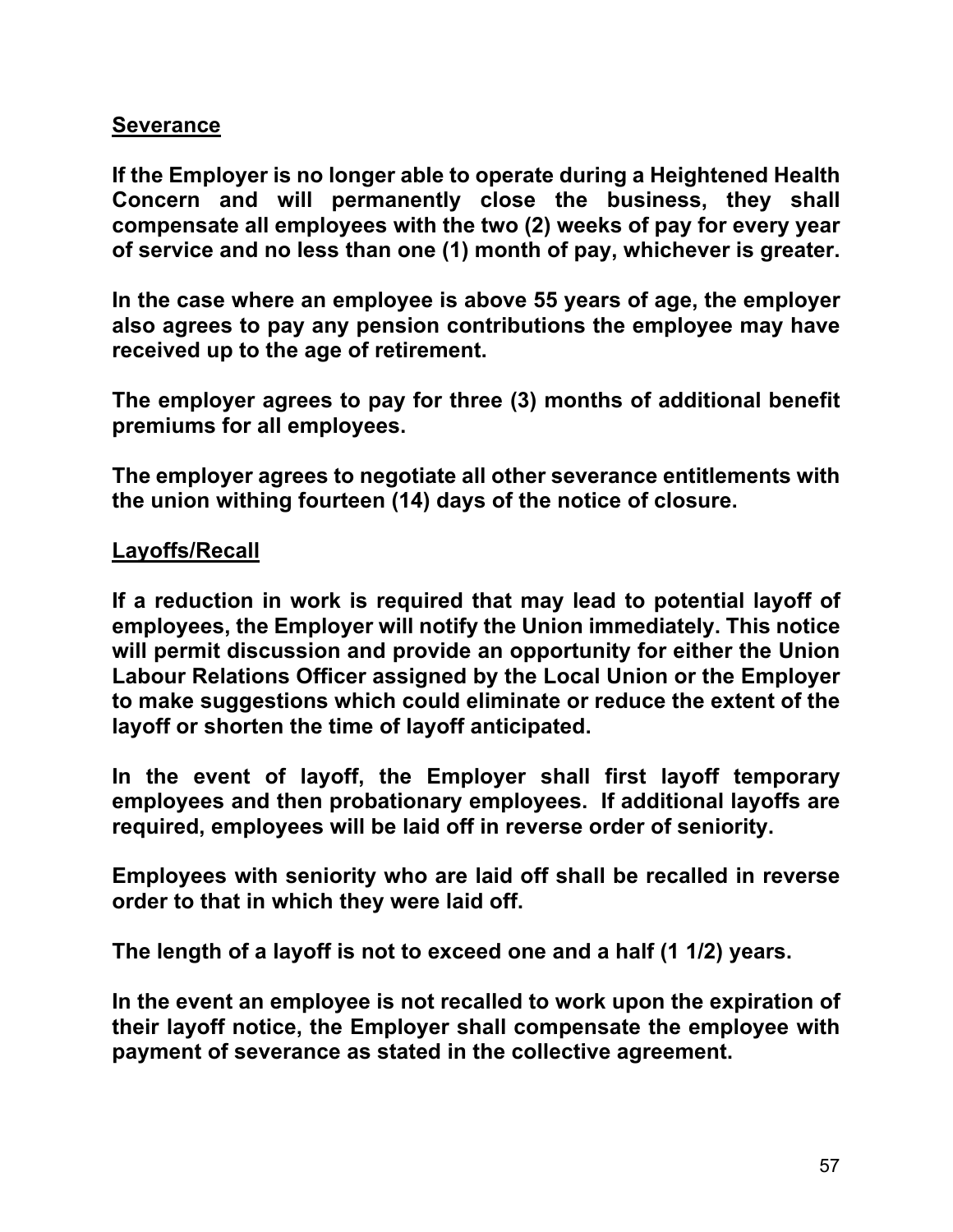### **Vacation**

**In the event of a Heightened Health Concern employees who contract a virus or are required to isolate during their vacation will have the ability to cancel their vacation and reschedule their allotted vacation.**

**An employee may also choose to cancel any vacation they may have scheduled and reschedule for a later date.** 

**Should the employee choose, they may during this time be given the opportunity to carry over any unused vacation or have the balance of their vacation paid out at the end of the vacation calendar year.**

**The employee may also choose to convert any unused vacation time to sick time.**

#### **Grievance and Discipline**

**During a Heightened Health Concern, the Employer recognizes that employee absences may be higher than normal due to the need to isolate, quarantine or due to employees need to protect themselves and their loved ones. The Employer agrees not to discipline any employees for attendance during a Heightened Health Concern.**

**During a Heightened Health Concern, the Employer recognizes the elevated stress and anxiety their employees may experience and will not issue discipline to employees during this time.**

**The Employer agrees to waive all time limits relating to the filing or advancing of grievances during a pandemic.**

**Should a grievance need to be advanced to arbitration during a Heightened Health Concern, the parties agree that the matter will be heard within sixty (60) days and the hearing will take place using any means available.** 

**The parties agree that any matter advanced to arbitration shall be heard by one of the following agreed to arbitrators:**

**1. To be discussed**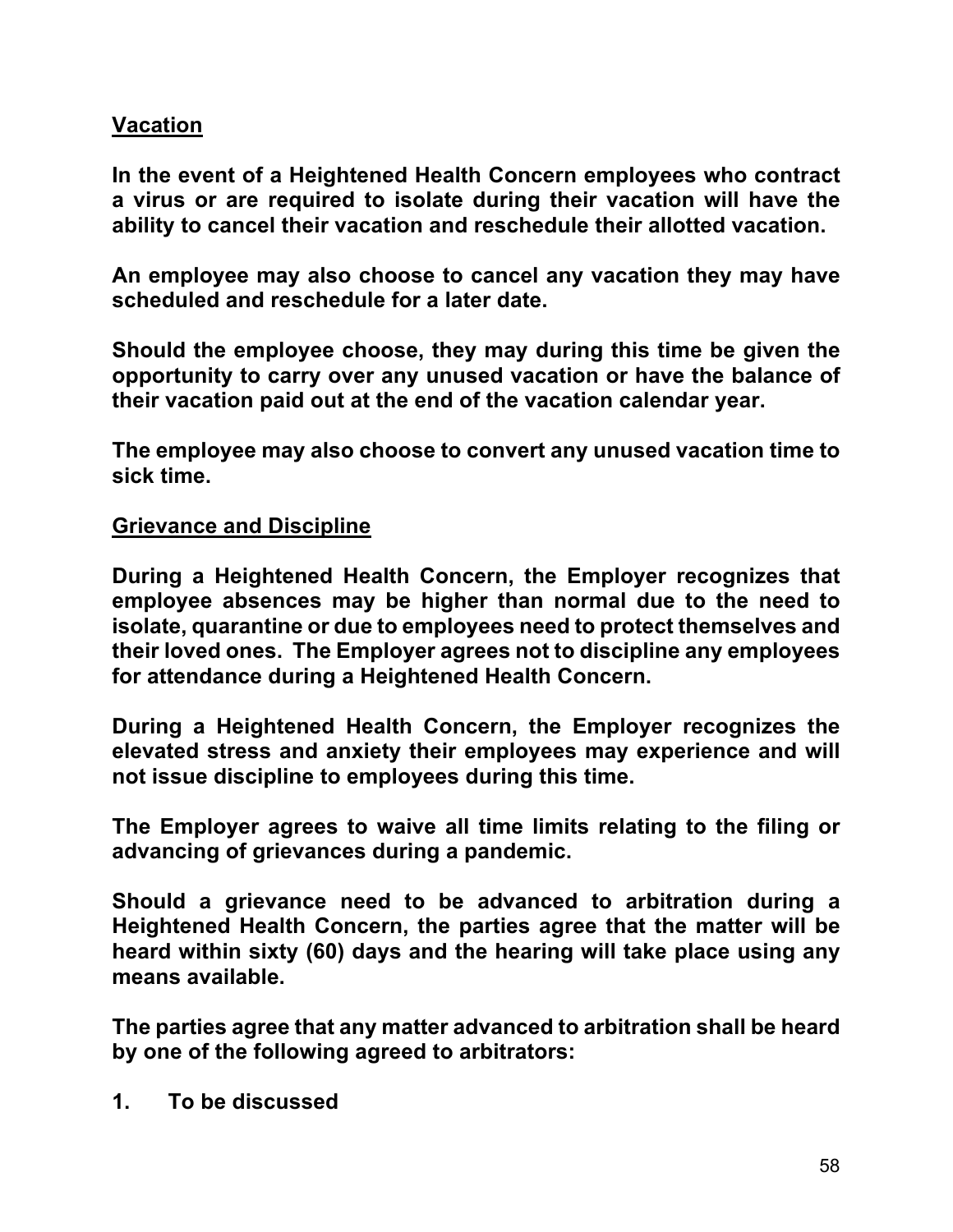- **2. To be discussed**
- **3. To be discussed**

### **Revised Work Schedule**

**Should an employee require a revised work schedule to care for a child or loved one during a global pandemic the employer will immediately accommodate the request. The employer will allow an employee the ability to change their availability beyond which is provided for in the collective bargaining agreement.**

#### **Vaccinations**

**The employer agrees to make every effort to ensure that safe vaccines are available for its workforce as soon as possible - but no employee will be required to take a vaccine and getting a vaccine will not be a condition of employment.**